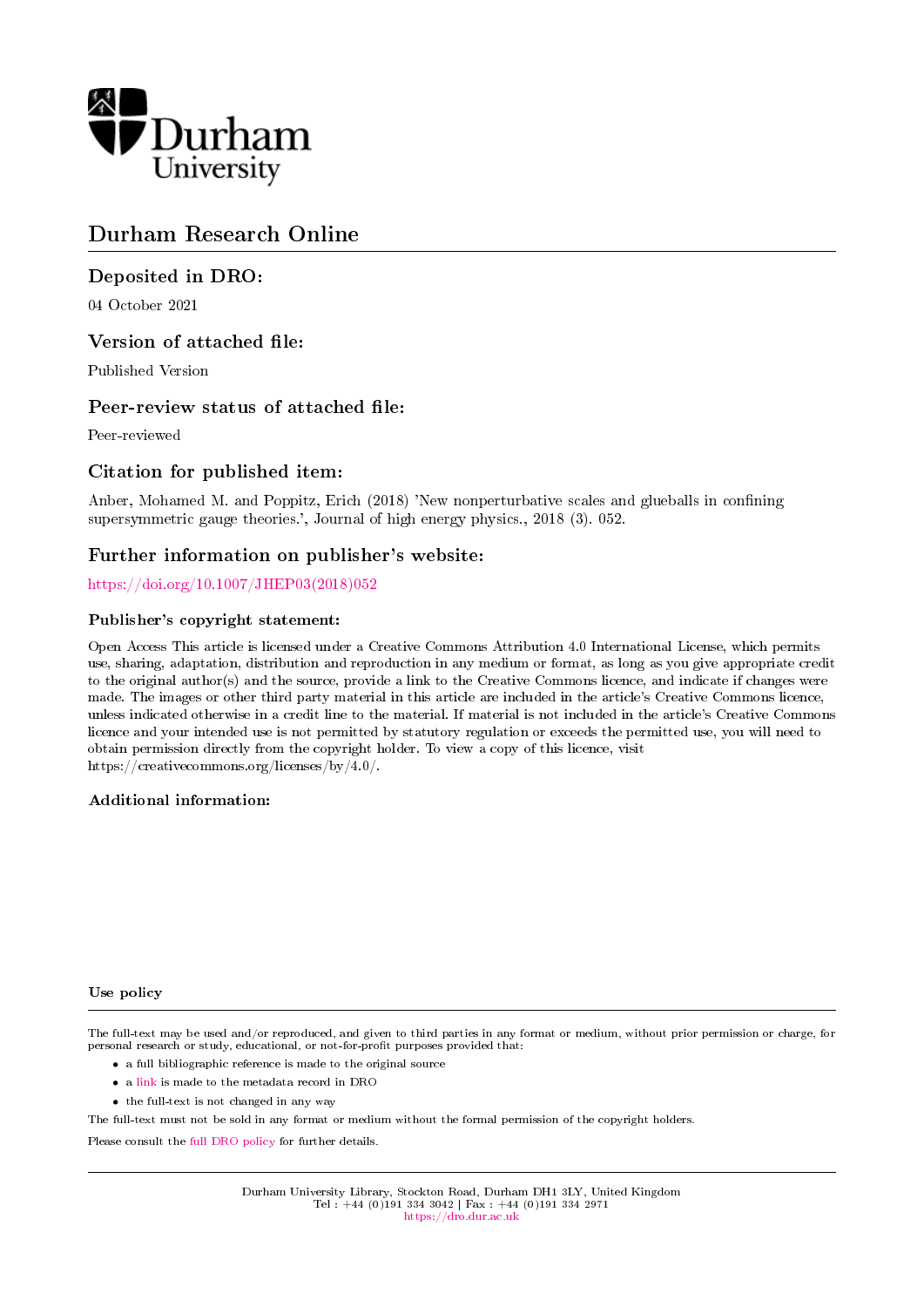PUBLISHED FOR SISSA BY 2 SPRINGER

Received: November 7, 2017 Accepted: February 19, 2018 PUBLISHED: March 9, 2018

# New nonperturbative scales and glueballs in confining supersymmetric gauge theories

## Mohamed M. Anber<sup>a</sup> and Erich Poppitz<sup>b</sup>

 ${}^a$ Department of Physics, Lewis & Clark College, Portland, OR 97219, U.S.A.

 $b$ Department of Physics, University of Toronto, Toronto, ON M5S 1A7, Canada

E-mail: [manber@lclark.edu](mailto:manber@lclark.edu), [poppitz@physics.utoronto.ca](mailto:poppitz@physics.utoronto.ca)

ABSTRACT: We show that new nonperturbative scales exist in four-dimensional  $\mathcal{N} = 1$ super-Yang-Mills theory compactified on a circle, with an iterated-exponential dependence on the inverse gauge coupling. The lightest states with the quantum numbers of four-dimensional glueballs are nonrelativistic bound states of dual Cartan gluons and superpartners, with binding energy equal to  $e^{-e^{1/g^2}}$  in units of the confining mass gap. Focusing on SU(2) gauge group, we construct the nonrelativistic effective theory, show that the lightest glueball/glueballino states fill a chiral supermultiplet, and determine their "doubly-nonperturbative" binding energy. The iterated-exponential dependence on the gauge coupling is due to nonperturbative couplings in the long distance theory,  $\lambda \sim e^{-\frac{1}{g^2}}$ , which are responsible for attractive interactions, in turn producing exponentially small,  $\sim e^{-\frac{1}{\lambda}},$  effects.

Keywords: Nonperturbative Effects, Supersymmetric Effective Theories, Supersymmetric Gauge Theory, Supersymmetry and Duality

ArXiv ePrint: [1711.00027](https://arxiv.org/abs/1711.00027)

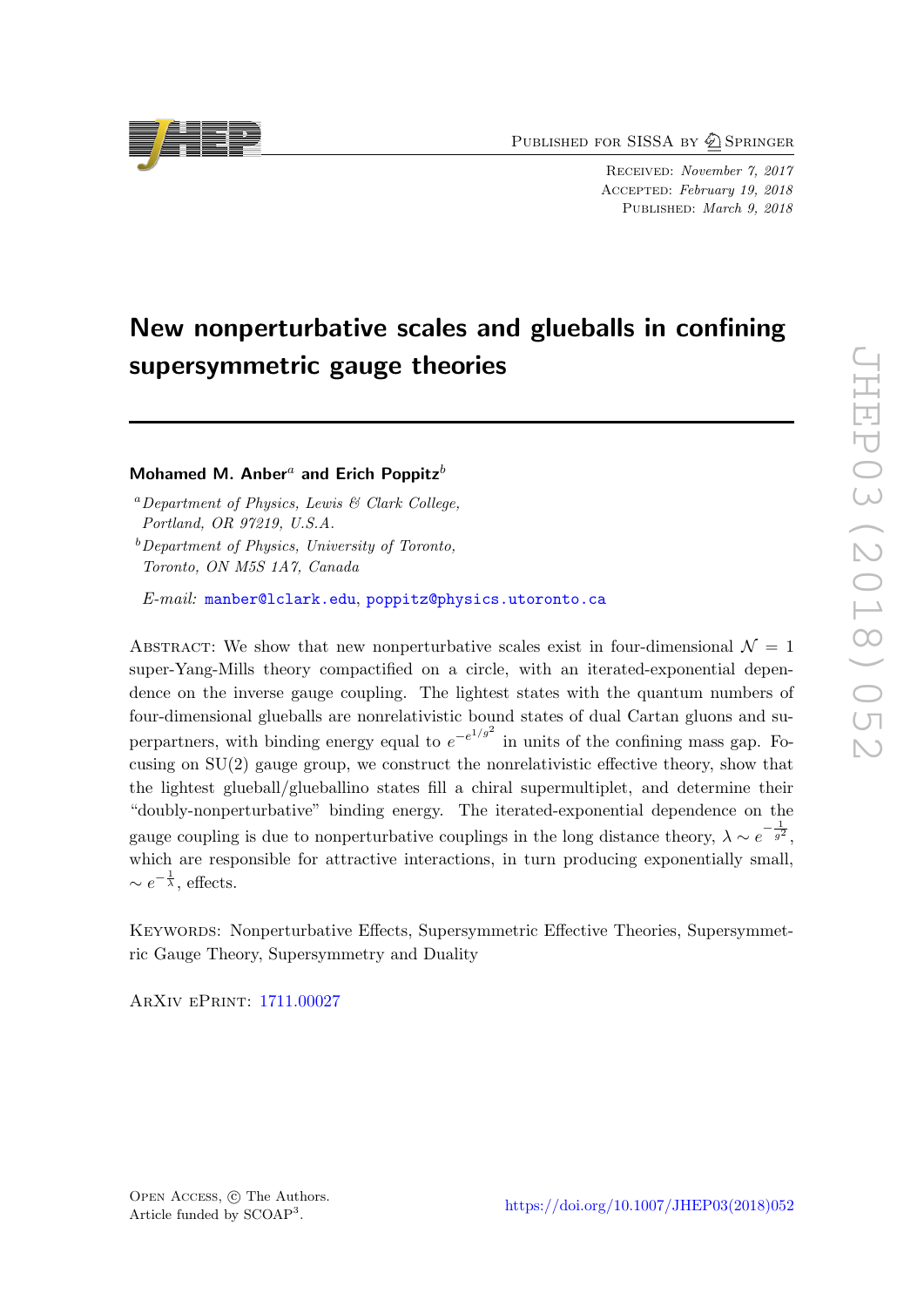## Contents

| 1 Introduction and summary               |                |
|------------------------------------------|----------------|
| 1.1 Results and outline                  | 3              |
| 1.2 Summary                              | 3              |
| 2 The NR EFT for SU(2) SYM               | $\overline{4}$ |
| 3 The two-particle Schrödinger equations | -9             |
| 4 Matching to the relativistic theory    | 12             |
| 5 Remarks on $SU(N > 2)$                 | 16             |
| A Scattering in the UV theory            | 17             |
|                                          |                |

#### <span id="page-2-0"></span>1 Introduction and summary

Supersymmetry often aids the study of nonperturbative phenomena in gauge theories. A famous example is the solvable confining softly-broken  $\mathcal{N}=2$  Seiberg-Witten theory [\[1,](#page-26-0) [2\]](#page-26-1). Another one,  $\mathcal{N}=1$  supersymmetric Yang-Mills theory (SYM) compactified on a circle, has the notable advantage that the semiclassical techniques used to study its nonperturbative dynamics are not exclusive to supersymmetry and apply to large classes of nonsupersymmetric theories. These include theories believed to be continuously connected to pure Yang-Mills theory and QCD, as realized and much studied during the past decade; see [\[3\]](#page-26-2) for a review and  $[4-15]$  $[4-15]$  for more recent references.

In this paper, we study four-dimensional (4d) SYM theory compactified on a circle of size  $L$  and show that it exhibits nonperturbative features hitherto missed. In particular, we show that novel nonperturbative scales appear, with an iterated-exponential dependence of the gauge coupling, of the form

<span id="page-2-1"></span>
$$
e^{-b e^{\frac{c}{g^2}}} \sim e^{-\left(\frac{\mathcal{O}(1)}{\Lambda NL}\right)^d}, \quad \text{with } \Lambda NL \ll 1,
$$
\n(1.1)

where the positive constants b, c, d are to be discussed later. On the r.h.s. of  $(1.1)$ , we have rewritten the  $g^2$  dependence using the relation between the strong scale  $\Lambda$  and the gauge coupling in  $SU(N)$  SYM theory and indicated that the semiclassically calculable regime of small circle size is  $\Lambda NL \ll 1$  with  $\Lambda$  fixed.

Let us now describe the physical phenomena exhibiting the gauge coupling depen-dence [\(1.1\)](#page-2-1). It is by now well understood how SYM theory on  $\mathbb{R}^3 \times \mathbb{S}^1$  dynamically generates a nonperturbative mass gap, associated with confinement and chiral symmetry breaking. Up to numbers of order unity, neglecting both  $log(\Lambda NL)$  and explicit N-dependence, the mass gap is

$$
\mu = \Lambda \ (\Lambda NL)^2 \,. \tag{1.2}
$$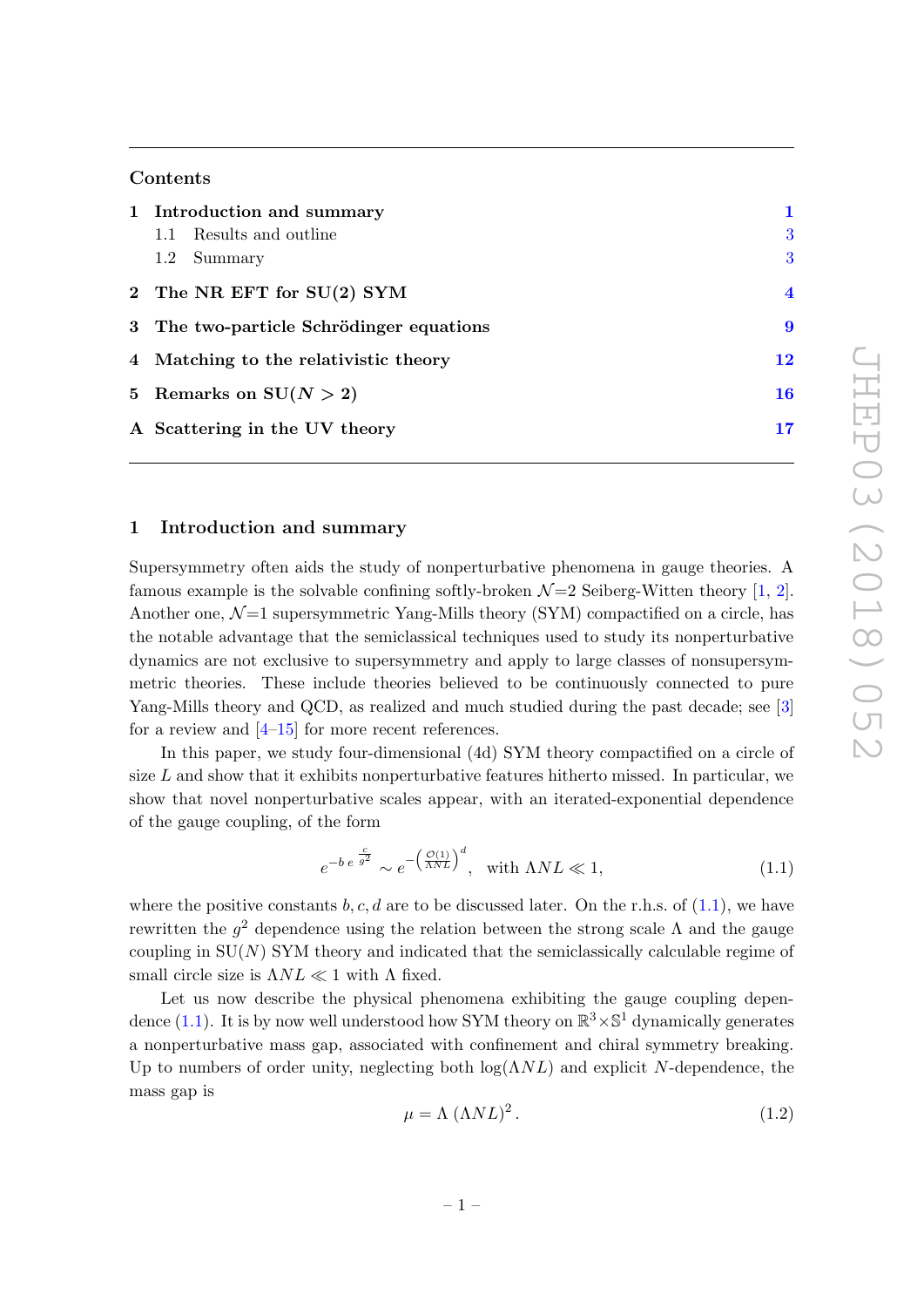The long-distance theory, which incorporates the nonperturbative effects generating the mass gap, is itself weakly coupled. Its low-energy excitations are the duals of the gluons in the SYM Cartan subalgebra (the so-called "dual photons", which are 3d scalars) and their gaugino and holonomy fluctuation superpartners, all with mass  $\mu$ .

As we shall show below, nonperturbative effects in the long-distance theory of these lightest excitations lead to the formation of nonrelativistic bound states, for example, of two dual photons. Their binding energy is given by the iterated exponential  $(1.1)$ :

<span id="page-3-1"></span>
$$
E_b = \mu e^{-\left(\frac{\mathcal{O}(1)}{\Lambda NL}\right)^d} = \Lambda \left(\Lambda NL\right)^2 e^{-\left(\frac{\mathcal{O}(1)}{\Lambda NL}\right)^d}.
$$
\n(1.3)

Among these exponentially-weakly bound states are the lightest states with the quantum numbers of 4d glueballs: they are the lightest states uncharged under the  $\mathbb{Z}_N$  center symmetry, as already argued in a nonsupersymmetric context  $[10].<sup>1</sup>$  $[10].<sup>1</sup>$  $[10].<sup>1</sup>$  $[10].<sup>1</sup>$  We show that in SYM these bound states fill a glueball/glueballino chiral supermultiplet of 4d  $\mathcal{N}=1$  supersymmetry.

A dependence of physical quantities on the strong-coupling scale as in [\(1.3\)](#page-3-1) is, to the best of our knowledge, not common in gauge theories. It was argued in [\[16\]](#page-27-2) that exponentials of the form  $e^{-\frac{Q^2}{\Lambda^2}}$ , superficially similar to [\(1.3\)](#page-3-1), appear in current-current correlation functions in QCD at large Euclidean momenta  $Q^2$ , reflecting the asymptotic nature of the operator product expansion. In contrast, in the present setup of SYM on  $\mathbb{R}^3 \times \mathbb{S}^1$ , the  $e^{-(\frac{\mathcal{O}(1)}{LA})^3}$  dependence (shown here for an SU(2) gauge group) arises because the couplings in the effective field theory (EFT) are themselves due to instanton effects and have nonperturbative dependence on the 4d gauge coupling. There are further effects, alluded to above, which are in turn nonperturbative<sup>[2](#page-3-2)</sup> with respect to the couplings of the  $EFT$  — and thus naturally exhibit the doubly-exponential behaviour of  $(1.1)$ ,  $(1.3)$ . One can imagine that, in principle,<sup>[3](#page-3-3)</sup> such behaviour can continue whenever a successive tower of weakly-coupled EFTs exists, each generating further nonperturbative iterated-exponential suppressed effects.<sup>[4](#page-3-4)</sup>

The observation that bound states with glueball quantum numbers and  $g^2$  dependence as in  $(1.1)$  exist was first made in the framework of the nonsupersymmetric deformed Yang-Mills theory [\[10\]](#page-27-1). Here, we study the existence and nature of such bound states in SYM. Our goal is to understand the many interesting details brought in by the presence of both fermions and supersymmetry. In particular, we find that the nature of the various bound states and their organization into supermultiplets is rather intricate. In addition to the many supersymmetry-related subtleties, a novel feature of our analysis compared to [\[10\]](#page-27-1) is the matching of the nonrelativistic EFT to the UV relativistic theory.

<span id="page-3-0"></span> $1$ This is because states with center symmetry charges are created by line operators, which are infinitely long in the decompactified  $\mathbb{R}^4$  and do not correspond to localized glueball excitations.

<span id="page-3-2"></span><sup>&</sup>lt;sup>2</sup>But not associated with a factorially divergent series: the bound state poles at energies [\(1.3\)](#page-3-1) appear after a summation of a convergent geometric series of graphs, see section [4.](#page-13-0)

<span id="page-3-4"></span><span id="page-3-3"></span> $3$ One can not help but notice some similarity with the "tumbling" picture in gauge theories [\[17\]](#page-27-3).

<sup>&</sup>lt;sup>4</sup>The doubly exponential scaling was also observed in two dimensional systems with short-range interacting spinless fermions [\[18\]](#page-27-4). The double exponential in this case is associated with a tower of bound states with orbital angular momentum  $\ell = \pm 1$ .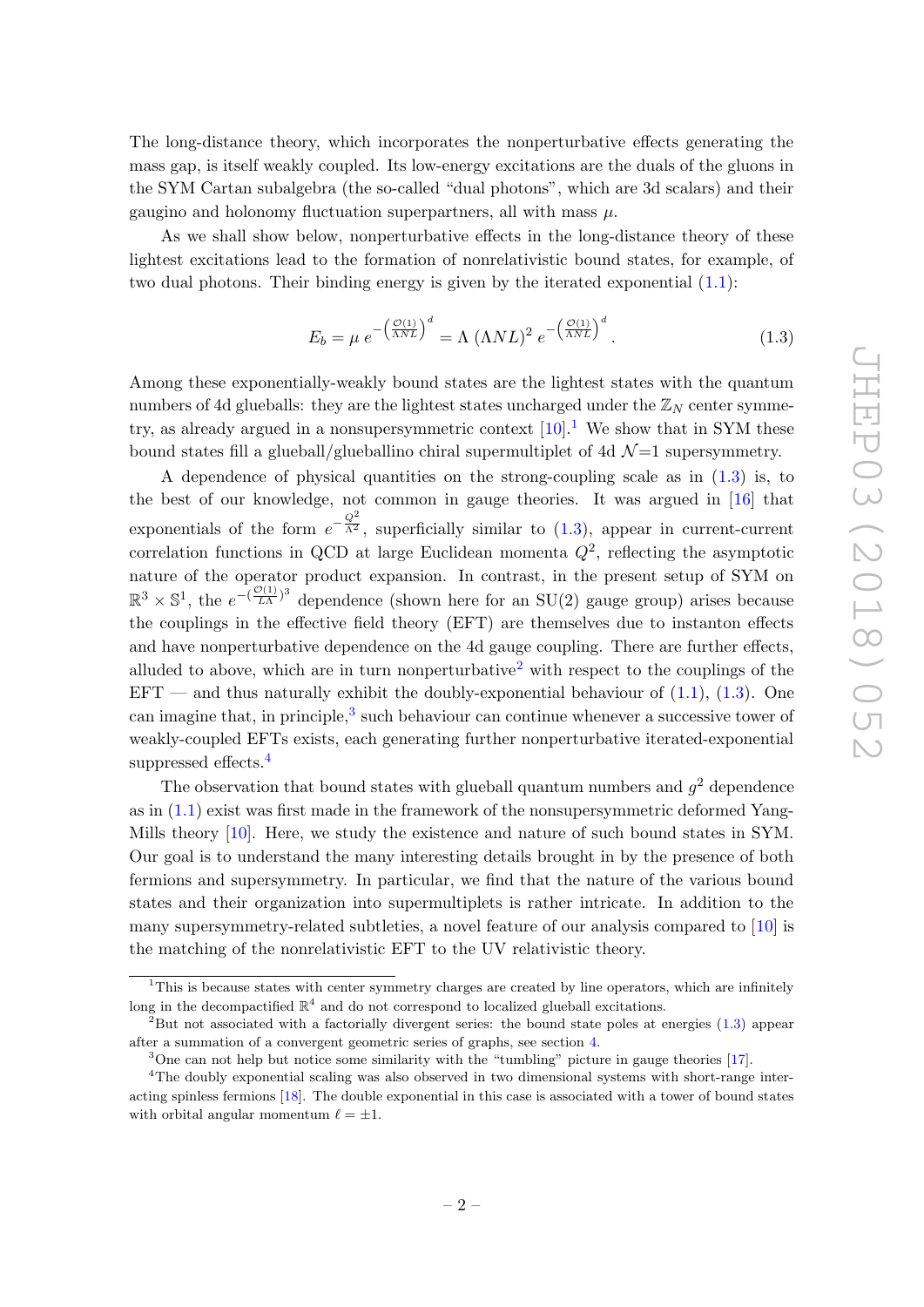#### <span id="page-4-0"></span>1.1 Results and outline

To study the physics leading to the formation of two-body bound states with binding energy  $(1.3)$ , we construct a nonrelativistic (NR) EFT for the SU([2\)](#page-5-0) SYM theory (section 2), describing the interactions of slowly moving dual photons and superpartners, with momenta  $|\vec{p}| \ll \mu$ . As the 4d SYM theory is formulated on a circle, this is a 3d NR EFT. We show that it is invariant under a "kinematic" superalgebra of four supercharges and is, in addition, classically scale invariant, with only  $\delta$ -function interactions. As the underlying SYM theory is not scale invariant, scale invariance, which emerges in the low energy NR EFT description, is broken quantum mechanically.

We then use the NR EFT to study the scattering of any two particles in the dual photon supermultiplet, using both a projection of the EFT on the two-particle states (obtaining a two-body Schrödinger equation) and a direct summation of Feynman graphs (sections [3](#page-10-0) and [4,](#page-13-0) respectively). There are 4 states in the dual photon supermultiplet: a dual photon,  $|b\rangle$ , a holonomy scalar,  $|a\rangle$ , and two fermions,  $|S_{\uparrow}\rangle$  and  $|S_{\downarrow}\rangle$ , so there are 16 possible twoparticle states. We show, in section [4,](#page-13-0) that the NR EFT scattering amplitudes of two dual photons,  $|bb\rangle \rightarrow |bb\rangle$ , of a dual photon and a fermion  $|bS_+\rangle \rightarrow |bS_+\rangle$  and  $|bS_\perp\rangle \rightarrow |bS_\perp\rangle$ , as well as the scattering of a particular linear combination of a dual photon/holonomy pair and a spin-up and spin-down fermion pair,  $|ab\rangle + i|S_{\uparrow}S_{\downarrow}\rangle \rightarrow |ab\rangle + i|S_{\uparrow}S_{\downarrow}\rangle$ , all exhibit poles at imaginary momenta on the physical sheet. We conclude that these four different pairs of particles form bound states, with binding energies given by an expression similar to  $(1.3)$ , see eqs.  $(3.16)$  and  $(4.6)$ . We also show that all other two-particle states do not form bound states.

An equivalent approach to study the bound states, including a derivation of the corresponding two-particle Schrödinger equations, is given in section  $3$ . The four bound states  $(|bb\rangle, |bS_{\uparrow}\rangle, |bS_{\downarrow}\rangle, |ab\rangle + i|S_{\uparrow}S_{\downarrow}\rangle)$  form the lightest "glueball-glueballino" chiral supermultiplet.

The same scattering amplitudes in the full theory are calculated in the appendix. We show that their singular low energy behavior agrees with that of the amplitudes calculated in the NR EFT and perform one loop matching to the NR EFT in section [4.](#page-13-0) The graphs leading to the bound state poles are iterated s-channel bubbles, which are log v-enhanced, with  $v \ll 1$  the velocity in the NR bound state. Their summation in the ultraviolet relativistic theory is one of leading-logs,  $(\lambda \log v)^n$ , with  $\lambda \ll 1$  a dimensionless coupling.

We end the paper with some remarks concerning the case of general  $SU(N)$  SYM theories (section [5\)](#page-17-0) and the challenges it presents.

#### <span id="page-4-1"></span>1.2 Summary

To summarize, we have shown that an entire  $\mathcal{N} = 1$  chiral supermultiplet of bound states with glueball quantum numbers exists in SYM. Given the unbroken supersymmetry this has been expected for quite a while [\[19\]](#page-27-5), see also [\[20\]](#page-27-6), but has never been demonstrated in a calculable framework.<sup>[5](#page-4-2)</sup> As opposed to the Veneziano-Yankielowicz lagrangian for SYM,

<span id="page-4-2"></span><sup>&</sup>lt;sup>5</sup>We note, however, that the glueball supermultiplet structure of  $SU(2)$  SYM has been the subject of recent lattice studies with encouraging results, see [\[21,](#page-27-7) [22\]](#page-27-8).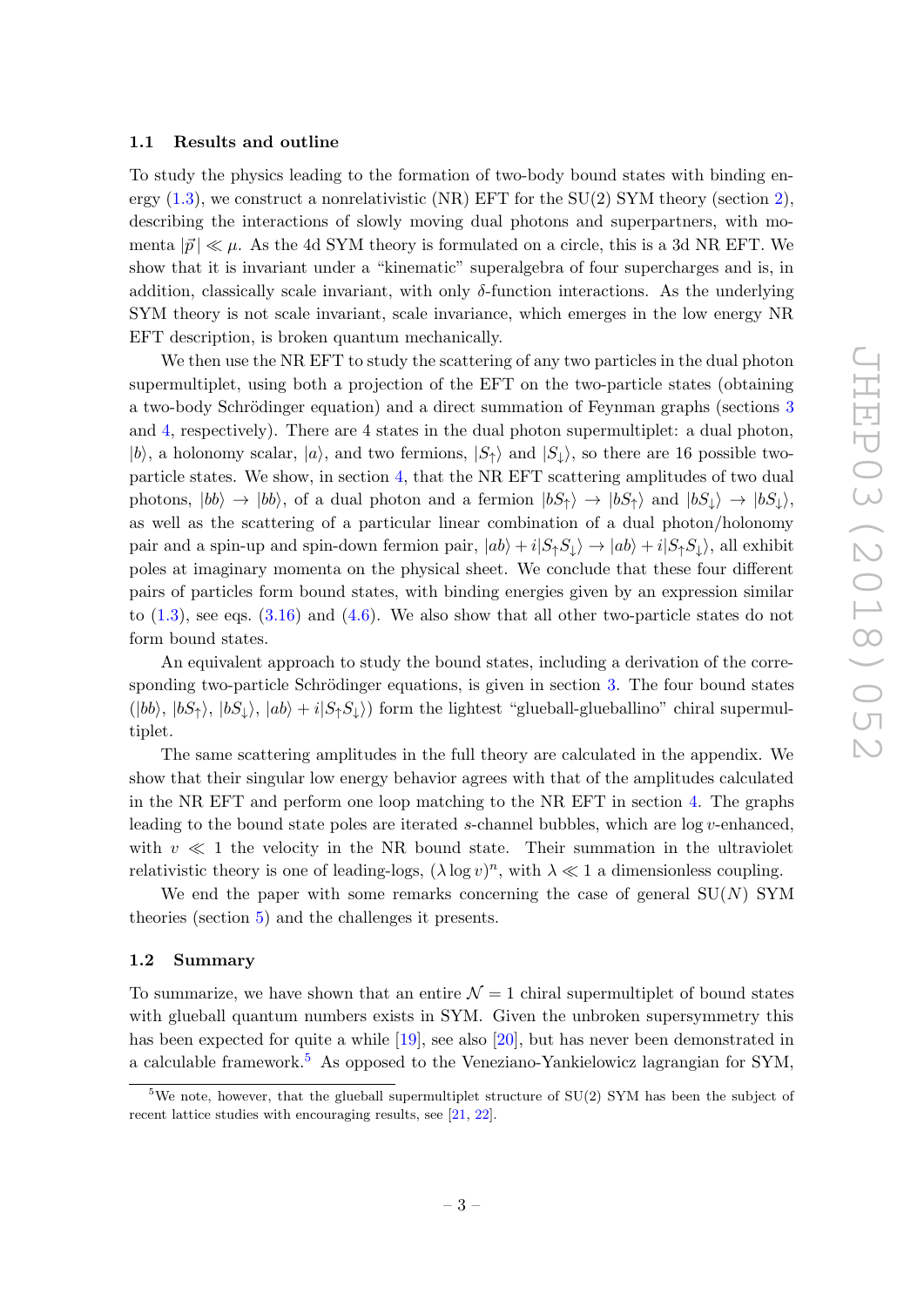which should not be thought of as an EFT [\[23\]](#page-27-9), the glueball supermultiplet described in this paper represents true physical excitations of the system, obtained within a calculable deformation of SYM theory.

We should also mention that there are other (heavier) states with glueball quantum numbers in the calculable regime of SYM. The lightest ones, briefly described above and studied in detail in the rest of the paper, are the nonrelativistic bound states of massive dual Cartan gluons and superpartners. Both their mass and their binding<sup>[6](#page-5-1)</sup> arise from the nonperturbative interactions due to monopole-instantons and the composite neutral and magnetic bions [\[25–](#page-28-0)[27\]](#page-28-1). There exist also heavier, of mass  $\sim \frac{1}{l}$  $\frac{1}{L}$ , center-symmetry neutral bound states of non-Cartan gluons and gluinos, logarithmically bound by the exchange of perturbative Cartan gluons, similar to the ones discussed in [\[10\]](#page-27-1). These states have not been studied in detail in SYM; a full taxonomy is left for future work. While we can not quantitatively follow the evolution of the glueball spectrum towards the decompactification limit, the "doubly nonperturbative" nature of the lightest bound states found here makes them the likely progenitors of true glueballs.<sup>[7](#page-5-2)</sup>

At the end, let us add a comment on the possible relevance of our findings to the recent studies of the resurgent properties of the semiclassical expansion in QFT reviewed in [\[3\]](#page-26-2). The appearance of effects with doubly-exponential dependence on the coupling in SYM (and deformed Yang-Mills) is unlike the nonperturbative effects seen in discussions of resurgent expansions in the best-understood case of quantum mechanics. However, the  $e^{-e^{\frac{1}{g^2}}}$  dependence on the coupling should show up in correlation functions creating glueballs, for example  $\langle \text{tr } F_{\mu\nu}^2(x) \text{ tr } F_{\alpha\beta}^2(y) \rangle$ . This  $g^2$ -dependence indicates that the analytic structure in the coupling constant of physical quantities in QFT may be much more complex than previously envisioned.

#### <span id="page-5-0"></span>2 The NR EFT for SU(2) SYM

We consider four-dimensional SU(2) SYM theory, compactified on  $\mathbb{R}^{1,2} \times \mathbb{S}^1$ . In the longdistance limit, at energy scales below  $1/L$ , the theory reduces to the following 3d theory with four supercharges, defined by a Kähler potential  $K$  and superpotential  $W$ :

<span id="page-5-4"></span>
$$
K = MX^{\dagger}X, \quad W = m^{2}(e^{X} + e^{-X}), \tag{2.1}
$$

where X is a dimensionless chiral superfield.<sup>[8](#page-5-3)</sup> The field X is the chiral dual of the linear supermultiplet containing the Cartan gauge boson of  $SU(2)$ . Weak coupling is assured by

<span id="page-5-1"></span><sup>&</sup>lt;sup>6</sup>It is amusing to note that one of the first studies of the two dimensional attractive  $\delta$ -function potential known to us is in the not-unrelated framework of an "infinite-momentum frame gluon condensation model" of confinement [\[24\]](#page-27-10). However, the appearance of both two space dimensions and the  $\delta$ -function potential there is quite different from the calculable setup of this paper.

<span id="page-5-2"></span><sup>&</sup>lt;sup>7</sup>Future lattice studies extending  $[21, 22]$  $[21, 22]$  $[21, 22]$  should be able to see at least an indication of the splitting of scales between the different glueball supermultiplets upon considering an asymmetric lattice as in [\[28\]](#page-28-2).

<span id="page-5-3"></span><sup>&</sup>lt;sup>8</sup>The nonperturbative superpotential of SU(2) SYM on  $\mathbb{R}^3 \times \mathbb{S}^1$  was first written in [\[29\]](#page-28-3). The instanton calculation of the superpotential [\[30,](#page-28-4) [31\]](#page-28-5) was only recently completed [\[32,](#page-28-6) [33\]](#page-28-7) by the calculation of the noncancelling bosonic and fermionic determinants in the BPS monopole-instanton backgrounds and the explanation of their relation to the moduli space metric and the chiral-linear duality.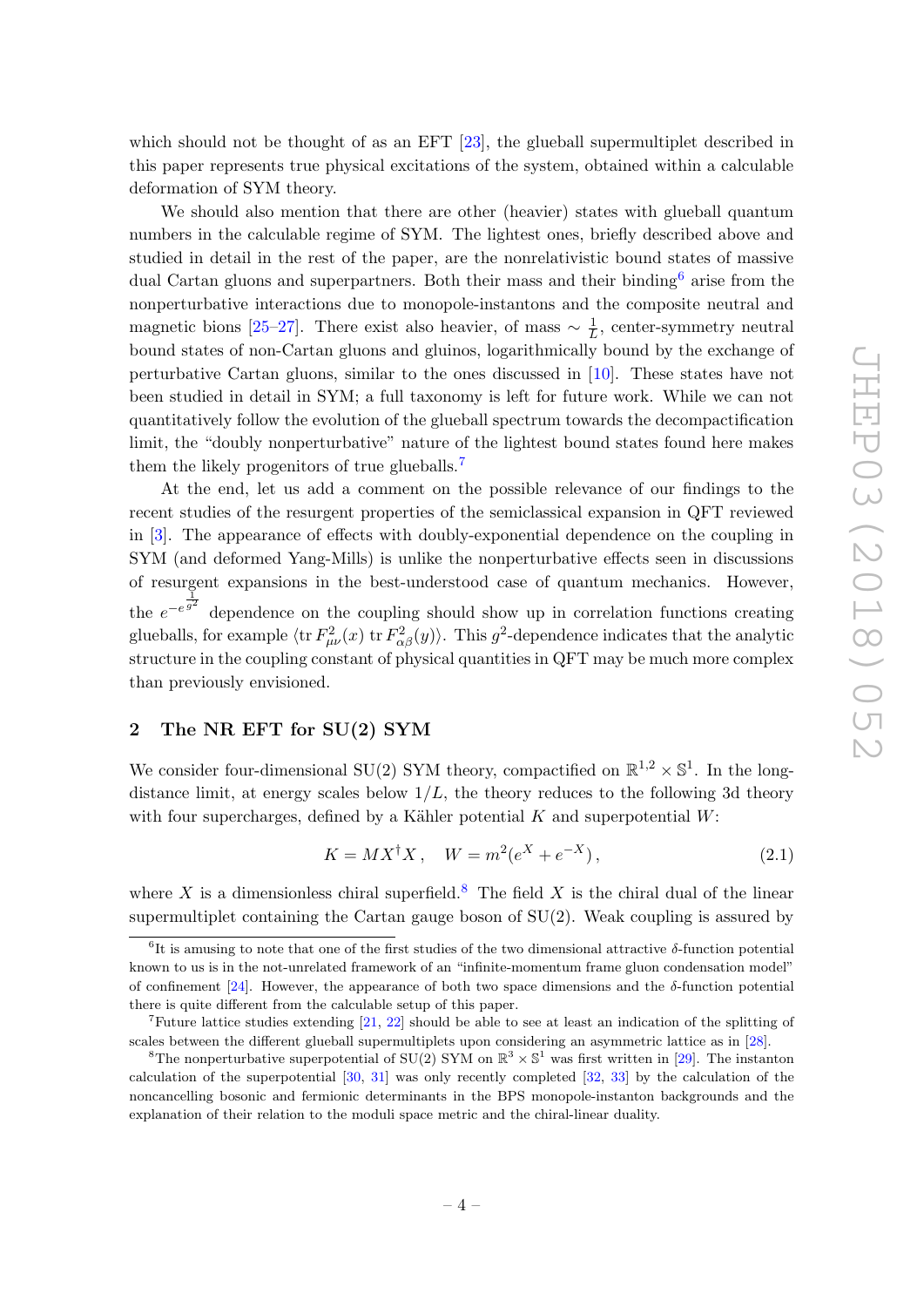taking  $m \ll M$ , such that higher order terms in an expansion in X are suppressed by inverse powers of M.

We now list the features of the theory  $(2.1)$  (at face value, simply a 3d  $\mathcal{N}=2$  Wess-Zumino model) that are relevant for our discussion:

- 1. The theory [\(2.1\)](#page-5-4) is an EFT valid up to scales  $M \sim 1/L$ . The parameter M is, up to inessential factors, the non-Cartan gauge boson ("W-boson") mass equal to  $\pi/L$ . One should think of the couplings in  $(2.1)$  as defined at the scale M.
- 2. There is an unbroken  $\mathbb{Z}_2$  global symmetry  $X \to -X$ , the center symmetry ("zeroform," from a 3d perspective) of the SU(2) theory. Thus, none of the single-particle states associated with the fluctuations of  $X$  are center-symmetry singlets.
- 3. There is also a  $\mathbb{Z}_2$  R-symmetry,  $X \to X + i\pi$ , part of the anomaly free discrete chiral symmetry of 4d SYM theory.<sup>[9](#page-6-0)</sup> This symmetry is spontaneously broken in the ground state of [\(2.1\)](#page-5-4) and will not affect our perturbative considerations. The two vacua are  $\langle X \rangle = 0$  or  $\langle X \rangle = i\pi$ ; notice that the underlying gauge theory interpretation implies that the imaginary part of X, the dual photon, is a compact variable of period  $2\pi$ .
- 4. Of crucial importance for our study of bound states is the fact that the theory has only a  $\mathbb{Z}_2$  fermion number symmetry, i.e. fermion number is conserved only modulo 2.
- 5. The scale m appearing in the superpotential is nonperturbative and exponentially smaller than M. Up to pre-exponential factors,  $m^2 \sim M^2 e^{-\frac{4\pi^2}{g^2}}$  $\frac{a^2}{g^2} \sim \Lambda^3/M$ , where g is the small coupling constant of the SYM theory at the scale  $M$ .<sup>[10](#page-6-1)</sup> The dimensionless expansion parameter is

<span id="page-6-3"></span>
$$
\lambda \equiv \frac{m^2}{M^2} \sim e^{-\frac{4\pi^2}{g^2}}.
$$
\n(2.2)

6. The canonical form of the Kähler potential in  $(2.1)$  can be justified in the weakcoupling  $\Lambda L \ll 1$  limit. There are corrections to K, calculated in [\[33,](#page-28-7) [35\]](#page-28-8), which include also four-fermi terms, but they are subleading in the calculable limit and will not affect the leading-order discussion below.

To study the component form of  $(2.1)$ , we rescale  $X = \frac{1}{\sqrt{2}}$  $\frac{1}{\overline{M}}x$ , with  $x = \phi + i\sigma +$ √  $\overline{2}\theta^{\alpha}\chi_{\alpha} +$  $\theta^2 F$ .<sup>[11](#page-6-2)</sup> The imaginary part of the scalar in x is the dual photon  $\sigma$ ,  $\phi$  is the fluctuation of

<span id="page-6-1"></span><span id="page-6-0"></span> $9^9$ That the dual photon acquires a shift under the chiral symmetry is explained in [\[34\]](#page-28-9).

<span id="page-6-2"></span><sup>&</sup>lt;sup>10</sup>For the precise relations between the parameters in  $(2.1)$  and the underlying gauge theory see [\[32,](#page-28-6) [33\]](#page-28-7).  $11$  For superfields, we use the notation of Shifman's text book [\[36\]](#page-28-10). The two-component spinors, twospinor wave functions, and propagators, are the ones from [\[37\]](#page-28-11), consistent with [\[36\]](#page-28-10). For a brief reminder, the metric is  $(+,-,-)$ ,  $m,n = 0,1,2$  are spacetime indices,  $i, j = 1,2$  are spatial indices,  $\bar{\sigma}^0 = \sigma^0$  and  $\bar{\sigma}^i = -\sigma^i$ . Also note that  $\chi^{\alpha}\chi_{\alpha} = 2\chi_2\chi_1$ ,  $\bar{\chi}_{\dot{\alpha}}\bar{\chi}^{\dot{\alpha}} = 2\bar{\chi}_1\bar{\chi}_2$ ,  $\bar{\chi}_1 = (\chi_1)^*$  and similar for  $\bar{\chi}_2$ . Under  $SO(2)$ spatial rotations,  $\chi_1 \to e^{i\alpha} \chi_1$  and  $\chi_2 \to e^{-i\alpha} \chi_2$ , i.e. the two-component spinor is rotated by  $e^{i\alpha\sigma^3}$ , with c.c. relations for  $\bar{y}$ . The SO(2) acting on the spinors in the NR theory becomes an emergent internal spin symmetry.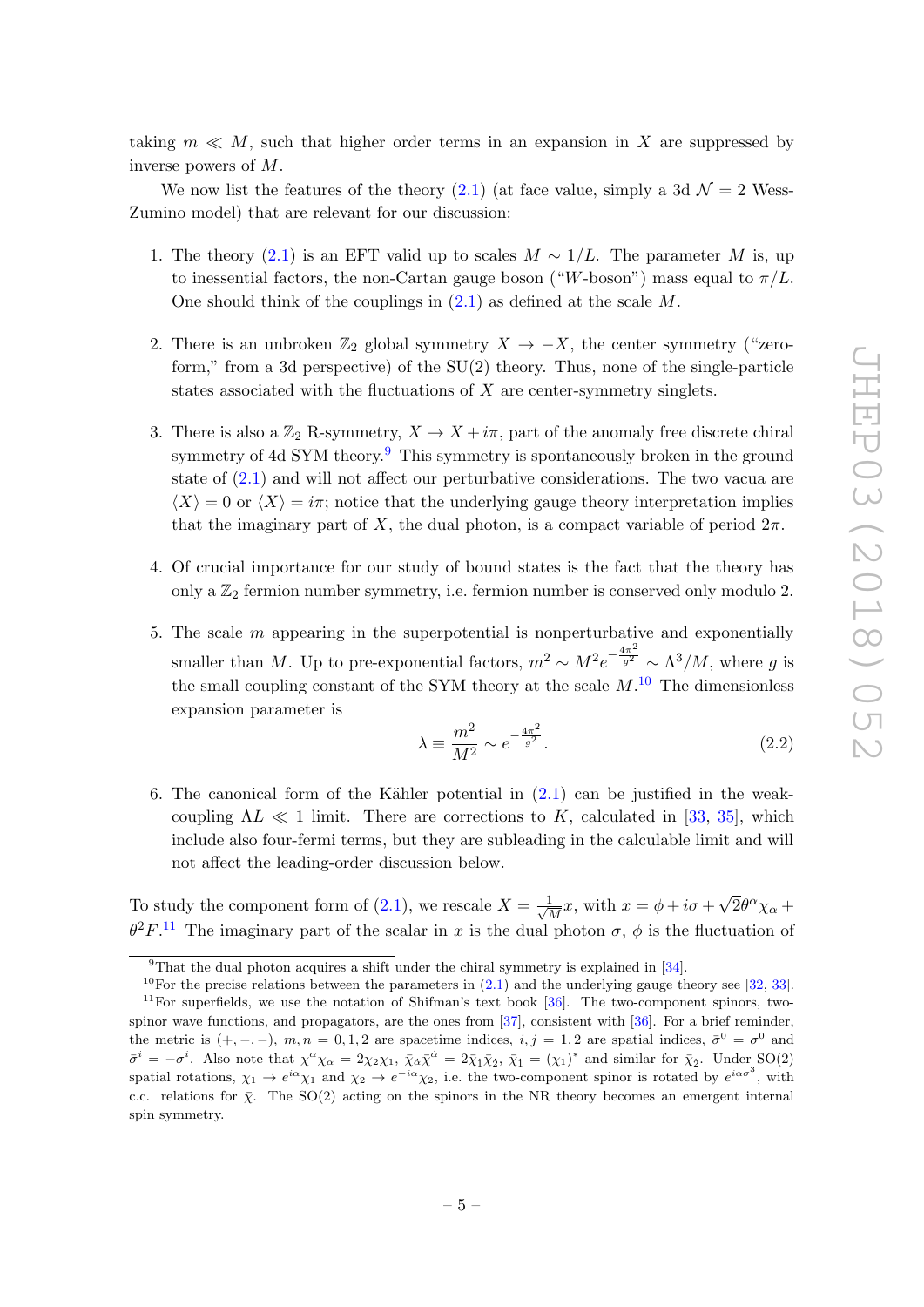the  $\mathbb{S}^1$ -holonomy of the gauge field around the center-symmetric vev, and  $\chi_{\alpha}$  is the Cartan subalgebra gaugino field. We now define the physical mass scale

<span id="page-7-6"></span><span id="page-7-5"></span><span id="page-7-0"></span>
$$
\mu \equiv 2 \frac{m^2}{M} = 2m\sqrt{\lambda},\qquad(2.3)
$$

and expand around the  $\langle \sigma \rangle = \langle \phi \rangle = 0$  vacuum, recalling the definitions [\(2.2\)](#page-6-3), [\(2.3\)](#page-7-0). We find the free and interacting part of the Lagrangian:

$$
L_0 = \partial_m \phi \partial^m \phi - \mu^2 \phi^2 + \partial_m \sigma \partial^m \sigma - \mu^2 \sigma^2 + i \bar{\chi} (\bar{\sigma}^0 \partial_0 + \bar{\sigma}^i \partial_i) \chi - \frac{\mu}{2} \chi \chi - \frac{\mu}{2} \bar{\chi} \bar{\chi},
$$
(2.4)

$$
L_1 = -\frac{2\mu\lambda}{3} \left(\phi^4 - \sigma^4\right) - \frac{\lambda}{2} \left(\chi\chi\left(\phi + i\sigma\right)^2 + \bar{\chi}\bar{\chi}\left(\phi - i\sigma\right)^2\right) - \frac{8\lambda^2}{45} \left(\phi^6 + \sigma^6\right) + \mathcal{O}\left(\frac{\lambda}{M}, \frac{\lambda^2}{M}\right). \tag{2.5}
$$

In the interaction Lagrangian above, we only kept terms that are marginal and relevant according to the relativistic 3d power counting.

To study the nonrelativistic limit for the scalar fields, we proceed in the usual way, introducing NR fields, whose time derivatives are small compared to  $\mu$ . The NR field operators obey equal-time relations  $[\hat{a}(\vec{x}), \hat{a}^\dagger(\vec{y})] = \delta^{(2)}(\vec{x} - \vec{y})$  and can also be written in terms of creation and annihilation operators as:

$$
\hat{a}(\vec{x},t) = \int \frac{d^2k}{2\pi} e^{-i\frac{\vec{k}^2}{2\mu}t + i\vec{k}\cdot\vec{x}} \hat{a}_{\vec{k}}, \quad [\hat{a}_{\vec{k}}, \hat{a}_{\vec{p}}^{\dagger}] = \delta^{(2)}(\vec{p} - \vec{k}),
$$
  

$$
\hat{b}(\vec{x},t) = \int \frac{d^2k}{2\pi} e^{-i\frac{\vec{k}^2}{2\mu}t + i\vec{k}\cdot\vec{x}} \hat{b}_{\vec{k}}, \quad [\hat{b}_{\vec{k}}, \hat{b}_{\vec{p}}^{\dagger}] = \delta^{(2)}(\vec{p} - \vec{k}),
$$
\n(2.6)

where all other commutators vanish. The expressions for the relativistic fields  $\phi$  and  $\sigma$  in terms of the non relativistic ones are

<span id="page-7-3"></span><span id="page-7-1"></span>
$$
\begin{aligned}\n\phi(\vec{x},t)|_{|\vec{p}| \ll \mu} &= \frac{1}{2\sqrt{\mu}} (e^{-i\mu t} a(\vec{x},t) + e^{i\mu t} a^{\dagger}(\vec{x},t)), \\
\sigma(\vec{x},t)|_{|\vec{p}| \ll \mu} &= \frac{1}{2\sqrt{\mu}} (e^{-i\mu t} b(\vec{x},t) + e^{i\mu t} b^{\dagger}(\vec{x},t)).\n\end{aligned} \tag{2.7}
$$

For the fermions, the NR limit is slightly more involved, due to the fact that they have a Majorana mass and only a  $\mathbb{Z}_2$  fermion number symmetry. The NR limit of fermions can be found using [\[37\]](#page-28-11), with an end result as we now describe. First, in complete analogy with [\(2.6\)](#page-7-1), we define NR fermion fields,  $\hat{S}_{\pm 1/2}$  and  $\hat{S}_{\pm 1/2}^{\dagger}$ , representing the spin-up and spin-down (w.r.t. the compact direction) states of the gaugino

<span id="page-7-2"></span>
$$
\hat{S}_s \equiv \int \frac{d^2 p}{2\pi} e^{-i\frac{\vec{p}^2}{2\mu}t + i\vec{p}\cdot\vec{x}} \hat{\alpha}_{s\ \vec{p}}, \text{ with } \{\hat{\alpha}_{s_1\ \vec{p}}, \hat{\alpha}_{s_2\ \vec{k}}^{\dagger}\} = \delta^{(2)}(\vec{p} - \vec{k}) \,\delta_{s_1 s_2}, \quad s_{1,2} = \pm \frac{1}{2}.
$$
 (2.8)

These obey canonical anticommutation relations  $\{\hat{S}_{\pm 1/2}(\vec{x}), \hat{S}_{\pm 1/2}^{\dagger}(\vec{y})\} = \delta^{(2)}(\vec{x} - \vec{y})$ , where the signs are correlated and all other anticommutators vanish. Second, using [\[37\]](#page-28-11), we find that the relativistic fields have a small-momentum expansion which we can succinctly cast in matrix form

<span id="page-7-4"></span>
$$
\left(\begin{matrix} \chi_1\\ \chi_2 \end{matrix}\right)\Big|_{|\vec{p}|\ll\mu} = \frac{e^{-i\mu t}}{\sqrt{2}} \left(1 + \frac{\nabla^2}{8\mu^2} + \frac{i}{2\mu}\vec{\sigma} \cdot \vec{\nabla}\right) \Psi + \frac{e^{i\mu t}}{\sqrt{2}} \left(1 + \frac{\nabla^2}{8\mu^2} - \frac{i}{2\mu}\vec{\sigma} \cdot \vec{\nabla}\right) \tilde{\Psi}^* \,. \tag{2.9}
$$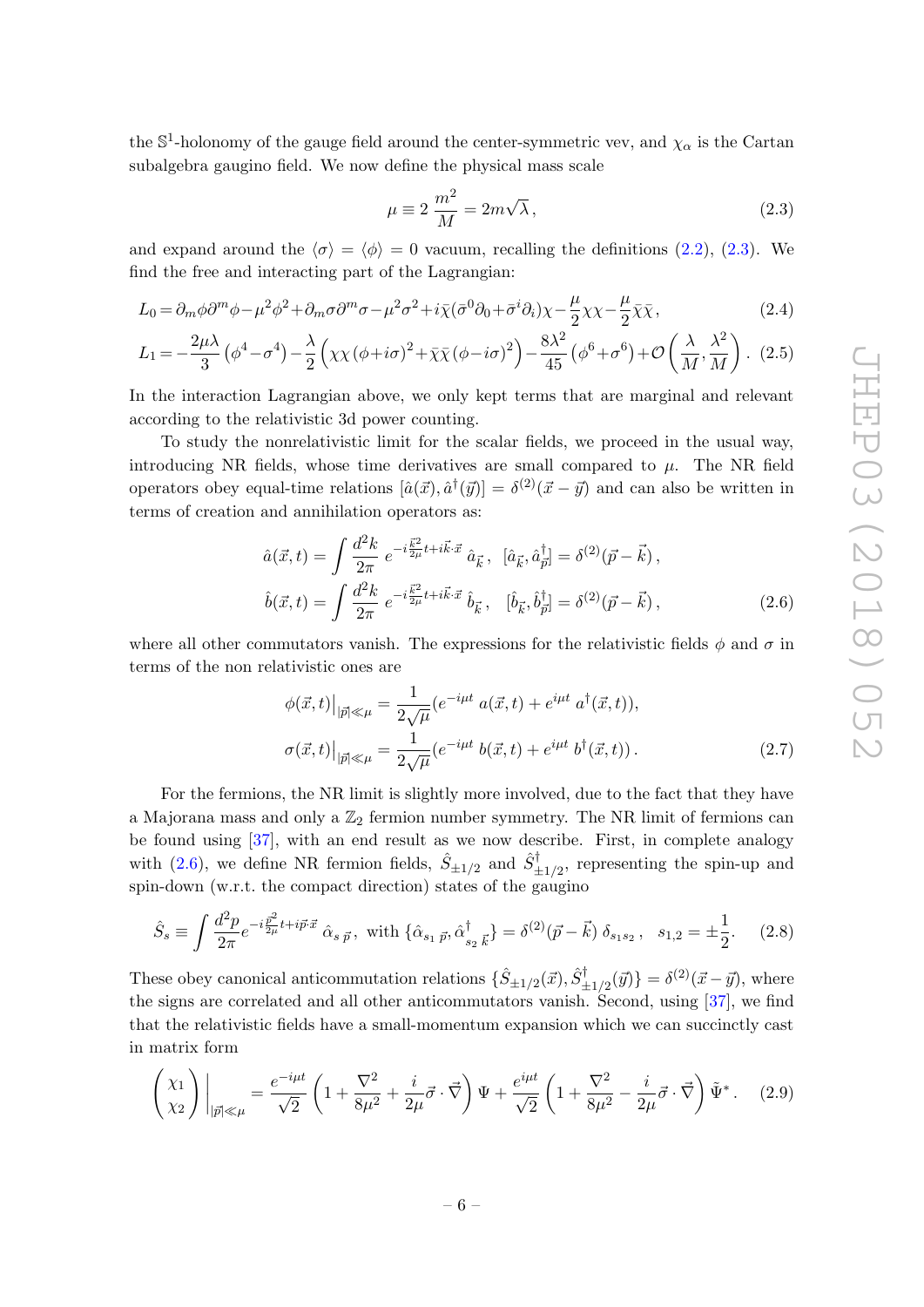We note that the c.c. relation holds for  $\bar{\chi}$  and that keeping all shown terms is necessary for finding the leading order NR Lagrangian. Here we introduced the NR spinors  $\Psi$  defined in terms of the NR fields [\(2.8\)](#page-7-2)

<span id="page-8-0"></span>
$$
\Psi \equiv \begin{pmatrix} \hat{S}_{1/2} \\ \hat{S}_{-1/2} \end{pmatrix}, \ \Psi^* \equiv \begin{pmatrix} \hat{S}_{1/2}^{\dagger} \\ \hat{S}_{-1/2}^{\dagger} \end{pmatrix}, \ \tilde{\Psi} \equiv -i\sigma_2 \Psi, \ \tilde{\Psi}^* \equiv -i\sigma_2 \Psi^*.
$$

We next substitute  $(2.7)$  and  $(2.9)$  into the relativistic Lagrangian  $(2.4)$ ,  $(2.5)$ . To find the NR Lagrangian, we keep only the slow terms, with no remaining  $e^{\pm i\mu t}$  factors, and with only a single time derivative of the NR fields  $a, b$ , and  $S_s$ . Proceeding as described, after a few manipulations, we obtain the Lagrangian of the NR theory

$$
L_{NR} = a^{\dagger} \left( i \partial_{t} + \frac{\nabla^{2}}{2\mu} \right) a + b^{\dagger} \left( i \partial_{t} + \frac{\nabla^{2}}{2\mu} \right) b + \sum_{s=\pm 1/2} S_{s}^{\dagger} \left( i \partial_{t} + \frac{\nabla^{2}}{2\mu} \right) S_{s}
$$
  

$$
- \frac{\lambda}{4\mu} \left( \left( a^{\dagger} a \right)^{2} - \left( b^{\dagger} b \right)^{2} \right) - \frac{\lambda}{2\mu} \left( a^{\dagger} a - b^{\dagger} b \right) \left( S_{1/2}^{\dagger} S_{1/2} + S_{-1/2}^{\dagger} S_{-1/2} \right) \qquad (2.10)
$$
  

$$
+ \frac{\lambda}{2\mu} i \left( a b S_{1/2}^{\dagger} S_{-1/2}^{\dagger} + a^{\dagger} b^{\dagger} S_{1/2} S_{-1/2} \right) .
$$

In writing the above NR EFT, we only kept terms that are at most classically marginal in NR power counting. We remind the reader that, in two space dimensions, see [\[38\]](#page-28-12) for a review, invariance of the NR kinetic terms in the action requires that the scaling of space and time is  $x \to x/\eta$ ,  $t \to t/\eta^2$ . The nonrelativistic fields scale as  $a \to \eta a$ ,  $b \to \eta b$ ,  $S_s \to \eta S_s$ . Thus, NR fields in three spacetime dimensions have unit scaling dimension and, in the NR limit, the scaling dimensions of fermion and scalar fields are identical. Since  $dtd^2x \rightarrow \eta^{-4}dtd^2x$ , a term in the nonrelativistic Lagrangian will be classically marginal if it scales by a factor of  $\eta^4$  under the above rescaling of the field and coordinates, i.e. if it has scaling dimension 4. Clearly, the term  $(a^{\dagger}a)^2$  (as well as all other terms in [\(2.10\)](#page-8-0)) is classically marginal, while terms like the omitted  $\frac{\lambda^2}{\mu^3} (a^{\dagger} a)^3$  are irrelevant.

We note that the procedure that we followed to arrive at  $(2.10)$  is tantamount to matching the tree-level  $2 \rightarrow 2$  scattering amplitudes of the NR EFT and the NR limit of tree amplitudes in the full theory. It can be easily but tediously verified (see the appendix) that all tree-level scattering amplitudes computed using  $(2.10)$  are equal to the NR limit of the full-theory tree-level amplitudes, once the difference in the normalization of states is taken into account. At one loop level and beyond, one has to introduce counterterms in the lagrangian [\(2.10\)](#page-8-0) in order to match the full theory and NR EFT amplitudes, see, for example  $L_{NR, c.t.}$ , given in eq.  $(4.12)$ .

Let us now discus the symmetries of the NR EFT  $(2.10)$ .

The emergent  $SO(2)$  internal symmetry acting on the spin index of the fermions was already mentioned in footnote [11](#page-6-2) and is manifest in [\(2.10\)](#page-8-0). We also observe that our NR EFT is classically scale invariant, as it contains only marginal terms. This emergent scale invariance is broken quantum mechanically.

Next, the NR EFT [\(2.10\)](#page-8-0) is slightly unusual in that it preserves only three of the four particle number symmetries, which are usually respected in NR theories. The last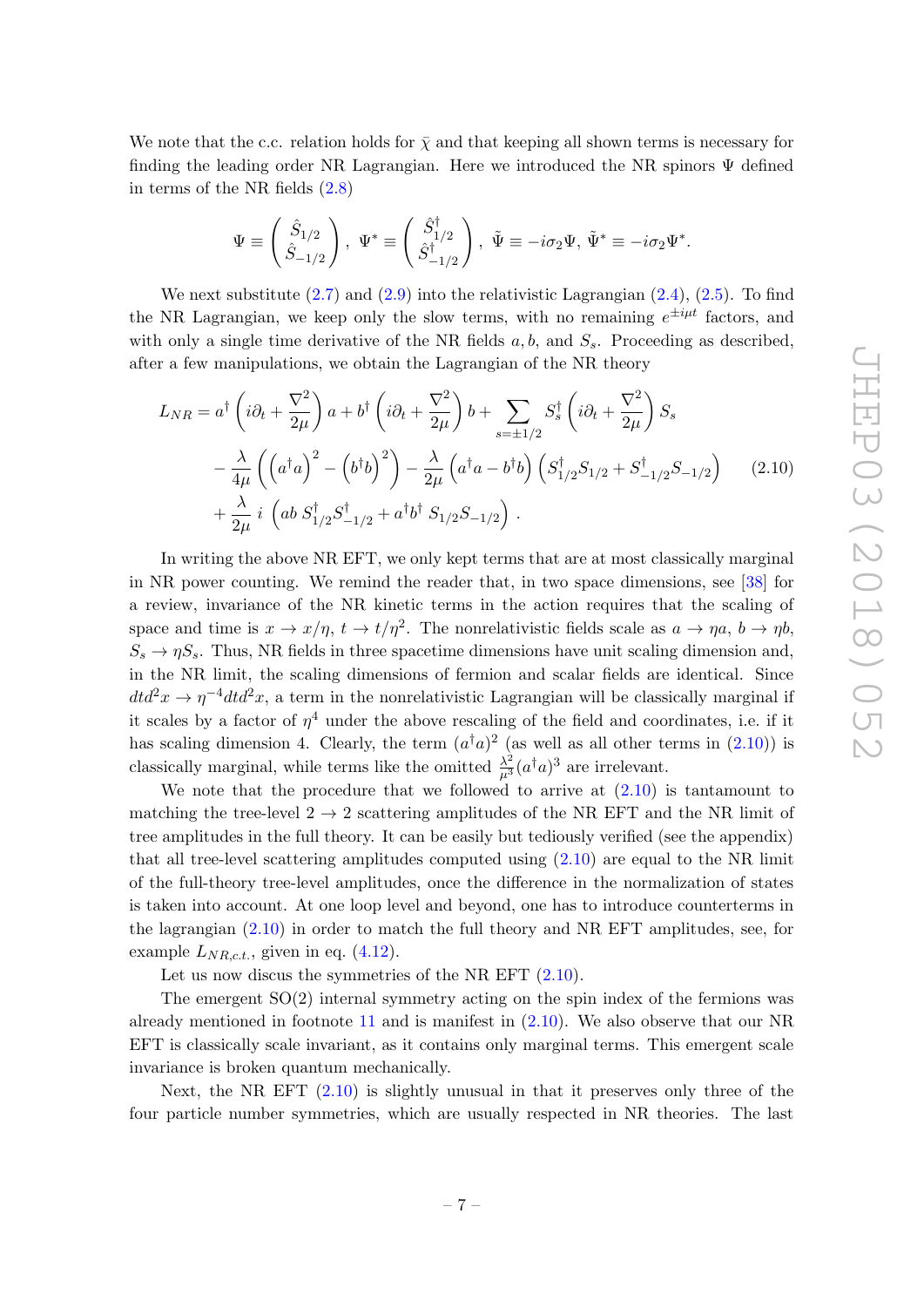interaction term allows a holonomy scalar and dual photon pair to transition to a pair of spin-up and spin-down fermions; this transition is possible in the NR limit, as all four states are degenerate in mass due to supersymmetry. The total particle number,  $N_{\text{tot}} =$  $N_a + N_b + N_{+\frac{1}{2}} + N_{-\frac{1}{2}}$  ( $N_a$  denotes the *a*-particle number and similar for  $N_{b,s=\pm \frac{1}{2}}$ ), is clearly preserved, as are two others, which we take to be  $N_a - N_b$  and  $N_{\frac{1}{2}} - N_{-\frac{1}{2}}$ .

Finally, we discuss the supersymmetry of the NR EFT  $(2.10)$ . The supercurrent of the Wess-Zumino model  $(2.1)$  is given by [\[39\]](#page-28-13)

<span id="page-9-0"></span>
$$
J_{\beta}^{m} = \sqrt{2} \left[ \partial_{n} x^{*} \sigma_{\beta \dot{\alpha}}^{n} (\bar{\sigma}^{m})^{\dot{\alpha} \alpha} \chi_{\alpha} + i \sigma_{\beta \dot{\beta}}^{m} \bar{\chi}^{\dot{\beta}} \overline{W}'(x^{*}) \right], \qquad (2.11)
$$

with  $W(x) = \frac{\mu}{2}x^2 + \frac{2}{4!}\lambda x^4 + \ldots$ ,  $W' = \frac{dW}{dx}$ ,  $\overline{W} = W^*$ . The four supercharges are

$$
Q_{\beta} = \int d^2x \, J_{0 \, \beta}, \, Q_{\dot{\beta}}^{\dagger} = \int d^2x \, (J_{0 \, \beta})^{\dagger}, \, (2.12)
$$

obeying the algebra,  $\{Q_{\alpha}, Q_{\dot{\alpha}}^{\dagger}\}=2P_{\alpha\dot{\alpha}}, \{Q_{\alpha}, Q_{\beta}\}=0$ . We now expand the supercharges  $Q_{\alpha}$  [\(2.11\)](#page-9-0) in terms of the NR fields [\(2.7\)](#page-7-3), [\(2.9\)](#page-7-4) and keep the quadratic terms only. After absorbing a factor of  $\sqrt{\mu}$  in their definition, the resulting supercharges are more conveniently denoted by  $q_s$ ,  $s = \pm 1/2$ . Expressing them via the NR fields, the supercharges are

<span id="page-9-1"></span>
$$
q_s = i \int d^2x \left[ (a^\dagger - ib^\dagger) S_s + (-1)^{s-\frac{1}{2}} S_{-s}^\dagger (a - ib) \right] , \quad s = \pm \frac{1}{2} . \tag{2.13}
$$

The h.c. relation defines  $q_s^{\dagger}$ . The canonical (anti)commutation relations of the NR fields imply that  $q_s, q_s^{\dagger}$  $s'$  obey the algebra

$$
\{q_s, q_{s'}\} = 0, \quad \{q_s, q_{s'}^{\dagger}\} = 2\delta_{s,s'}\left(N_a + N_b + N_{\frac{1}{2}} + N_{-\frac{1}{2}}\right) = 2\delta_{s,s'}N_{\text{tot}}\,. \tag{2.14}
$$

Thus, the NR supercharges [\(2.13\)](#page-9-1) are "square roots" of the total mass, or of the con-served total particle number.<sup>[12](#page-9-2)</sup> The supersymmetry algebra  $(2.14)$  has four-dimensional irreducible representations; as usual, this follows by thinking of  $q_s, q_s^{\dagger}$  as the creation and annihilation operators of two kinds of fermions. The supercharges  $q_s, q_s^{\dagger}$  relate the four single-particle states.

It is straightforward if slightly tiresome to show that the supercharges  $q_s$  of [\(2.13\)](#page-9-1) obey

<span id="page-9-3"></span>
$$
[q_s, H] = 0, \t(2.15)
$$

<span id="page-9-2"></span> $12$ We are not aware of any general theorems on the NR limit of supersymmetry algebras, but note that algebras like [\(2.14\)](#page-9-3) are sometimes called "kinematical" supersymmetry, see [\[40](#page-28-14)[–42\]](#page-28-15). Note that, as opposed to the NR limit of the other 3d theories studied there (four-supercharge Chern-Simons theory with matter  $[40]$  or ABJM theory  $[41, 42]$  $[41, 42]$  $[41, 42]$ , where half of the supercharges in the NR limit form a dynamical supersymmetry algebra, the number of supercharges in the kinematical algebra here is the same as in the relativistic completion of the theory. The Majorana nature of the fermions here appears important for this difference.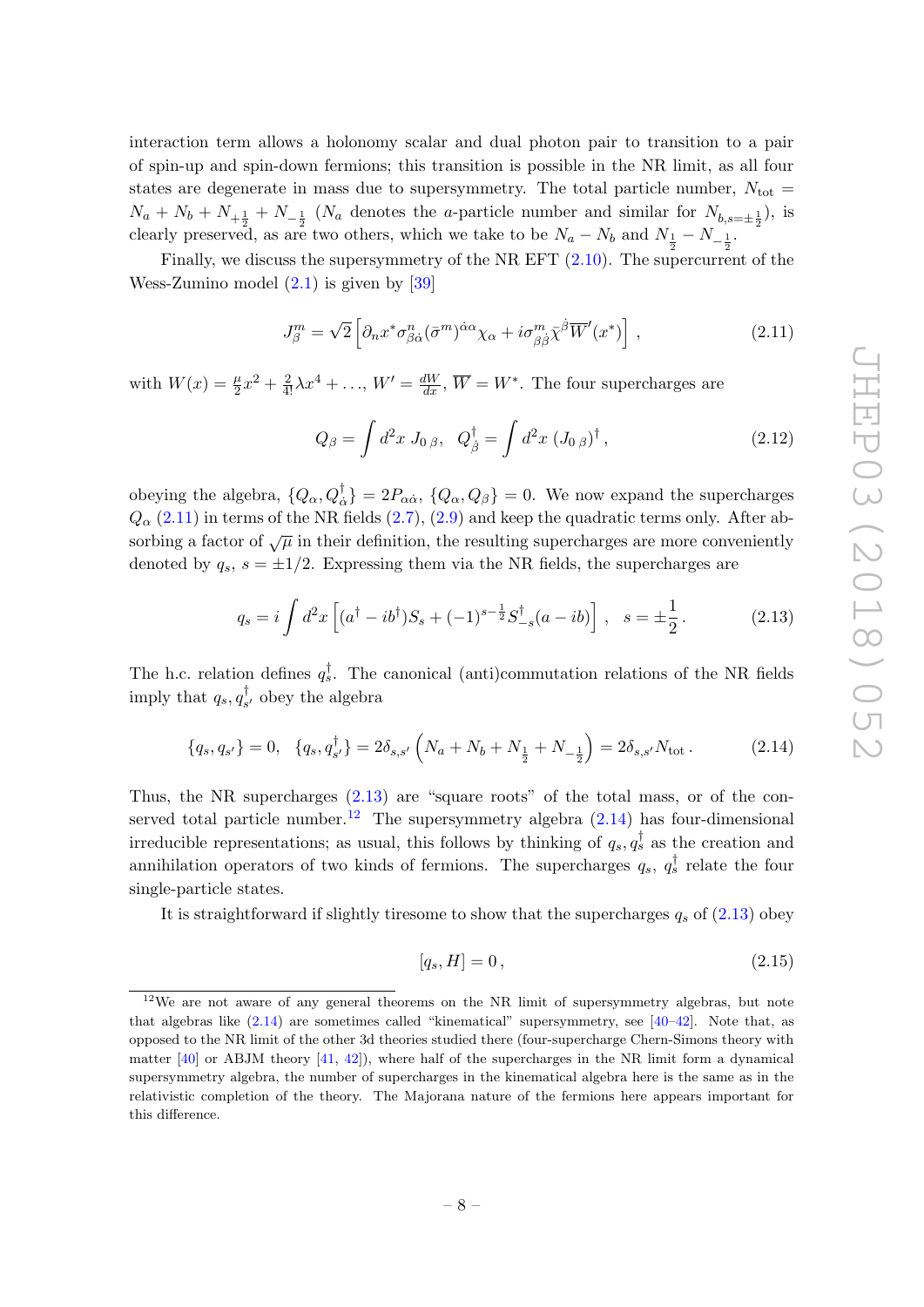where  $H$  is the nonrelativistic theory Hamiltonian, with normal ordering of the interactions implied, but not explicitly indicated:

$$
H = a^{\dagger} \left( -\frac{\nabla^2}{2\mu} \right) a + b^{\dagger} \left( -\frac{\nabla^2}{2\mu} \right) b + \sum_{s=\pm 1/2} S_s^{\dagger} \left( -\frac{\nabla^2}{2\mu} \right) S_s
$$
  
+  $\frac{\lambda}{4\mu} \left( \left( a^{\dagger} a \right)^2 - \left( b^{\dagger} b \right)^2 \right) + \frac{\lambda}{2\mu} \left( a^{\dagger} a - b^{\dagger} b \right) \left( S_{1/2}^{\dagger} S_{1/2} + S_{-1/2}^{\dagger} S_{-1/2} \right)$  (2.16)  
-  $\frac{i\lambda}{2\mu} ab S_{1/2}^{\dagger} S_{-1/2}^{\dagger} + \frac{i\lambda}{2\mu} a^{\dagger} b^{\dagger} S_{-1/2} S_{1/2}.$ 

The fact that  $[q_s, H] = 0$  allows us to study the action of supersymmetry on the scattering states and the corresponding two-particle Schrödinger wave functions.

#### <span id="page-10-0"></span>3 The two-particle Schrödinger equations

We already noted that the nonrelativistic Hamiltonian  $(2.16)$  preserves three particle number symmetries: the total particle number  $N_{\text{tot}} = N_a + N_b + N_{+\frac{1}{2}} + N_{-\frac{1}{2}}$  (the one appearing on the r.h.s. of the supersymmetry algebra [\(2.14\)](#page-9-3)) as well as  $N_a - N_b$  and  $N_{\frac{1}{2}} - N_{-\frac{1}{2}}$ . These conserved charges, along with the spatial momentum operator commute with the Hamiltonian and we can label the eigenstates of the Hamiltonian by their simultaneous eigenvalues, i.e.

<span id="page-10-3"></span><span id="page-10-1"></span>
$$
|N_{\text{tot}}, N_a - N_b, N_{\frac{1}{2}} - N_{-\frac{1}{2}}; E, \vec{p}, \alpha\rangle, \qquad (3.1)
$$

where  $\alpha$  denotes whatever other labels we use to label the states.

We shall be interested in two-particle<sup>[13](#page-10-2)</sup> states with  $N_{\text{tot}} = 2$ . The complete list of possible values of the three conserved particle numbers giving  $N_{\text{tot}} = 2$  is given in the left hand column below

$$
|2, 2, 0; E, \vec{p}, \alpha\rangle \leftrightarrow a^{\dagger}(\vec{x})a^{\dagger}(\vec{y})|0\rangle
$$
  
\n
$$
|2, -2, 0; E, \vec{p}, \alpha\rangle \leftrightarrow b^{\dagger}(\vec{x})b^{\dagger}(\vec{y})|0\rangle
$$
  
\n
$$
|2, 1, (-)^{s-\frac{1}{2}}; E, \vec{p}, \alpha\rangle \leftrightarrow a^{\dagger}(\vec{x})S^{\dagger}_{s}(\vec{y})|0\rangle
$$
  
\n
$$
|2, -1, (-)^{s-\frac{1}{2}}; E, \vec{p}, \alpha\rangle \leftrightarrow b^{\dagger}(\vec{x})S^{\dagger}_{s}(\vec{y})|0\rangle
$$
  
\n
$$
|2, 0, 2(-)^{s-\frac{1}{2}}; E, \vec{p}, \alpha\rangle \leftrightarrow S^{\dagger}_{s}(\vec{x})S^{\dagger}_{s}(\vec{y})|0\rangle, a^{\dagger}(\vec{x})b^{\dagger}(\vec{y})|0\rangle.
$$
  
\n
$$
|2, 0, 0; E, \vec{p}, \alpha\rangle \leftrightarrow S^{\dagger}_{\frac{1}{2}}(\vec{x})S^{\dagger}_{-\frac{1}{2}}(\vec{y})|0\rangle, a^{\dagger}(\vec{x})b^{\dagger}(\vec{y})|0\rangle.
$$
 (3.2)

On the r.h.s. above, we showed the Fock space states, created by the field creation operators, that have nonzero overlap with the corresponding state on the l.h.s.. Since there are two bosonic and two fermionic particles, clearly there are  $4<sup>2</sup>$  possible two-particle states. Notice that two different Fock states appear on the r.h.s. of the last line in  $(3.2)$ , reflecting the already noted fact that our underlying SU(2) SYM theory does not respect fermion number.

To study two-particle scattering via the Schrödinger equation, we follow the formalism of Schweber  $[44]$ . The two-particle Schrödinger probability amplitudes are given by the

<span id="page-10-2"></span> $13$ Many-body bound states are also expected, as in [\[43\]](#page-29-1), but we shall not study them here.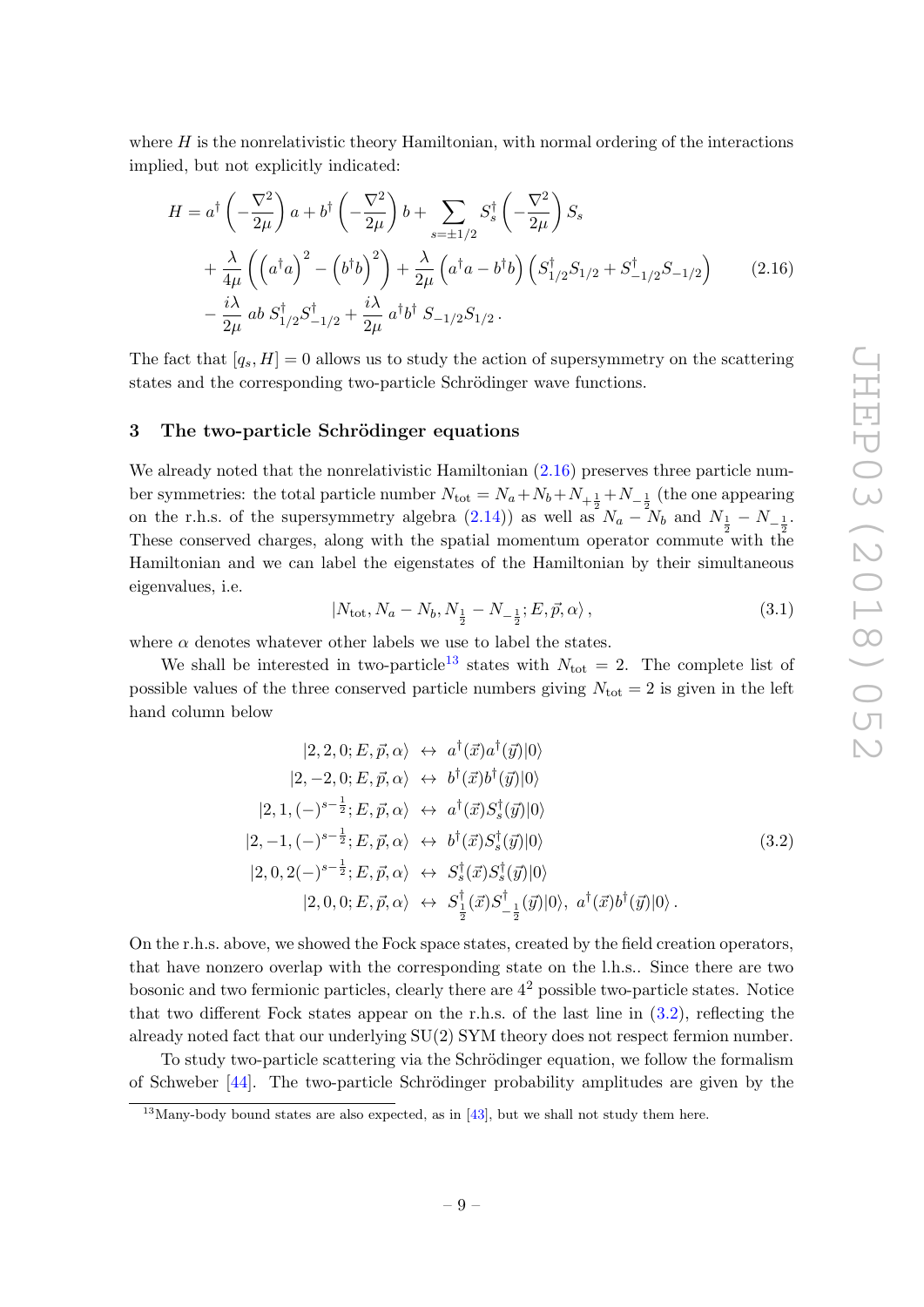overlap of the states on the l.h.s. of [\(3.2\)](#page-10-3) with the various Fock states on the r.h.s. of the same equation:

<span id="page-11-1"></span>
$$
f_{E,\vec{p}}^{aa}(\vec{x}_1, \vec{x}_2, t) \equiv \langle 0 | a(\vec{x}_1, t) a(\vec{x}_2, t) | 2, 2, 0; E, \vec{p}, \alpha \rangle \tag{3.3}
$$

<span id="page-11-0"></span>
$$
f_{E,\vec{p}}^{bb}(\vec{x}_1,\vec{x}_2,t) \equiv \langle 0|b(\vec{x}_1,t)b(\vec{x}_2,t)|2,-2,0;E,\vec{p},\alpha\rangle \tag{3.4}
$$

$$
f_{E,\vec{p}}^{as\ \pm}(\vec{x}_1,\vec{x}_2,t) \equiv \langle 0|a(\vec{x}_1,t)S_s(\vec{x}_2,t) \pm S_s(\vec{x}_1,t)a(\vec{x}_2,t)|2,1,(-)^{s-\frac{1}{2}};E,\vec{p},\alpha \rangle \tag{3.5}
$$

$$
f_{E,\vec{p}}^{bs\,\pm}(\vec{x}_1,\vec{x}_2,t) \equiv \langle 0|b(\vec{x}_1,t)S_s(\vec{x}_2,t) \pm S_s(\vec{x}_1,t)b(\vec{x}_2,t)|2,-1,(-)^{s-\frac{1}{2}};E,\vec{p},\alpha\rangle \tag{3.6}
$$

$$
f_{E,\vec{p}}^{ss}(\vec{x}_1, \vec{x}_2, t) \equiv \langle 0 | S_s(\vec{x}_1, t) S_s(\vec{x}_2, t) | 2, 0, 2(-)^{s - \frac{1}{2}}; E, \vec{p}, \alpha \rangle \tag{3.7}
$$

$$
f_{E,\vec{p}}^{\frac{1}{2},-\frac{1}{2}\pm}(\vec{x}_1,\vec{x}_2,t) \equiv \langle 0|S_{\frac{1}{2}}(\vec{x}_1,t)S_{-\frac{1}{2}}(\vec{x}_2,t) \pm S_{-\frac{1}{2}}(\vec{x}_1,t)S_{\frac{1}{2}}(\vec{x}_2,t)|2,0,0;E,\vec{p},\alpha\rangle \tag{3.8}
$$

<span id="page-11-2"></span>
$$
f_{E,\vec{p}}^{ab \pm}(\vec{x}_1, \vec{x}_2, t) \equiv \langle 0 | a(\vec{x}_1, t) b(\vec{x}_2, t) \pm b(\vec{x}_1, t) a(\vec{x}_2, t) | 2, 0, 0; E, \vec{p}, \alpha \rangle, \tag{3.9}
$$

where we put the time dependence of the Schrödinger wave functions into the operators, as explicitly indicated. There are, as promised,  $16$  amplitudes total (everywhere s takes one of the two values  $\pm \frac{1}{2}$  $\frac{1}{2}$ ) and we wrote them all down in order to discuss how they fall into multiplets of the supersymmetry [\(2.14\)](#page-9-3).

It will be clear in what follows that many of these amplitudes obey the free-particle Schrödinger equation — for example,  $f^{ss}$  of  $(3.7)$ , as two fermions with parallel spins exhibit no scattering due to the interactions in the Hamiltonian  $(2.16)$ . The various  $f$ 's will be now shown to obey their appropriate two-particle Schrödinger equations (the center of mass motion can be, at the end, factored out). The Heisenberg equations of motion of the field operators are:

<span id="page-11-3"></span>
$$
i\partial_t a = -\frac{\nabla^2}{2\mu} a + \frac{\lambda}{2\mu} \left( a^\dagger a^2 + a \sum_s S_s^\dagger S_s + ib^\dagger S_{-1/2} S_{1/2} \right),
$$
  
\n
$$
i\partial_t b = -\frac{\nabla^2}{2\mu} b - \frac{\lambda}{2\mu} \left( b^\dagger b^2 + b \sum_s S_s^\dagger S_s - ia^\dagger S_{-1/2} S_{1/2} \right),
$$
  
\n
$$
i\partial_t S_s = -\frac{\nabla^2}{2\mu} S_s + \frac{\lambda}{2\mu} \left( a^\dagger a S_s - b^\dagger b S_s - i(-)^{s-\frac{1}{2}} ab S_{-s}^\dagger \right).
$$
\n(3.10)

To find the Schrödinger equations, we compute the time derivatives of the amplitudes  $(3.3)$ – [\(3.9\)](#page-11-2), use the equations of motion [\(3.10\)](#page-11-3), the equal time (anti)commutation relations, and the fact that creation operators annihilate the  $\langle 0|$  state.

We begin by the equations obeyed by  $f^{aa}$  (and  $f^{as +}$ ):

<span id="page-11-4"></span>
$$
i\partial_t f^{aa}_{E,\vec{p}}(\vec{x}_1, \vec{x}_2, t) = \left(-\frac{\nabla_1^2}{2\mu} - \frac{\nabla_2^2}{2\mu} + \frac{\lambda}{2\mu} \delta(\vec{x}_1 - \vec{x}_2)\right) f^{aa}_{E,\vec{p}}(\vec{x}_1, \vec{x}_2, t).
$$
 (3.11)

In words, two a-particles (holonomy fluctuations) move according to the repulsive deltafunction interaction with strength  $\frac{\lambda}{2\mu}$ . The same repulsive-delta Schrödinger equation [\(3.11\)](#page-11-4) is also seen to hold for  $f_{E,\vec{p}}^{as +}(\vec{x}_1, \vec{x}_2, t)$ , i.e. for a holonomy fluctuation/fermion pair.

Moving on to  $f^{bb}$  and  $f^{bs +}$ , we find that for two dual photons

<span id="page-11-5"></span>
$$
i\partial_t f_{E,\vec{p}}^{bb}(\vec{x}_1, \vec{x}_2, t) = \left(-\frac{\nabla_1^2}{2\mu} - \frac{\nabla_2^2}{2\mu} - \frac{\lambda}{2\mu} \delta(\vec{x}_1 - \vec{x}_2)\right) f_{E,\vec{p}}^{bb}(\vec{x}_1, \vec{x}_2, t) ,\qquad (3.12)
$$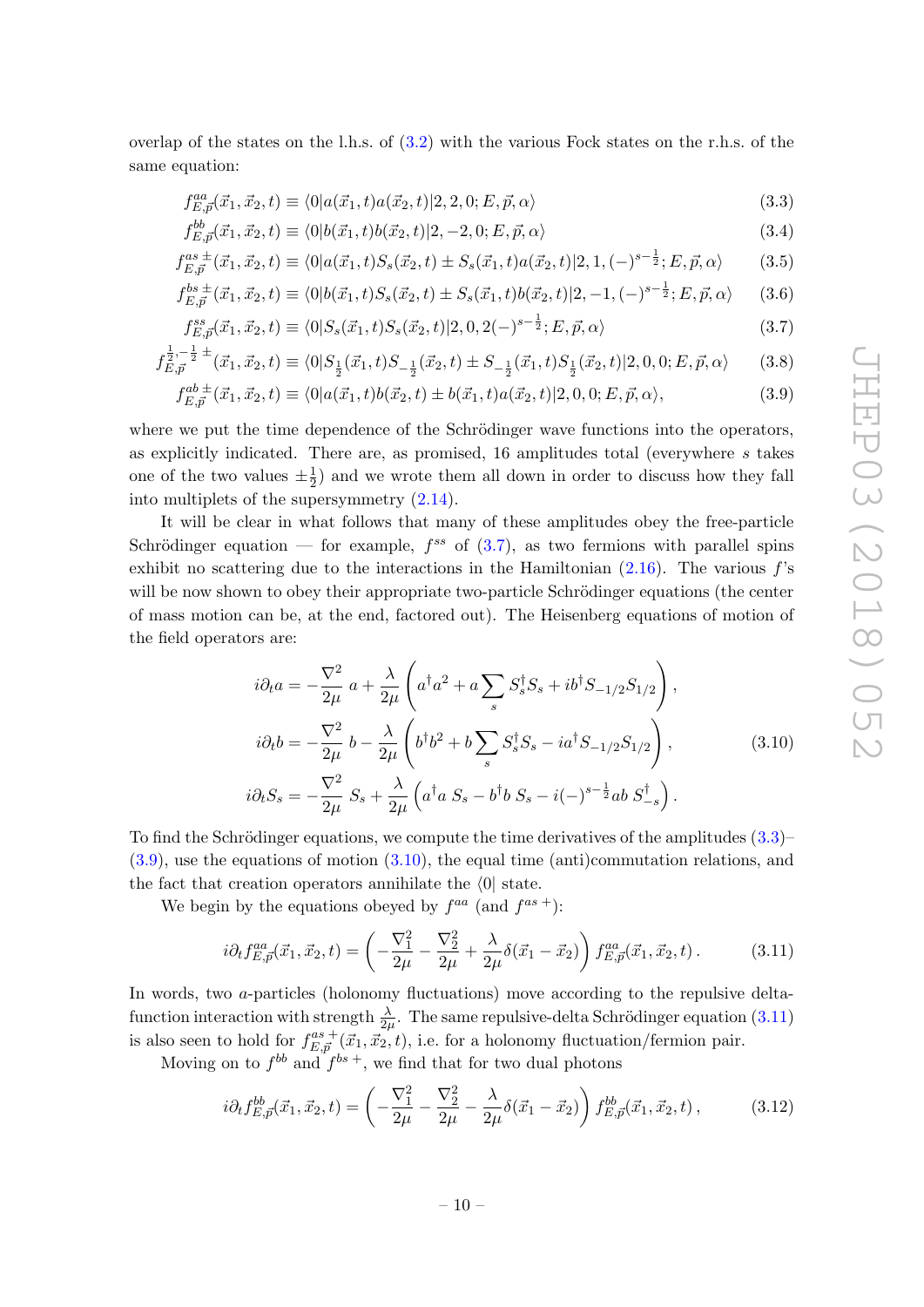i.e. they evolve according to the attractive delta-function interaction with strength  $\frac{\lambda}{2\mu}$ . The same equation is obeyed by the  $f^{bs}$  Schrödinger amplitude, or by the dualphoton/fermion pair.

As already mentioned, the  $f^{ss}$  amplitude, but also the  $f^{as}$  -,  $f^{bs}$  -,  $f^{\frac{1}{2},-\frac{1}{2}+}$ , and  $f^{ab}$ amplitudes obey the free Schrödinger equation.

Finally, we study  $f^{ab}$  + and  $f^{\frac{1}{2},-\frac{1}{2}}$  - amplitudes. It is clear, from the form of the non relativistic Hamiltonian and the symmetries, that they mix. We find that:

<span id="page-12-1"></span>
$$
i\partial_t \begin{pmatrix} f_{E,\vec{p}}^{ab+}(\vec{x}_1, \vec{x}_2, t) \\ f_{E,\vec{p}}^{\frac{1}{2}, -\frac{1}{2}} - (\vec{x}_1, \vec{x}_2, t) \end{pmatrix} = \begin{pmatrix} -\frac{\nabla_1^2}{2\mu} - \frac{\nabla_2^2}{2\mu} & -i\frac{\lambda}{2\mu}\delta(\vec{x}_1 - \vec{x}_2) \\ i\frac{\lambda}{2\mu}\delta(\vec{x}_1 - \vec{x}_2) & -\frac{\nabla_1^2}{2\mu} - \frac{\nabla_2^2}{2\mu} \end{pmatrix} \begin{pmatrix} f_{E,\vec{p}}^{ab+}(\vec{x}_1, \vec{x}_2, t) \\ f_{E,\vec{p}}^{\frac{1}{2}, -\frac{1}{2}} - (\vec{x}_1, \vec{x}_2, t) \end{pmatrix}
$$
(3.13)

Diagonalizing  $(3.13)$ , we find that one linear combination

$$
f_{E,\vec{p}}^{\text{repulsive}}(\vec{x}_1, \vec{x}_2, t) \equiv f_{E,\vec{p}}^{ab +}(\vec{x}_1, \vec{x}_2, t) - i f_{E,\vec{p}}^{\frac{1}{2}, -\frac{1}{2} -}(\vec{x}_1, \vec{x}_2, t)
$$
(3.14)

obeys the repulsive delta-function equation [\(3.11\)](#page-11-4), while the other linear combination,

$$
f_{E,\vec{p}}^{\text{attractive}}(\vec{x}_1, \vec{x}_2, t) \equiv f_{E,\vec{p}}^{ab \; +}(\vec{x}_1, \vec{x}_2, t) + i f_{E,\vec{p}}^{\frac{1}{2}, -\frac{1}{2} -}(\vec{x}_1, \vec{x}_2, t)
$$
(3.15)

obeys the attractive delta-function equation [\(3.12\)](#page-11-5).

In conclusion, four of the amplitudes  $(3.3)$ – $(3.9)$  obey the Schrödinger equation  $(3.11)$ with repulsive  $\delta$ -function interaction: the  $f^{aa}, f^{as +}$ , and  $f^{ab +} - i f^{\frac{1}{2}, -\frac{1}{2} -}$  amplitudes. There are also four amplitudes obeying the attractive  $\delta$ -function Schrödinger equa-tion [\(3.12\)](#page-11-5):  $f^{bb}, f^{bs}$  + and  $f^{ab}$  +  $if^{\frac{1}{2}, -\frac{1}{2} -}$ . Each of these two sets of four amplitudes can be seen to transform irreducibly under the supersymmetry algebra [\(2.13\)](#page-9-1). Similarly, the eight remaining amplitudes in  $(3.3)$ – $(3.9)$  obeying the free Schrödinger equation also transform among themselves.

The Schrödinger equation with attractive delta-function potential  $(3.12)$  has been the subject of many studies, see e.g.  $[38, 45]$  $[38, 45]$  $[38, 45]$ , and it is known that a single bound state exists. As we showed above, in the language of QM, the classically marginal quartic interaction of, e.g., two *a*-particles can be studied, excluding the c.m. motion, using the Schrödinger equa-tion [\(3.11\)](#page-11-4) for a particle of reduced mass  $\frac{\mu}{2}$  in the potential  $\frac{\lambda}{2\mu}\delta^{(2)}(\vec{x})$ . Similarly, the relative motion of two b-particles is described by the Schrödinger equation  $(3.12)$  with the attractive  $-\frac{\lambda}{2}$  $\frac{\lambda}{2\mu}\delta^{(2)}(\vec{x})$  potential. We conclude, following the analysis of the Schrödinger equation in e.g. [\[45\]](#page-29-2), that dual photons (two b-particles) form bound states, with binding energy

<span id="page-12-0"></span>
$$
\Delta E_{bb} = \hat{\Lambda}_{UV} e^{-\frac{8\pi}{\lambda}},\tag{3.16}
$$

where  $\hat{\Lambda}_{UV} \sim \mu$  is an ultraviolet scale<sup>[14](#page-12-2)</sup> needed to define the  $\delta$ -function potential; it will be further discussed below, in the context of matching to the relativistic theory. Recalling the definition of  $\lambda$  from eq. [\(2.2\)](#page-6-3), the binding energy is a doubly exponential nonperturbative quantity, scaling as  $e^{-e^{\frac{4\pi^2}{g^2}}}$ , as promised in [\(1.1\)](#page-2-1). The typical momentum of the particles in the bound state is of order  $\sqrt{\Delta E_{bb}\mu} \ll \mu$ ; in view of the exponential smallness of  $\Delta E_{bb}$ , keeping only the classically marginal (and quantum-mechanically relevant) term in the NR EFT is justified.

<span id="page-12-2"></span><sup>&</sup>lt;sup>14</sup>In the next section, we shall see that in the leading-log approximation in the UV theory  $\hat{\Lambda}_{UV} = 4\mu$ .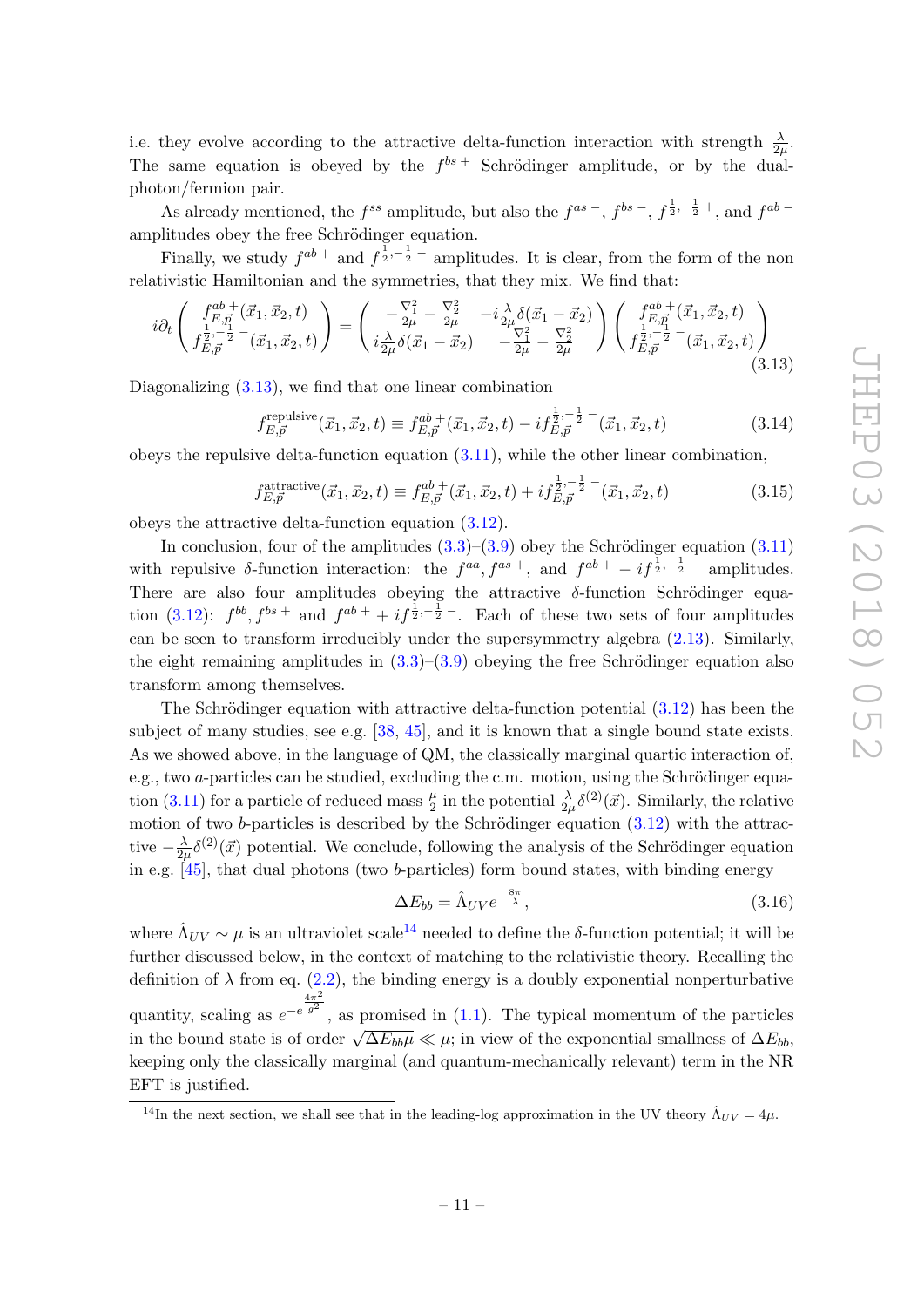#### <span id="page-13-0"></span>4 Matching to the relativistic theory

Another way to exhibit the bound states is to relate them to the poles in the  $2 \rightarrow 2$ scattering amplitude at imaginary momentum. As we shall see below, these poles occur at the same position, for each of the four pairs of particles obeying  $(3.12)$ , which we can schematically denote as  $|bb\rangle$ ,  $|bS_{\uparrow}\rangle$ ,  $|bS_{\downarrow}\rangle$  and  $|ab\rangle + i|S_{\uparrow}S_{\downarrow}\rangle$ 

Single particle states in the NR EFT,  $|\vec{p}, A\rangle$ , with A denoting any quantum number (including the nature of the particle as well as its spin, i.e.  $a, b$ , or  $S_s$ ), are defined as<sup>[15](#page-13-1)</sup>

<span id="page-13-4"></span>
$$
|\vec{p}, A\rangle = 2\pi \, a^{\dagger}(\vec{p}, A)|0\rangle \,, \tag{4.1}
$$

where  $a^{\dagger}(\vec{p}, A)$  is any of the creation operators  $a^{\dagger}, b^{\dagger}, S_s^{\dagger}$  defined above and obeying canonical (anti)commutation relations as in [\(2.6\)](#page-7-1) and just below [\(2.8\)](#page-7-2). We now consider the scattering amplitude of two b-particles (dual photons) in the NR EFT and its matching to the relativistic-theory amplitude at one loop (the other four scattering amplitudes that correspond to an attractive- $\delta$  potential are analyzed similarly). At tree level, using the Lagrangian [\(2.10\)](#page-8-0), we find an amplitude that (taking into account the normalization) equals the tree-level amplitude in the relativistic theory

<span id="page-13-6"></span><span id="page-13-2"></span>
$$
\mathcal{A}_{NR}^{\lambda}(bb \to bb) = i \frac{\lambda}{\mu}.\tag{4.2}
$$

At the next order  $\lambda^2$  one finds, with  $E = \frac{\vec{k}^2}{\mu}$  $\frac{k^2}{\mu}$  the total c.m. energy of the scattering particles, that the single one-loop s-channel graph in the NR theory leads to

$$
\mathcal{A}_{NR}^{\lambda^2}(bb \to bb) = -\frac{\lambda^2}{2\mu^2} \int \frac{d^3q}{(2\pi)^3} \frac{i}{q_0 + \frac{E}{2} - \frac{\bar{q}^2}{2\mu} + i\epsilon} \frac{i}{-q_0 + \frac{E}{2} - \frac{\bar{q}^2}{2\mu} + i\epsilon},
$$
  
= 
$$
-\frac{\lambda^2}{2\mu} \int \frac{d^2q}{(2\pi)^2} \frac{i}{E\mu - \bar{q}^2 + i\epsilon}.
$$
 (4.3)

The one-loop amplitude in the NR EFT is UV divergent, reflecting the need to define the  $\delta$ -function potential when solving the Schrödinger equation. We compute the amplitude introducing a UV cutoff  $\Lambda_{UV}$  on the two-momentum integral in [\(4.3\)](#page-13-2).<sup>[16](#page-13-3)</sup> Thus we obtain for the tree-level plus one-loop amplitude in the NR theory

<span id="page-13-5"></span>
$$
\mathcal{A}_{NR}(bb \to bb) = i \frac{\lambda}{\mu} \left[ 1 - \frac{\lambda}{8\pi} \log \frac{-E\mu}{\Lambda_{UV}^2} + \ldots \right]. \tag{4.4}
$$

<span id="page-13-1"></span><sup>&</sup>lt;sup>15</sup>The NR normalization [\(4.1\)](#page-13-4) differs from the small-p limit of the relativistic normalization we adopt in the UV theory in the appendix. There, single particle states are defined as  $|\vec{p}, A\rangle_{UV} = 2\pi \sqrt{2\omega_p} a^{\dagger}(\vec{p}, A)|0\rangle$ , with  $\omega_p = \sqrt{\mu^2 + \vec{p}^2}$ . Thus, a 2  $\rightarrow$  2 scattering amplitude  $\mathcal{M}_{NR}(1, 2 \rightarrow 3, 4)$ , where 1, 2, 3, 4 denote the momenta and other quantum numbers of the scattered particles, computed in the NR EFT using the states [\(4.1\)](#page-13-4), should be compared with the small- $p_i$  ( $i = 1, 2, 3, 4$ ) limit of the relativistic theory amplitude only after accounting for the different state normalization. Explicitly,  $\mathcal{M}_{NR}(1, 2 \rightarrow 3, 4)$  should be matched to the small momentum limit of  $\mathcal{M}_{UV}(1, 2 \to 3, 4) \times \prod_{i=1}^{4}$  $\sqrt{\frac{1}{2\omega_{p_i}}}.$ 

<span id="page-13-3"></span><sup>&</sup>lt;sup>16</sup>The result is identical if one uses dimensional regularization, discards the  $\frac{1}{\epsilon}$  term and replaces  $\Lambda_{UV}$  by the normalization scale  $\mu_{\text{dim.reg.}}$  (not to be confused by our mass scale  $\mu$ ). We note that our considerations leading to  $(4.5)$  are as in [\[38\]](#page-28-12).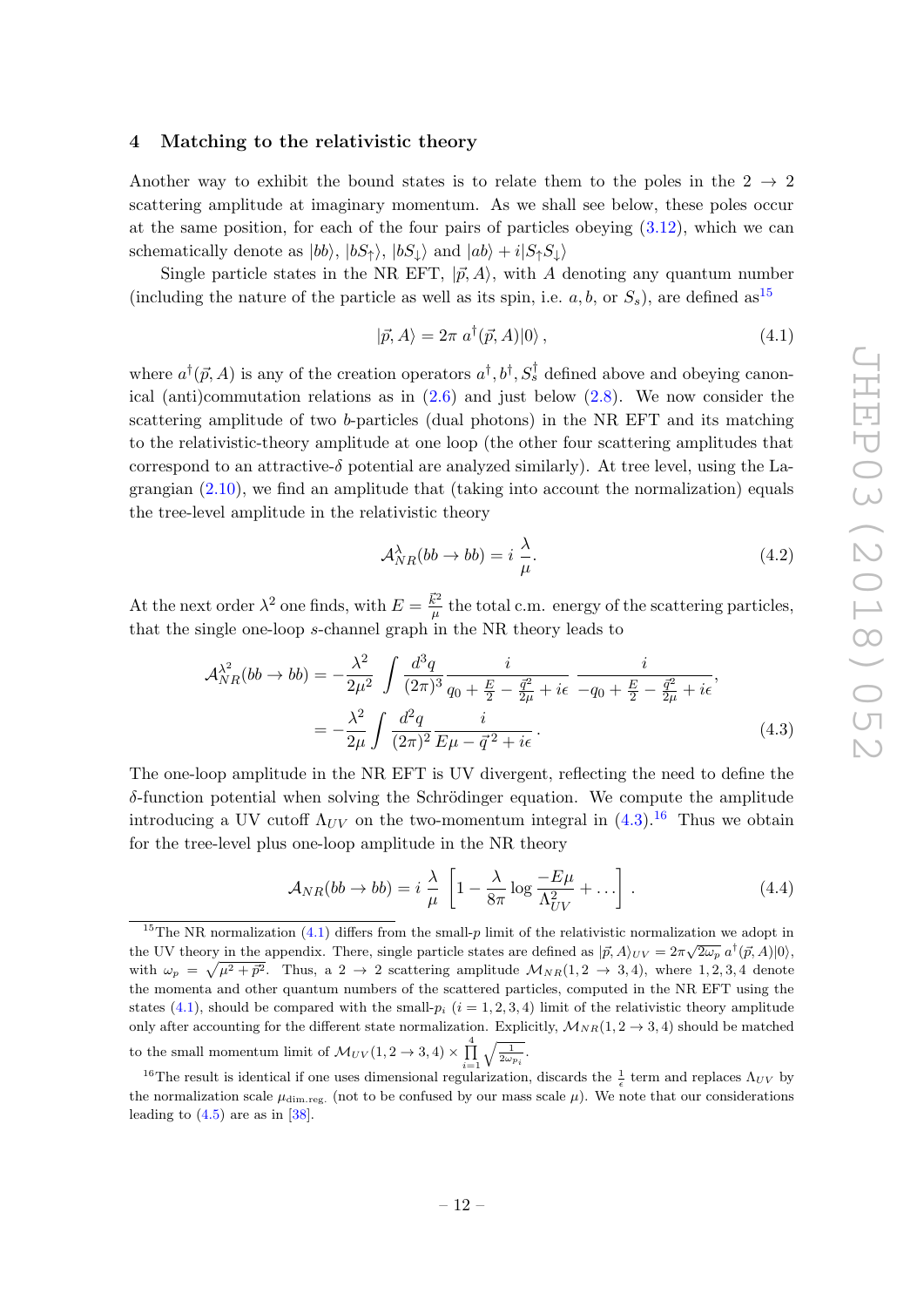

<span id="page-14-2"></span>**Figure 1.** The sum of bubbles in the NR EFT leading to the exact  $bb \rightarrow bb$  and  $bS_s \rightarrow bS_s$ ,  $s = \pm \frac{1}{2}$ , scattering amplitudes [\(4.5\)](#page-14-1). Only the  $bb \rightarrow bb$  diagram is shown, where the wiggly lines represent the dual photon field. The  $bS_s \rightarrow bS_s$  diagrams are identical.

Leaving aside, momentarily, the matching to the UV theory, we note that the iterated s-channel bubbles, denoted by dots in [\(4.4\)](#page-13-5) are the only graphs contributing to the  $bb \rightarrow bb$ scattering in the NR EFT, i.e.,  $t$ - and  $u$ -channel bubbles are identically zero. These bubble graphs can be summed up, as shown on figure [1,](#page-14-2) to yield an exact expression for the  $bb \rightarrow bb$ scattering amplitude in the NR EFT:

<span id="page-14-1"></span>
$$
\mathcal{A}_{NR}(bb \to bb) = i \frac{\lambda}{\mu} \frac{1}{1 + \frac{\lambda}{8\pi} \log \frac{-E\mu}{\Lambda_{UV}^2}}.
$$
\n(4.5)

The amplitude has a pole at negative values of  $E = -\Delta E_{bb}$  giving the bound state energy

<span id="page-14-5"></span><span id="page-14-4"></span><span id="page-14-0"></span>
$$
\Delta E_{bb} = \frac{\Lambda_{UV}^2}{\mu} \, e^{-\frac{8\pi}{\lambda}} \,, \tag{4.6}
$$

identical to the expression  $(3.16)$  obtained from solving the Schrödinger equation and advertised in  $(1.1).^{17}$  $(1.1).^{17}$  $(1.1).^{17}$  $(1.1).^{17}$  The resummation of the  $bS_s \rightarrow bS_s$ ,  $s = \pm \frac{1}{2}$  $\frac{1}{2}$ , graphs proceeds in an identical manner and leads to the same bound state pole [\(4.6\)](#page-14-0) in the scattering amplitude.

The summation of graphs for the scattering of the last member of the two-particle su-permultiplet obeying [\(3.12\)](#page-11-5), the superposition  $|IN\rangle \equiv |ab\rangle + i|S_{\uparrow}S_{\downarrow}\rangle$  proceeds analogously, as we now discuss. Explicitly, we begin by introducing also  $\langle OUT| = \langle ba| - i\langle S_\perp S_\uparrow|$ . The scattering matrix (denoted by  $\hat{S}$ ) element becomes

$$
\langle OUT|\hat{\mathcal{S}}|IN\rangle = \langle ba|\hat{\mathcal{S}}|ab\rangle + \langle S_{\downarrow}S_{\uparrow}|\hat{\mathcal{S}}|S_{\uparrow}S_{\downarrow}\rangle + i\langle ba|\hat{\mathcal{S}}|S_{\uparrow}S_{\downarrow}\rangle - i\langle S_{\downarrow}S_{\uparrow}|\hat{\mathcal{S}}|ab\rangle. \tag{4.7}
$$

We then calculate the individual pieces, introducing  $I \equiv i \frac{\mu}{4\pi}$  $\frac{\mu}{4\pi} \log \frac{-E\mu}{\Lambda_{UV}^2}$ . We find

$$
\langle ba|\hat{\mathcal{S}}|ab\rangle = \langle S_{\downarrow}S_{\uparrow}|\hat{\mathcal{S}}|S_{\uparrow}S_{\downarrow}\rangle
$$
  
= 
$$
\sum_{p=1}^{\infty} \left(\frac{\lambda}{2\mu}\right)^{2p} (-1)^{p} I^{2p-1} = -i \frac{\lambda}{2\mu} \sum_{p=1}^{\infty} \left(\frac{\lambda}{8\pi} \log \frac{-E\mu}{\Lambda_{UV}^{2}}\right)^{2p-1},
$$
 (4.8)

<span id="page-14-3"></span><sup>&</sup>lt;sup>17</sup>The exact scattering amplitude for two a-particles, as well as for the entire supermultiplet of two particle states obeying the repulsive  $\delta$ -function equation [\(3.11\)](#page-11-4), can also be calculated by summing the bubble graphs. The result is given by the same expression as [\(4.5\)](#page-14-1) but for an overall minus sign and a relative minus sign in the denominator, leading to a pole at energies exponentially large w.r.t.  $\Lambda_{UV}$ . This pole has no physical meaning as the NR EFT, within which it was derived, does not hold for such energy scales.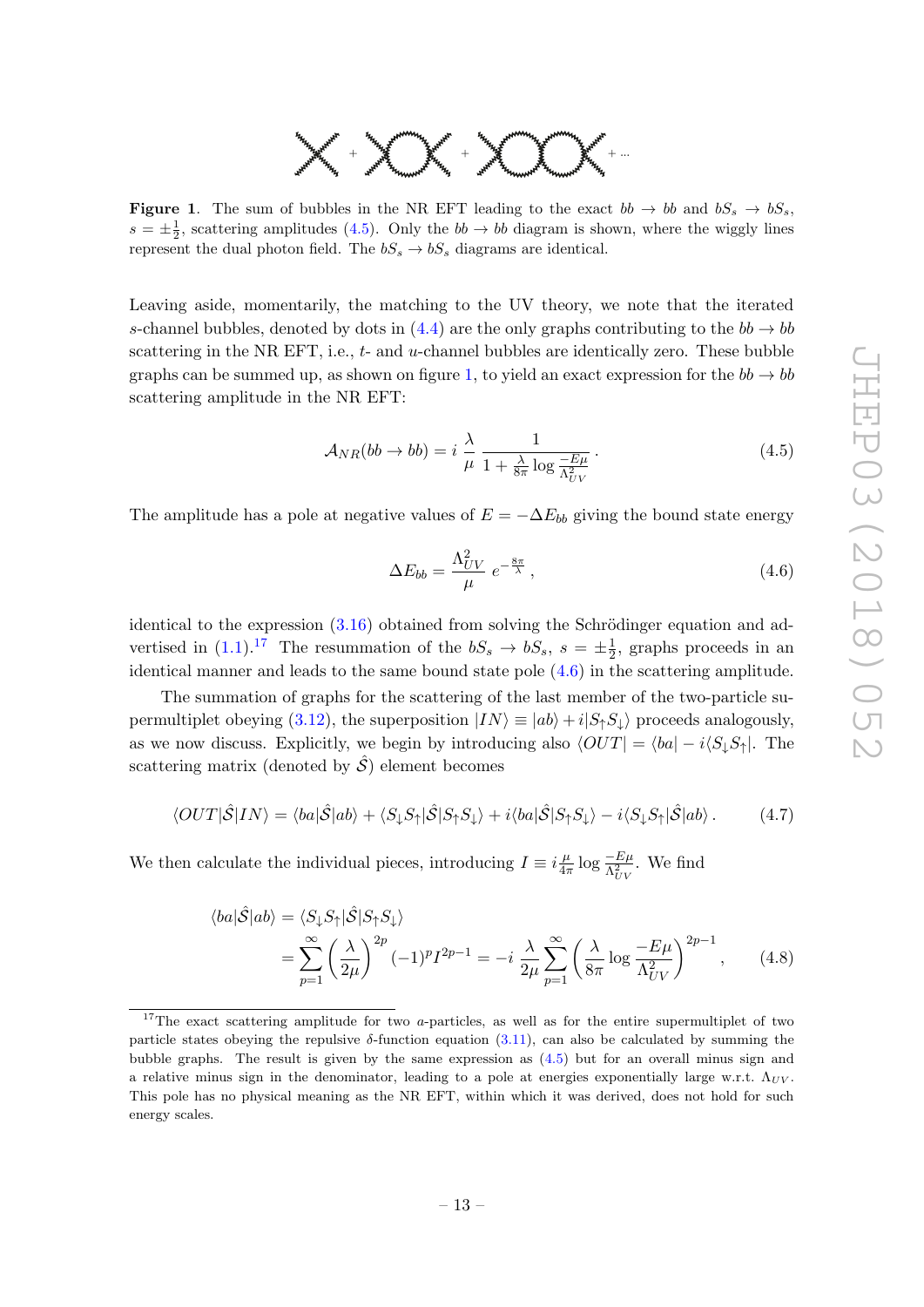

<span id="page-15-0"></span>**Figure 2.** Only an odd numbers of bubbles contribute to the  $ab \to ab$  and  $S_{\uparrow}S_{\downarrow} \to S_{\uparrow}S_{\downarrow}$  scattering in the NR EFT. Only the diagrams of the first scattering are shown; the other set of diagrams are very similar. The dashed lines represent the holonomy field, a, and the continuous lines represent  $S_{\uparrow}$  or  $S_{\downarrow}$  fields.

<span id="page-15-2"></span>

<span id="page-15-1"></span>**Figure 3.** Tree level and an even number of bubbles contribute to the  $ab \to S_{\uparrow}S_{\downarrow}$  and  $S_{\uparrow}S_{\downarrow} \to ab$ scattering. Again, only the diagrams of the first scattering are shown.

noting that this process only occurs at one-, three-,...,  $(2p-1)$ -loop levels, as shown graphically on figure [2,](#page-15-0) while the scattering

$$
i\langle ba|\hat{S}|S_{\uparrow}S_{\downarrow}\rangle = -i\langle S_{\downarrow}S_{\uparrow}|\hat{S}|ab\rangle
$$
  
=  $i\sum_{p=0}^{\infty} \left(\frac{\lambda}{2\mu}\right)^{2p+1} (-1)^p I^{2p} = i\frac{\lambda}{2\mu} \sum_{p=0}^{\infty} \left(\frac{\lambda}{8\pi} \log \frac{-E\mu}{\Lambda_{UV}^2}\right)^{2p}$  (4.9)

is contributed by tree-level as well as an even number of loops, as shown on figure [3.](#page-15-1) Going back to  $(4.7)$ , summing up  $(4.8)$  and  $(4.9)$ , we find the superposition state scattering amplitude

$$
\langle OUT|\hat{\mathcal{S}}|IN\rangle = i \frac{\lambda}{\mu} \sum_{p=0}^{\infty} (-1)^p \left(\frac{\lambda}{8\pi} \log \frac{-E\mu}{\Lambda_{UV}^2}\right)^p = i \frac{\lambda}{\mu} \frac{1}{1 + \frac{\lambda}{8\pi} \log \frac{-E\mu}{\Lambda_{UV}^2}},\tag{4.10}
$$

identical to  $(4.5)$ , with a pole at the same negative energy  $(4.6)$ . This completes our study of the scattering amplitudes in the NR EFT.

The scale  $\Lambda_{UV}$  can not be determined in the NR EFT alone and we now consider the matching to the UV theory. The one-loop UV theory amplitude for  $bb \rightarrow bb$  scattering (denoted by  $\sigma\sigma \to \sigma\sigma$  in the UV theory and calculated in the appendix), converted to nonrelativistic normalization and expanded for NR momenta, is found to be, see  $(A.12)$ :

<span id="page-15-4"></span><span id="page-15-3"></span>
$$
\mathcal{A}_{\mathcal{U}\mathcal{V}}(\sigma\sigma \to \sigma\sigma) = i \frac{\lambda}{\mu} \left[ 1 - \frac{\lambda}{8\pi} \left( \log \frac{-E}{4\mu} - 2 \right) + \ldots \right]. \tag{4.11}
$$

Here  $E$  denotes the total NR c.m. energy, as in  $(4.5)$ , and in taking the NR limit, terms of order  $\frac{\vec{k}^2}{\mu^2}$ ,  $\frac{\vec{k}\cdot\vec{p}}{\mu^2}$  have been discarded  $(\vec{k}, -\vec{k} \text{ and } \vec{p}, -\vec{p} \text{ are the c.m. momenta of the initial$ and final state particles, respectively). It is important to note that, as follows from the expressions in the appendix, the term  $\log \frac{-E}{4\mu}$  in the full theory amplitude [\(4.11\)](#page-15-3) is from  $4\mu$ the scalar s-channel graph, while the addition of −2 is the remainder of taking the NR limit  $(\frac{\vec{k}^2}{\mu^2} \to 0, \frac{\vec{k} \cdot \vec{p}}{\mu^2} \to 0)$  of the u- and t-channel graphs with scalars and fermions in the loop, as well as of the s-channel graphs with fermions in the loop.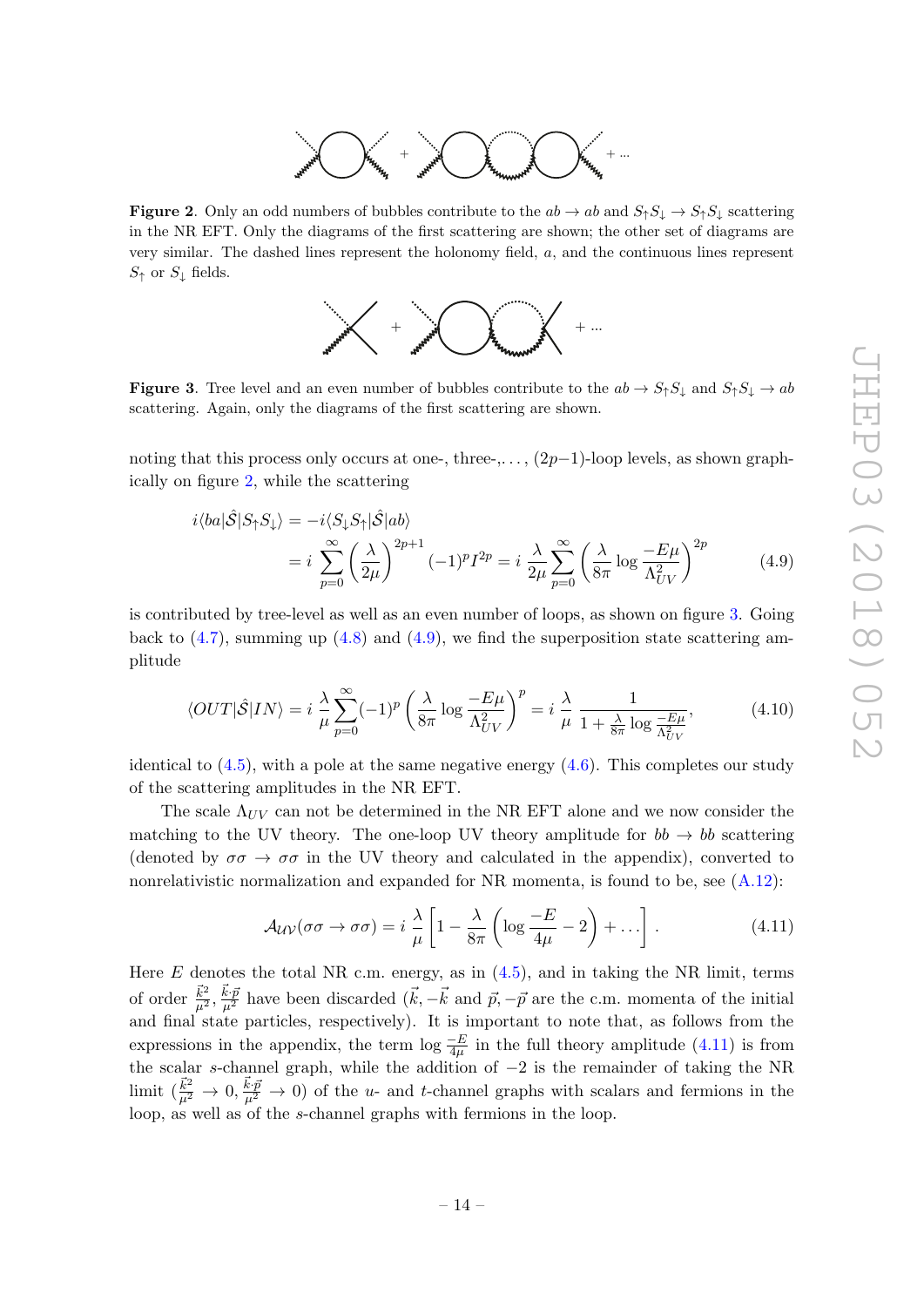

<span id="page-16-2"></span>ensures that the one-loop amplitude in the NR EFT is renormalization scale independent and equal Figure 4. Matching at one loop: adding the tree-level graph with the one-loop counterterm vertex [\(4.12\)](#page-16-0) to the one-loop NR EFT diagram for  $bb \rightarrow bb$  scattering (as shown on the l.h.s. above) to the NR limit of the full theory amplitude. Some of the UV theory graphs are shown on the r.h.s. above; they are also renormalization scale independent to this order, as shown in the appendix (see figure [7](#page-19-0) for the complete set of s-channel UV theory graphs for bb scattering).

Further, the full theory amplitude  $(4.11)$  is UV finite at one loop, <sup>[18](#page-16-1)</sup> as opposed to the NR EFT amplitude  $(4.4)$ . The scalar s-channel graph is finite in the relativistic theory, due to the low dimensionality, while the divergences of the various one-loop graphs containing fermions (recall that these graphs only give finite terms in the NR limit) cancel by supersymmetry, see the Appendix. On the other hand, the IR-singularities of the amplitudes [\(4.4\)](#page-13-5) and [\(4.11\)](#page-15-3) coincide, as the NR EFT captures the IR singularity.

To ensure that the two amplitudes (in the NR EFT and the full theory) coincide to the desired  $\lambda^2$  order, one introduces a one-loop matching counterterm in the NR EFT [\(2.10\)](#page-8-0), written here for the bb scattering amplitude:

<span id="page-16-0"></span>
$$
L_{NR,c.t.} = -(b^{\dagger}b)^2 \frac{\lambda^2}{8\pi\mu} \log\left(\frac{\Lambda_{UV}^2}{4e^2\mu^2}\right) , \qquad (4.12)
$$

which has an explicit logarithimic dependence on the normalization scale  $\Lambda_{UV}$ . The coefficient of this counterterm is chosen so that the amplitudes in the full and NR EFT agree (hence the NR EFT amplitude is independent on the normalization scale, as the full theory amplitude [\(4.11\)](#page-15-3) is) to the  $\lambda^2$  order of the calculation, as shown graphically on figure [4.](#page-16-2) If one proceeds similarly to higher loops, one has to include the one-loop counterterm [\(4.12\)](#page-16-0) in a one-loop graph, and, in addition, compute a two-loop counterterm by matching to the NR limit of the two-loop graphs in the full theory, a calculation not for the faint of heart already at this relatively low order.

To the accuracy of our calculation of the bound state energy, we can avoid calculating such matching contributions. We shall take a normalization scale  $\Lambda_{UV}$  such that no large logarithms appear in the matching counterterms like [\(4.12\)](#page-16-0), i.e.  $\Lambda_{UV} \sim \mu$ , and choose the particular value  $\Lambda_{UV} = 2\mu$ , such that the NR EFT bubbles reproduce the NR limit of the s-channel scalar bubble graphs in the full theory. This choice is motivated by the fact that summing the scalar s-channel bubbles in the full theory is tantamount to summing the large leading logs of the form  $(\frac{\lambda}{8\pi} \log \frac{-E}{4\mu})^n \sim (\frac{\lambda}{8\pi})^n$  $\frac{\lambda}{8\pi} \log v^2$ <sup>n</sup>. Notice that, for  $-E$  of order  $\Delta E_{bb}$ , the logarithm can be represented as log  $v^2$ , where  $v^2 \sim e^{-\frac{8\pi}{\lambda}} \ll 1$  is the velocity in

<span id="page-16-1"></span><sup>&</sup>lt;sup>18</sup>Due to supersymmetry, there is only wave-function renormalization in the Wess-Zumino model  $(2.1)$ , such that only the Kähler potential gets renormalized, beginning (in 3d) at two loop order, with the "sunset" graph; see e.g. [\[46\]](#page-29-3) for a superspace description.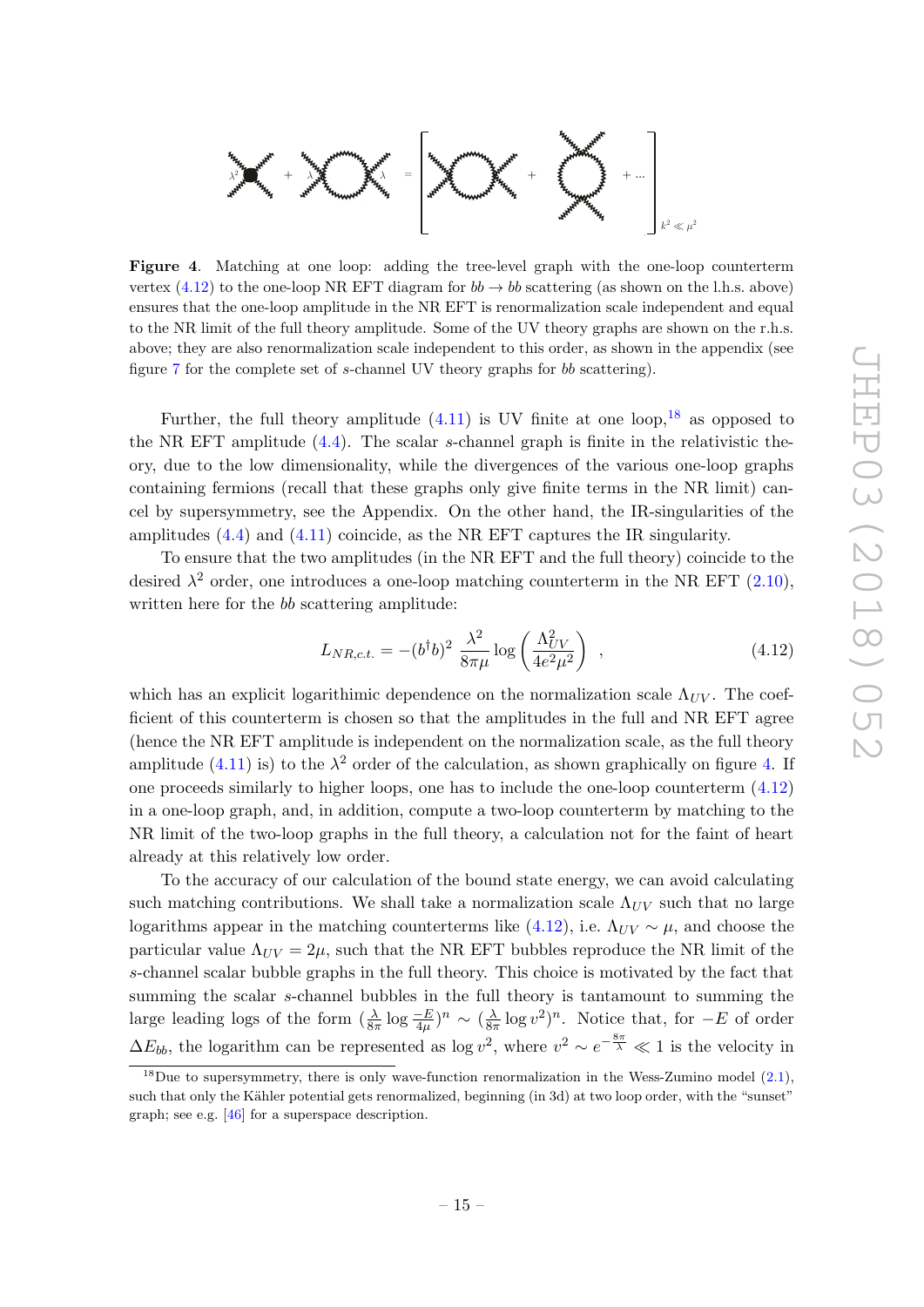

<span id="page-17-1"></span>Figure 5. Two order  $\lambda^3$  graphs in the relativistic (UV) theory. On the l.h.s., the two s-channel bubbles scale as  $\lambda^3(\log v)^2$ . On the r.h.s., another order  $\lambda^3$  graph only scaling as  $\lambda^3 \log v$  (as can be seen by considering the corresponding reduced graphs) and thus subleading in the leading  $\text{large-}(\lambda \log v)$  approximation.

the bound state. The summation of s-channel bubbles is similar to considering Coulomb bound states in 3 space dimensions, where one resums ladder graphs that scale as  $(\frac{\alpha}{v})^n \sim 1$ (for  $v \sim \alpha$ ), see e.g. [\[47\]](#page-29-4). Similarly, at any given order, e.g.  $\lambda^{n+1}$ , the s-channel bubbles of the UV theory are enhanced by  $\lambda(\lambda \log v)^n$ , while other graphs contribute fewer log v factors, as illustrated on figure [5](#page-17-1) for order  $\lambda^3$ .

## <span id="page-17-0"></span>5 Remarks on  $SU(N > 2)$

The physics of higher rank gauge groups can be quite interesting and bring in new features: for example, in the large- $N$ , fixed  $\Lambda NL$  limit, the infrared theory has an emergent latticized dimension interpretation [\[8\]](#page-27-11), a phenomenon not often seen in purely field theoretic constructions.

For higher rank groups the generalization of the long distance effective theory, [\(2.1\)](#page-5-4) for  $SU(2)$ , is given by a multi field Wess-Zumino model with Kähler potential and superpotential ("affine Toda superpotential") given by

$$
K = \sum_{i=1}^{N} M X_i^{\dagger} X_i, \quad W = m^2 \sum_{i=1}^{N} e^{X_i - X_{i+1(\text{mod}N)}}, \tag{5.1}
$$

where  $X_i$  are the chiral superfields dual to the Cartan linear supermultiplets; we use a basis for the Lie algebra where the field  $X_1 + \ldots + X_N$  is unphysical and decouples. The action of the various global symmetries is described in  $[6, 8]$  $[6, 8]$  $[6, 8]$ . The physical mass spectrum of the  $SU(N)$  theory is, up to numerical coefficient,

<span id="page-17-2"></span>
$$
m_k = \frac{m^2}{M} \sin^2 \frac{\pi k}{N}, \quad k = 1, \dots N - 1.
$$
 (5.2)

Further, the corresponding masses are of the Dirac type, rather than Majorana as for  $SU(2)$  case, for all but the  $k = N/2$  mode for even N. The mass [\(5.2\)](#page-17-2) is not a subadditive function of k and many of these modes are unstable at finite  $N$  (notice the difference from the deformed-Yang-Mills case of [\[10\]](#page-27-1) in this regard).

An analysis of the stable bound states, which are also expected to occur in higher rank groups [\[10\]](#page-27-1), would have to take proper account of the various heavy modes and their interactions. In addition, the supersymmetry algebra of the NR EFT in the  $SU(N)$ case may be somewhat different, owing to the Dirac mass. A study of these questions, constituting an interesting EFT exercise, is left for future work.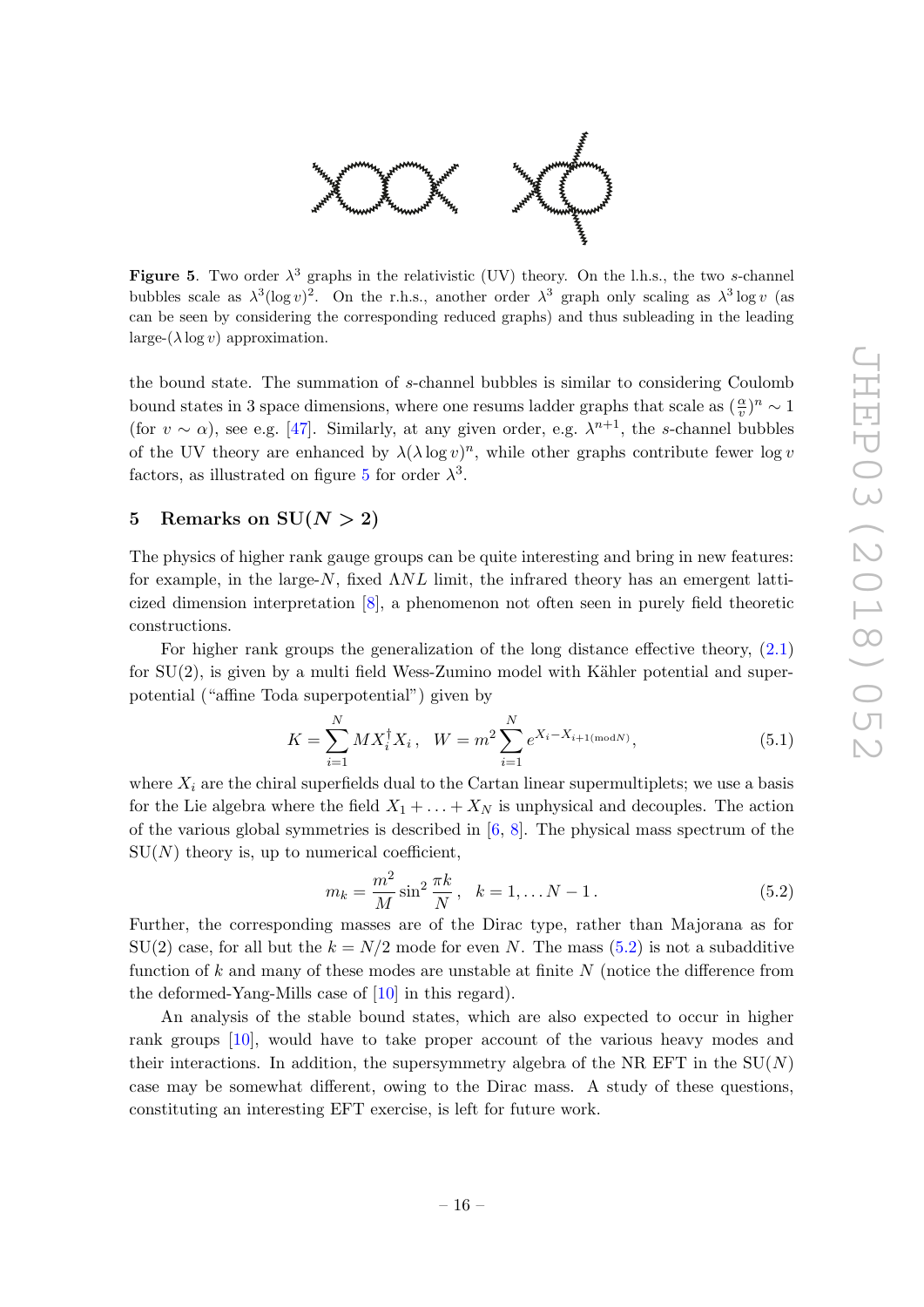#### Acknowledgments

EP thanks Michael Luke for enlightening discussions of NR EFTs, and Lewis & Clark College for hospitality during the initial stage of this work. Support by an NSF grant PHY-1720135 and the Murdock Charitable Trust (MA) and by an NSERC Discovery Grant (EP) is also acknowledged.

#### <span id="page-18-0"></span>A Scattering in the UV theory

In this appendix, we consider the scattering of different particle species in the full UV 3d supersymmetric theory to one-loop order. The full Lagrangian in its canonically normalized form is given by

<span id="page-18-2"></span>
$$
L_0 = \frac{1}{2} \partial_m \phi \partial^m \phi - \frac{\mu^2}{2} \phi^2 + \frac{1}{2} \partial_m \sigma \partial^m \sigma - \frac{1}{2} \mu^2 \sigma^2 + i \bar{\chi} (\bar{\sigma}^0 \partial_0 + \bar{\sigma}^i \partial_i) \chi - \frac{\mu}{2} \chi \chi - \frac{\mu}{2} \bar{\chi} \bar{\chi},
$$
  
\n
$$
L_1 = -\frac{\mu \lambda}{6} (\phi^4 - \sigma^4) - \frac{\lambda}{4} \left( \chi \chi (\phi + i \sigma)^2 + \bar{\chi} \bar{\chi} (\phi - i \sigma)^2 \right) - \frac{\lambda^2}{45} (\phi^6 + \sigma^6)
$$
  
\n
$$
-\frac{\lambda^2}{48 \mu} (\chi \chi + \bar{\chi} \bar{\chi}) (\sigma^4 + \phi^4) + \frac{\lambda^2}{8 \mu} (\chi \chi + \bar{\chi} \bar{\chi}) \phi^2 \sigma^2,
$$
\n(A.1)

where we have kept the terms that are necessary to show that the theory is UV finite to one-loop (as we explain below). In the following, we use the two-component spinor techniques and Feynman rules of [\[37\]](#page-28-11). The tree level diagrams corresponding to two to two scattering are shown in figure [6.](#page-19-1)<sup>[19](#page-18-1)</sup>

Let us also state one terminology convention that we shall adhere to in this appendix: for brevity, we use "photon" to describe dual photon scattering amplitudes and "scalar" to describe the holonomy fluctuation (both are scalars in 3d).

Photon-photon and scalar-scalar scatterings. The photons to photons and scalars to scalars tree-level scattering amplitudes are given by:

$$
\mathcal{A}_{\sigma \sigma \to \sigma \sigma}^{\text{tree}} = i 4\mu\lambda ,\n\mathcal{A}_{\phi \phi \to \phi \phi}^{\text{tree}} = -i 4\mu\lambda .
$$
\n(A.2)

After taking into account normalization, these agree with the ones of the NR EFT, see [\(4.2\)](#page-13-6) and footnote [15.](#page-13-1)

There are various one-loop diagrams that contribute to the scattering of two scalars into two scalars or two photons into two photons. The one-loop diagrams of  $\phi$  and  $\sigma$ scatterings are identical. Hence, we just consider the photon case. The s-channel diagrams

<span id="page-18-1"></span><sup>&</sup>lt;sup>19</sup>The careful reader may note that the Lagrangian  $(A.1)$  differs from  $(2.5)$  by the normalization of the scalar fields and, more importantly, by the addition of some nonrenormalizable scalar-fermion interaction terms. The reason these were omitted in [\(2.5\)](#page-7-6) was that they are irrelevant by relativistic power counting. However, the extra terms in [\(A.1\)](#page-18-2) are part of the supersymmetric completion of the  $\phi^6$  and  $\sigma^6$  scalar terms (the extra fermion-scalar interactions shown are from the  $X^6$  term in the superpotential and contribute to the divergence cancellation of  $2 \rightarrow 2$  scattering amplitudes at one loop).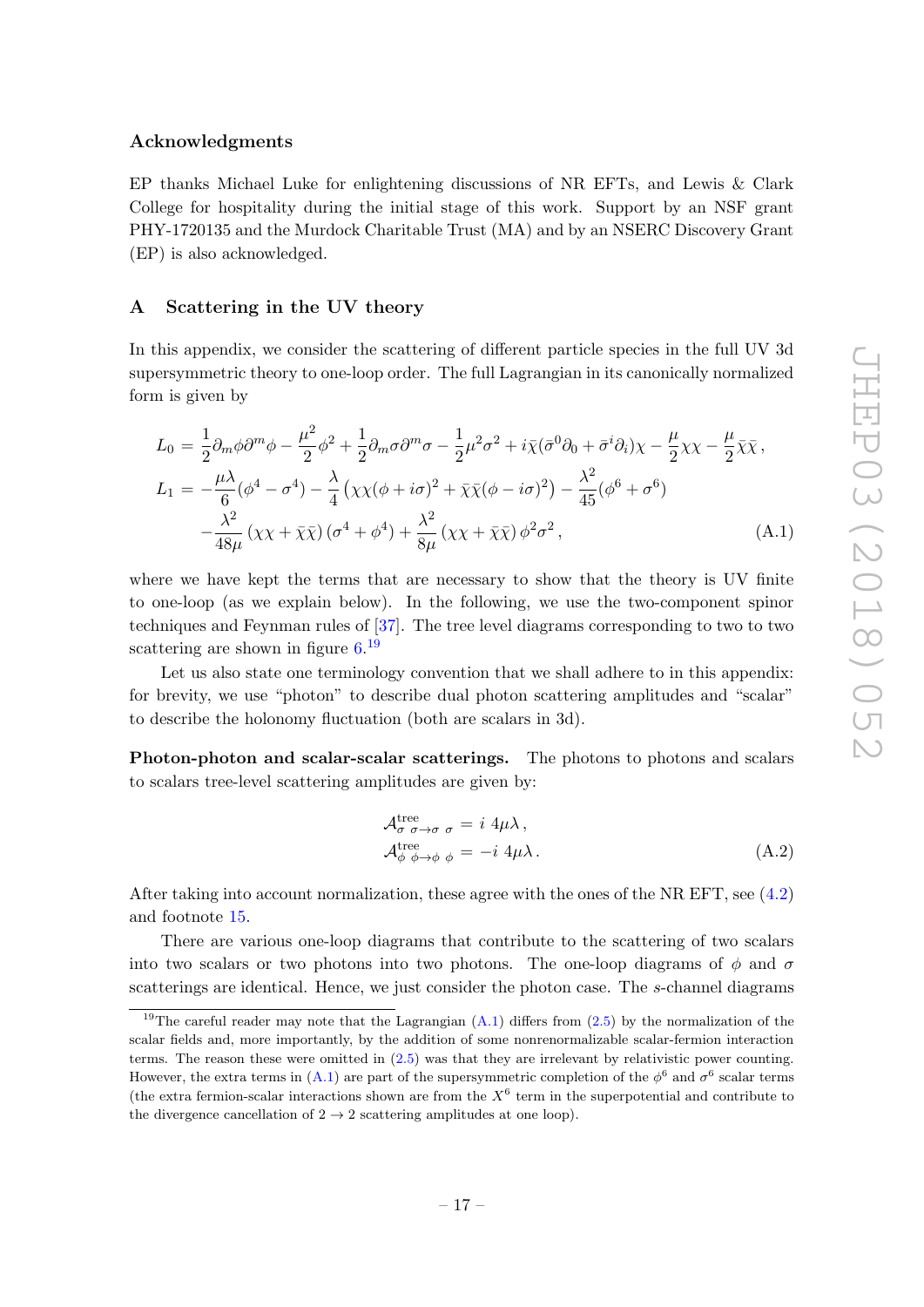

Figure 6. Tree diagrams of the two-particle to two-particle scatterings. Incoming (outgoing) arrows represent undotted (dotted) spinors.

<span id="page-19-1"></span>

<span id="page-19-0"></span>**Figure 7.** The s-channel one-loop scattering of  $\sigma \to \sigma \sigma$ . The one-loop scattering of  $\phi \to \phi \phi$ scatterings diagrams are identical.  $t-$  and  $u$ -channels are obtained via symmetry crossing. The divergences from the fermion loops are cancelled by the "octopus" diagrams, as required by supersymmetry.

are shown in figure  $7$ , while the  $t$ - and  $u$ -channel diagrams are obtained, as usual, via crossing. The amplitudes of the diagrams are given by

$$
\mathcal{A}_{(a)} = 8\mu^2 \lambda^2 \left( \mathcal{I}_1(s) + \mathcal{I}_1(t) + \mathcal{I}_1(u) \right) ,
$$
  
\n
$$
\mathcal{A}_{(b)} = -2\lambda^2 \left( \mathcal{I}_2(s) + \mathcal{I}_2(t) + \mathcal{I}_2(u) \right) ,
$$
  
\n
$$
\mathcal{A}_{(c)} = \mathcal{A}_{(d)} = -\lambda^2 \mu^2 \left( \mathcal{I}_1(s) + \mathcal{I}_1(t) + \mathcal{I}_1(u) \right) ,
$$
  
\n
$$
\mathcal{A}_{(e)} = 8\lambda^2 \mathcal{I}_0 , \quad \mathcal{A}_{(f)} = \mathcal{A}_{(g)} = -\lambda^2 \mathcal{I}_0 ,
$$
\n(A.3)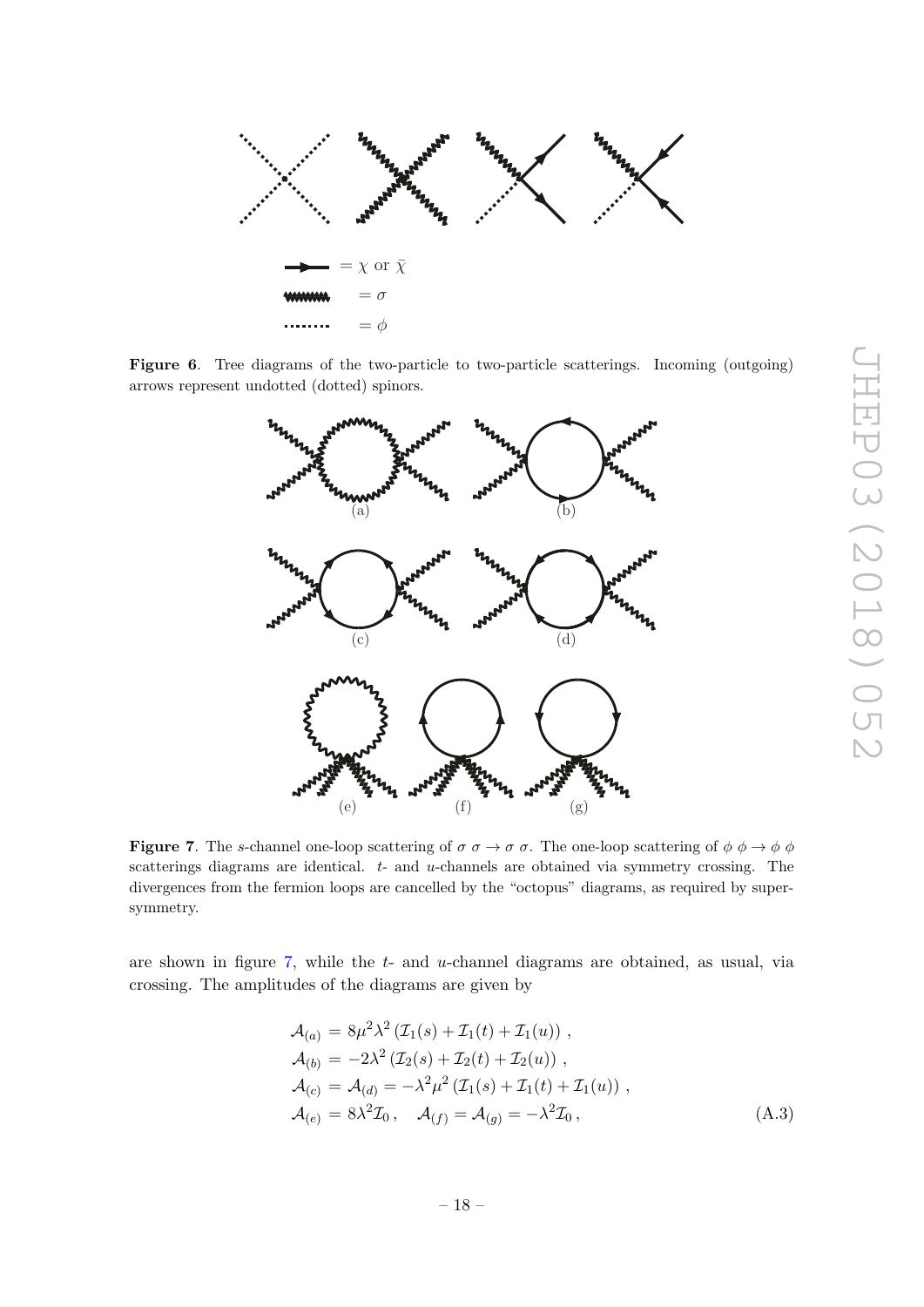where

$$
\mathcal{I}_0 = \int \frac{d^3 p}{(2\pi)^3} \frac{1}{(p^2 - \mu^2)},
$$
  
\n
$$
\mathcal{I}_1(s) = \int \frac{d^3 p}{(2\pi)^3} \frac{1}{(p^2 - \mu^2) \left( (p + \sqrt{s})^2 - \mu^2 \right)},
$$
  
\n
$$
\mathcal{I}_2(s) = \int \frac{d^3 p}{(2\pi)^3} \frac{p \cdot (p + \sqrt{s})}{(p^2 - \mu^2) \left( (p + \sqrt{s})^2 - \mu^2 \right)}.
$$
\n(A.4)

Here  $\sqrt{s} = k_1 + k_2$ , √  $\overline{t} = k_1 - k_3$ ,  $\sqrt{u} = k_1 - k_4$  are the usual Mandelstam variables.  $k_{1,2}$ are the momenta of the incoming particles, while  $k_{3,4}$  are the momenta of the outgoing particles. To calculate the integrals  $\mathcal{I}_1(s)$  and  $\mathcal{I}_2(s)$ , we use the Feynman trick and change of variables  $q = p + \sqrt{sz}$  to obtain

<span id="page-20-0"></span>
$$
\mathcal{I}_1(s) = \int \frac{d^3q}{(2\pi)^3} \int_0^1 \frac{dz}{[q^2 + sz(1-z) - \mu^2]^2} = \frac{1}{8\pi} \int_0^1 \frac{dz}{\sqrt{-\mu^2 + sz(1-z)}}.
$$
 (A.5)

Similarly,

<span id="page-20-1"></span>
$$
\mathcal{I}_2(s) = \frac{1}{(2\pi)^3} \int d^3q \int_0^1 dz \frac{q^2 - sz(1-z)}{[q^2 + sz(1-z) - \mu^2]^2} = \frac{1}{8\pi} \int_0^1 dz \frac{3\mu^2 - 4sz(1-z)}{\sqrt{-\mu^2 + sz(1-z)}} - i\frac{\Lambda}{4\pi},\tag{A.6}
$$

where  $\Lambda$  is a UV cutoff. The divergence of diagrams (c) and (d) in figure [7](#page-19-0) indicates that we might need to introduce a counterterm to absorb the divergence, and hence, to renormalize the coupling  $\lambda$ . However, as we will see momentarily, this divergence is exactly canceled by another divergence coming from the "octopus" diagrams in figure [7.](#page-19-0) Therefore, our UV theory is finite to one-loop order, thanks to supersymmetry. Performing the rest of integrals in  $(A.5)$  and  $(A.6)$  we finally obtain

$$
\mathcal{I}_0 = -\frac{i}{4\pi} (\Lambda - \mu) , \quad \mathcal{I}_1(s) = \frac{-i}{8\pi\sqrt{s}} \log \left[ \frac{-\sqrt{s} + 2\mu}{\sqrt{s} + 2\mu} \right] , \quad \mathcal{I}_1(t) = \frac{i}{4\pi\sqrt{-t}} \cot^{-1} \left[ \frac{2\mu}{\sqrt{-t}} \right] ,
$$
  

$$
\mathcal{I}_2(s) = \frac{-i}{4\pi} \left[ \Lambda - \mu + \left( \frac{2\mu^2 - s}{4\sqrt{s}} \right) \log \left[ \frac{-\sqrt{s} + 2\mu}{\sqrt{s} + 2\mu} \right] \right] ,
$$
  

$$
\mathcal{I}_2(t) = \frac{i}{4\pi} \left[ -\Lambda + \mu + \left( \frac{2\mu^2 - t}{2\sqrt{-t}} \right) \cot^{-1} \left( \frac{2\mu}{\sqrt{-t}} \right) \right] ,
$$
 (A.7)

and  $\mathcal{I}_{1,2}(u)$  are obtained from  $\mathcal{I}(t)_{1,2}$  via the trivial replacement  $t \to u$ . Collecting everything we find that the contribution to each channel is given by

$$
\left(\mathcal{A}_{(a)} + \mathcal{A}_{(b)} + \mathcal{A}_{(c)} + \mathcal{A}_{(d)}\right)_s \text{ channel} = i\frac{\lambda^2}{2\pi} \left[\Lambda - \mu - \frac{(s+4\mu^2)}{4\sqrt{s}}\log\left[\frac{2\mu - \sqrt{s}}{2\mu + \sqrt{s}}\right]\right],
$$
\n
$$
\left(\mathcal{A}_{(a)} + \mathcal{A}_{(b)} + \mathcal{A}_{(c)} + \mathcal{A}_{(d)}\right)_t \text{ channel} = i\frac{\lambda^2}{2\pi} \left[\Lambda - \mu + \frac{(t+4\mu^2)}{2\sqrt{-t}}\cot^{-1}\left(\frac{2\mu}{\sqrt{-t}}\right)\right],
$$
\n
$$
\left(\mathcal{A}_{(a)} + \mathcal{A}_{(b)} + \mathcal{A}_{(c)} + \mathcal{A}_{(d)}\right)_u \text{ channel} = i\frac{\lambda^2}{2\pi} \left[\Lambda - \mu + \frac{(u+4\mu^2)}{2\sqrt{-u}}\cot^{-1}\left(\frac{2\mu}{\sqrt{-u}}\right)\right].
$$
\n(A.8)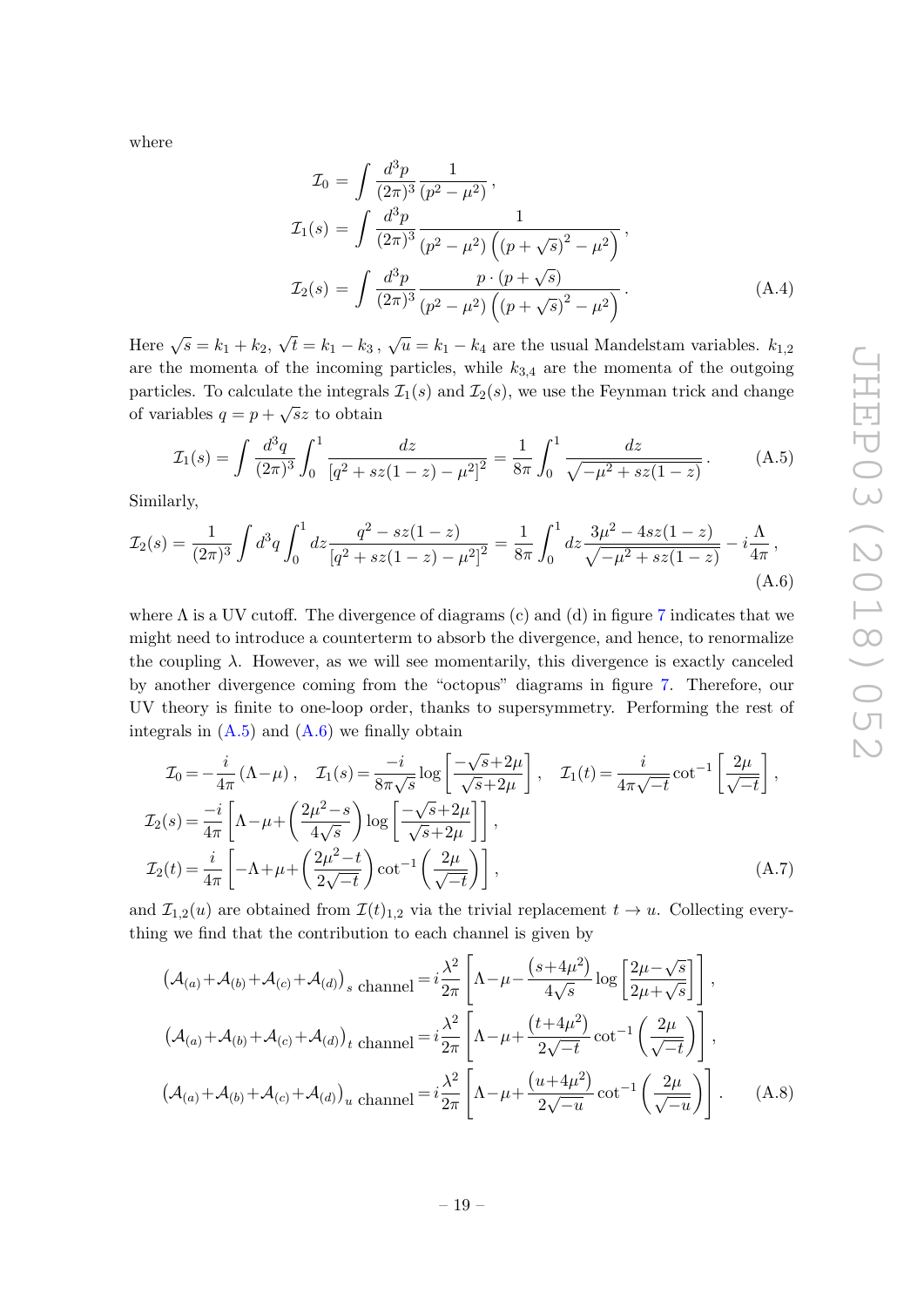Adding the contribution from the "octopus" diagrams from figure [7:](#page-19-0)

$$
\left(\mathcal{A}_{(e)} + \mathcal{A}_{(f)} + \mathcal{A}_{(g)}\right) = -i\lambda^2 \frac{3}{2\pi} \left(\Lambda - \mu\right) ,\qquad (A.9)
$$

we find that the UV divergences cancel, and therefore, as indicated above, our theory is UV finite to one-loop order.

The nonrelativistic limit. Now, we are interested in taking the nonrelativistic limit of the photon-photon scattering amplitude. To this end, we study the scattering problem in the center of mass, taking  $k_1 = (E_k, \mathbf{k}_1), k_2 = (E_k, \mathbf{k}_2), k_3 = (E_k, \mathbf{k}_3), k_4 = (E_k, \mathbf{k}_4)$ , and

<span id="page-21-1"></span>
$$
\mathbf{k}_1 = (k, 0), \mathbf{k}_2 = (-k, 0), \mathbf{k}_3 = (k \cos \theta, k \sin \theta), \mathbf{k}_4 = (-k \cos \theta, -k \sin \theta), \quad (A.10)
$$

where  $k \ge 0$  and  $E_k = \sqrt{k^2 + \mu^2}$ . Hence, we find  $s = 4(k^2 + \mu^2)$ ,  $t = -2k^2(1 - \cos\theta)$ , and  $u = -2k^2(1 + \cos\theta)$ . In the limit  $k \ll \mu$  we obtain the non-relativistic limit:

$$
\left(\mathcal{A}_{(a)} + \mathcal{A}_{(b)} + \mathcal{A}_{(c)} + \mathcal{A}_{(d)}\right)_{s \text{ channel}}^{NR} = \frac{i\lambda^2}{2\pi} \left[\Lambda - \mu - \mu \log\left(-\frac{k^2}{4\mu^2}\right)\right] + \mathcal{O}(k^2),
$$
\n
$$
\left(\mathcal{A}_{(a)} + \mathcal{A}_{(b)} + \mathcal{A}_{(c)} + \mathcal{A}_{(d)}\right)_{t \text{ channel}}^{NR} = \frac{i\lambda^2}{2\pi}\Lambda + \mathcal{O}(k^2),
$$
\n
$$
\left(\mathcal{A}_{(a)} + \mathcal{A}_{(b)} + \mathcal{A}_{(c)} + \mathcal{A}_{(d)}\right)_{u \text{ channel}}^{NR} = \frac{i\lambda^2}{2\pi}\Lambda + \mathcal{O}(k^2).
$$
\n(A.11)

Notice that in the NR limit the contribution to the s-channel comes solely from the photon loop, while the fermion loops do not contribute. This is consistent with the NR theory result given entirely by the  $b$ -particle loop, see  $(2.10)$ .

In the above treatment we considered contributions from all channels, which was important to show that the theory is finite to one-loop order. However, when dealing with the bound states we find that the contribution from the  $t$ - and  $u$ - channels modify the bound state energy by only a non-essential numerical coefficient, subdominant in the leading-log approximation (after all the  $t-$  and  $u-$  channels do not contain logs, which are important for the poles to form, as can be easily seen from the structure of the integrals  $\mathcal{I}_{1,2}(t,u)$ ). Augmented by this observation, we drop the  $t$ - and  $u$ - channels in the subsequent calculations. Thus, the NR limit of the tree  $+$  one-loop level photon scattering is given by

<span id="page-21-0"></span>
$$
\mathcal{A}_{\sigma\sigma \to \sigma\sigma}^{\text{NR Total}} = i4\mu\lambda \left[ 1 - \frac{\lambda}{8\pi} \log \left( -\frac{k^2}{4\mu^2} \right) \right],
$$
 (A.12)

also shown (after taking into account state normalization) in [\(4.11\)](#page-15-3) in the main text. Similarly, we find that the total amplitude of the scalars-scalars scattering

$$
\mathcal{A}_{\phi\phi \to \phi\phi}^{\text{NR Total}} = -i4\mu\lambda \left[ 1 + \frac{\lambda}{8\pi} \log \left( -\frac{k^2}{4\mu^2} \right) \right].
$$
 (A.13)

Fermion-photon and fermion-scalar scatterings. We next consider the scattering process  $\sigma F_{s_2} \to \sigma F_{s_4}$ , where  $F_s$  stands for a fermion with a specific spin s. We write, see [\[37\]](#page-28-11),  $\chi$  in terms of creation and annihilation operators as

$$
\chi_{\alpha} = \sum_{s} \int \frac{d^2 p}{(2\pi)\sqrt{2E_p}} \left[ x_{\alpha}(\boldsymbol{p}, s) c(\boldsymbol{p}, s) e^{ip \cdot x} + y_{\alpha}(\boldsymbol{p}, s) c^{\dagger}(\boldsymbol{p}, s) e^{-ip \cdot x} \right], \tag{A.14}
$$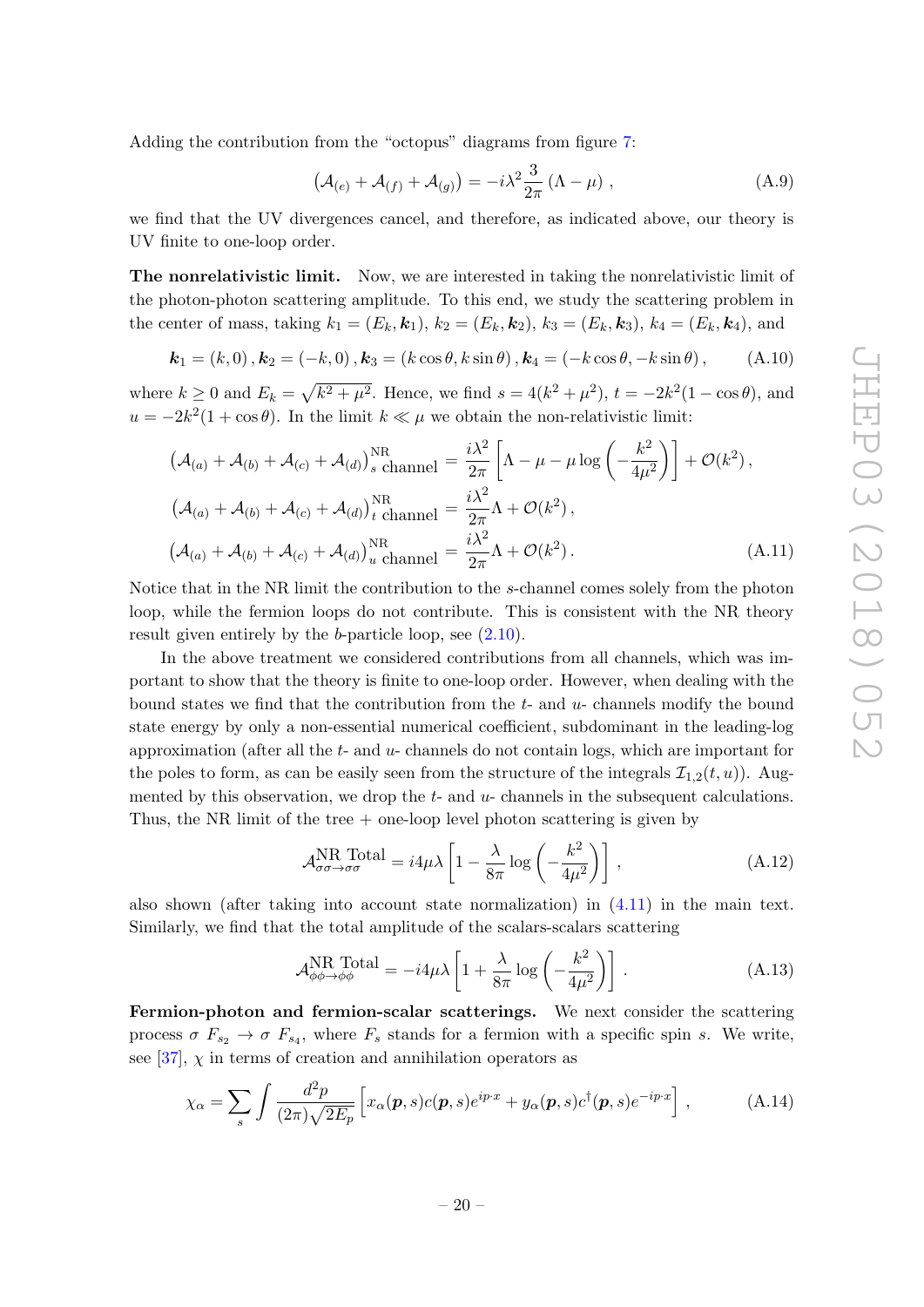and a similar expression for  $\bar{\chi}_{\dot{\alpha}}$ , which can be obtained by taking the complex conjugate of χ. Then, it is straightforward to construct the vertex of the scattering  $\sigma F_{s_2} \to \sigma F_{s_4}$ shown in figure [6:](#page-19-1)

$$
\mathcal{A}_{\sigma F_{s_2} \to \sigma F_{s_4}}^{\text{tree}} = i \left( x(2)y(4) + y^{\dagger}(2)x^{\dagger}(4) \right). \tag{A.15}
$$

As we did before, we denote the momenta of the incoming and outgoing particles by  $k_1, k_2, k_3, k_4$  and the spins of the incoming and outgoing particles by  $s_1, s_2, s_3, s_4$ . Then, we make use of the parametrization [\(A.10\)](#page-21-1) and the expressions of  $x, y, x^{\dagger}, y^{\dagger}$ :

$$
y_{\alpha}(\mathbf{p}, s) = 2s\sqrt{p \cdot \sigma} \xi_{-s}, \qquad y^{\alpha}(\mathbf{p}, s) = \xi_{s}^{\dagger} \sqrt{p \cdot \bar{\sigma}},
$$
  
\n
$$
y_{\alpha}^{\dagger}(\mathbf{p}, s) = 2s\xi_{-s}^{\dagger} \sqrt{p \cdot \sigma}, \qquad y^{\dagger \dot{\alpha}}(\mathbf{p}, s) = \sqrt{p \cdot \bar{\sigma}} \xi_{s},
$$
  
\n
$$
x^{\alpha}(\mathbf{p}, s) = -2s\xi_{-s}^{\dagger} \sqrt{p \cdot \bar{\sigma}}, \qquad x_{\alpha}(\mathbf{p}, s) = \sqrt{p \cdot \sigma} \xi_{s},
$$
  
\n
$$
x_{\alpha}^{\dagger}(\mathbf{p}, s) = \xi_{s}^{\dagger} \sqrt{p \cdot \sigma}, \qquad x^{\dagger \dot{\alpha}}(\mathbf{p}, s) = -2s\sqrt{p \cdot \bar{\sigma}} \xi_{-s},
$$
\n(A.16)

where

<span id="page-22-0"></span>
$$
\xi_{+1/2} = \begin{bmatrix} 1 \\ 0 \end{bmatrix}, \quad \xi_{-1/2} = \begin{bmatrix} 0 \\ 1 \end{bmatrix}.
$$
 (A.17)

Two other useful identities are

<span id="page-22-1"></span>
$$
\sqrt{p \cdot \sigma_{\beta}} = \frac{(p \cdot \sigma_{\beta \dot{\gamma}}) \bar{\sigma}^{0\dot{\gamma}\gamma} + \mu \delta_{\beta}^{\gamma}}{\sqrt{2(E_p + m)}},
$$
  

$$
\sqrt{p \cdot \bar{\sigma}_{\alpha}}^{\beta} = \frac{\sigma_{\alpha \dot{\beta}}^{0} (p \cdot \bar{\sigma}^{\dot{\beta}\beta}) + \mu \delta_{\alpha}^{\beta}}{\sqrt{2(E_p + m)}},
$$
(A.18)

where  $\sigma^m = (\sigma^0, \sigma)$  and  $\bar{\sigma}^m = (\sigma^0, -\sigma)$ . Using the above information we obtain the tree-level amplitudes

$$
\mathcal{A}_{\sigma + \frac{1}{2} \to \sigma + \frac{1}{2}}^{\text{tree}} = -i \left[ E_k (1 - e^{-i\theta}) + \mu (1 + e^{-i\theta}) \right],
$$
\n
$$
\mathcal{A}_{\sigma - \frac{1}{2} \to \sigma - \frac{1}{2}}^{\text{tree}} = -i \left[ E_k (1 - e^{i\theta}) + \mu (1 + e^{i\theta}) \right],
$$
\n
$$
\mathcal{A}_{\sigma + \frac{1}{2} \to \sigma - \frac{1}{2}}^{\text{tree}} = \mathcal{A}_{\tilde{\sigma} - \frac{1}{2} \to \tilde{\sigma} + \frac{1}{2}}^{\text{tree}} = 0.
$$
\n(A.19)

These amplitudes can be easily seen to match the ones from the NR EFT [\(2.10\)](#page-8-0) in the  $k \to 0$  limit.

We next consider the one-loop s-channel amplitudes shown in figure [8.](#page-23-0) First, we observe that the diagrams in (a) and (b) cancel each other. Then, we are left with diagrams (c) and (d), which give

$$
\mathcal{A}_c = \mathcal{A}_d = \lambda^2 \mathcal{I}_{3\,m}(s) \left[ x^{\alpha}(2) \sigma_{\alpha\dot{\beta}}^m x^{\dagger\dot{\beta}}(4) + y^{\dagger}_{\dot{\alpha}}(2) \bar{\sigma}^{m \dot{\alpha}\beta} y_{\beta}(4) \right] \,, \tag{A.20}
$$

where the integral  $\mathcal{I}_{3m}(s)$  evaluates to

$$
\mathcal{I}_{3m}(s) = \int \frac{d^3 p}{(2\pi)^3} \frac{p_m}{(p^2 - \mu^2) \left( (p + \sqrt{s})^2 - \mu^2 \right)} = \frac{k_m}{8\pi} \frac{i}{2\sqrt{s}} \log \left[ \frac{2\mu - \sqrt{s}}{2\mu + \sqrt{s}} \right],\tag{A.21}
$$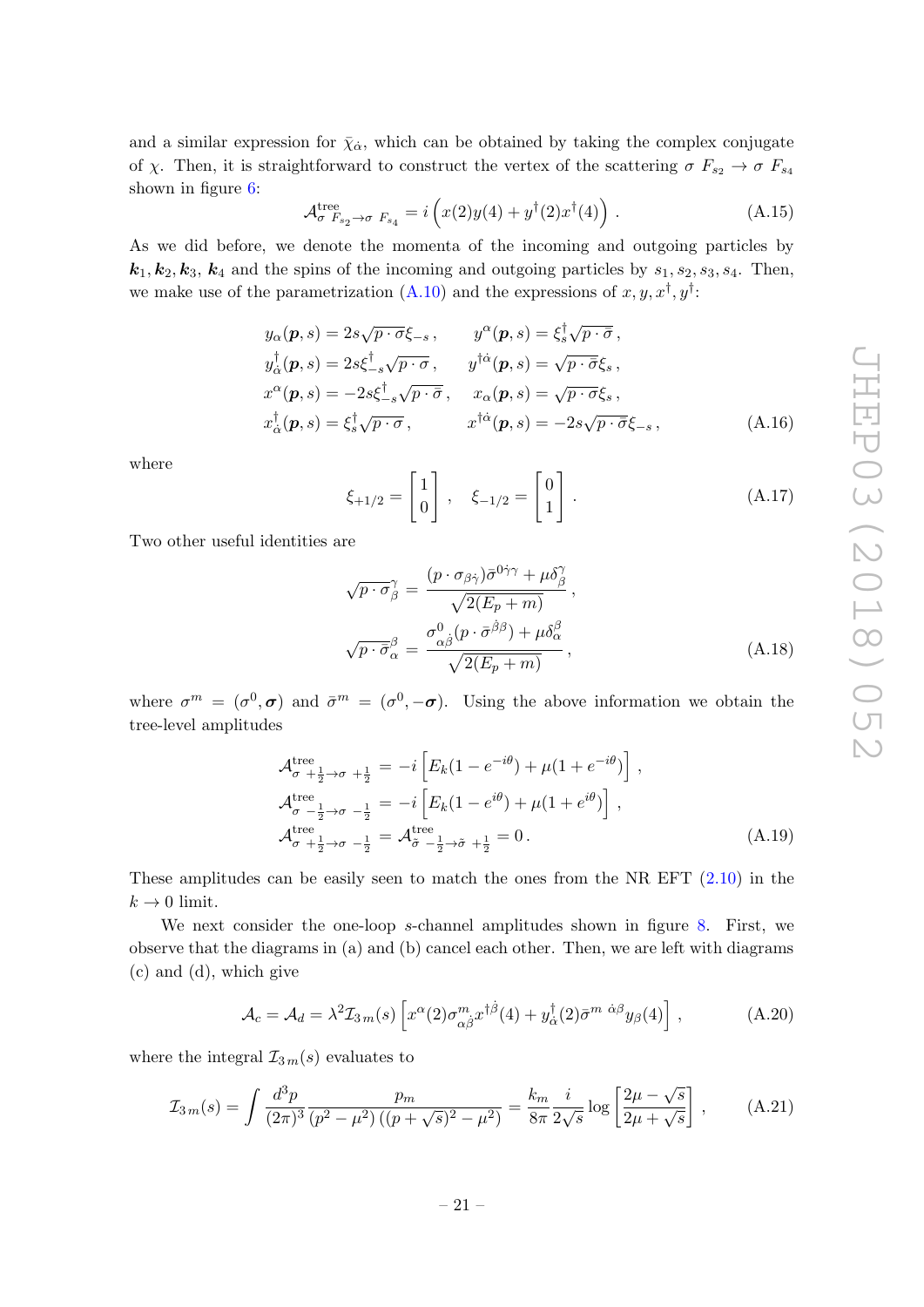

<span id="page-23-0"></span>**Figure 8.** The scattering  $\sigma F_{s_2} \to \sigma F_{s_4}$  to one-loop order. The one-loop scattering diagrams of  $\phi$   $F_{s_2} \to \phi$   $F_{s_4}$  are identical. There are also two "octopus" diagrams (not shown) that cancel each other.

and  $s = k^2 = (k_1 + k_2)^2 = 4E_k^2$ . Using identities [\(A.16\)](#page-22-0) and [\(A.18\)](#page-22-1) and simplifying everything we find

$$
\mathcal{A}_c = \mathcal{A}_d = i\delta_{s_2s_4} \frac{\lambda^2}{16\pi} \log \left[ \frac{2\mu - \sqrt{s}}{2\mu + \sqrt{s}} \right] \left[ E_k \left( 1 + e^{-i2s_2\theta} \right) + \mu \left( 1 - e^{-i2s_2\theta} \right) \right]. \tag{A.22}
$$

Now, we collect the tree-level and one-loop amplitudes and take the NR limit to obtain

$$
\mathcal{A}_{\sigma}^{\text{NR Total}}|_{\pm \frac{1}{2} \to \sigma} = -2i\lambda \mu \left[ 1 - \frac{\lambda}{8\pi} \log \left( -\frac{k^2}{4\mu^2} \right) \right], \tag{A.23}
$$

where one can easily find agreement with the amplitude computed from the NR EFT  $(2.10)$ . Similarly, the amplitude of the scalar-fermion to scalar-fermion amplitude reads

$$
\mathcal{A}_{\phi}^{\text{NR Total}}|_{\pm\frac{1}{2}\to\phi} \pm \frac{1}{2} = 2i\lambda\mu \left[ 1 + \frac{\lambda}{8\pi} \log\left( -\frac{k^2}{4\mu^2} \right) \right]. \tag{A.24}
$$

Photon-scalar to fermion-fermion scattering. The tree-level amplitude of the photon-scalar to fermion-fermion scattering is shown in figure [6](#page-19-1) and is given by

$$
\mathcal{A}_{\tilde{\phi}}^{\text{tree}} \tilde{\sigma} \to F_{s_1} F_{s_2} = -\lambda \left( y(3)y(4) - x^{\dagger} (3)x^{\dagger} (4) \right) . \tag{A.25}
$$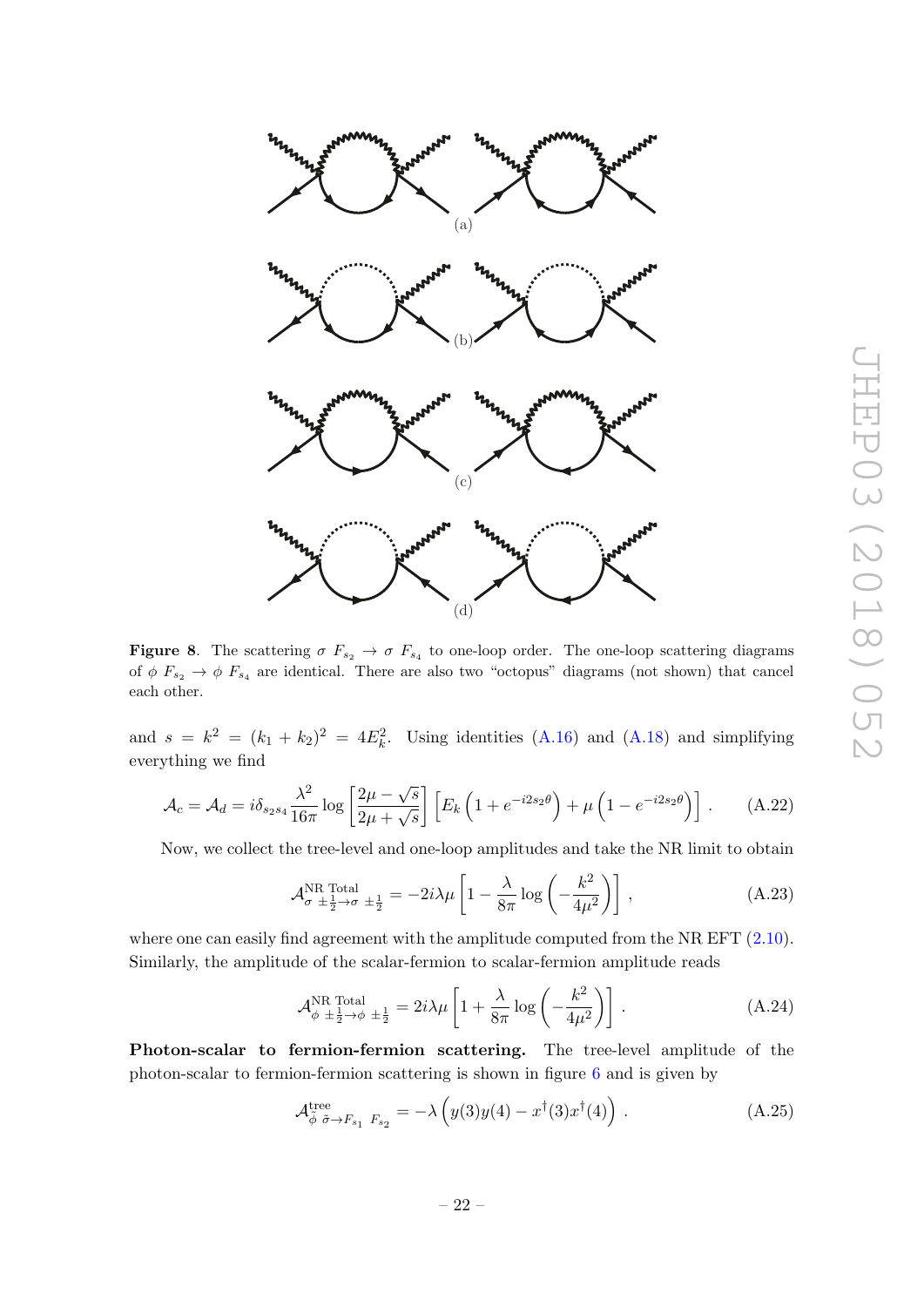

<span id="page-24-0"></span>Figure 9. Diagrams contributing to fermion-fermion scattering to one loop. Only s-channel diagrams are shown.

Using  $(A.16)$  we obtain

<span id="page-24-1"></span>
$$
\mathcal{A}_{\phi \ \sigma \to +\frac{1}{2} + \frac{1}{2}}^{\text{tree}} = \mathcal{A}_{\phi \ \sigma \to -\frac{1}{2} - \frac{1}{2}}^{\text{tree}} = 0, \n\mathcal{A}_{\phi \ \sigma \to \frac{1}{2} - \frac{1}{2}}^{\text{tree}} = -\mathcal{A}_{\frac{1}{2} - \frac{1}{2} \to \phi \ \sigma}^{\text{tree}} = -2\lambda E_k.
$$
\n(A.26)

Notice that there is no photon-scalar to fermion-fermion amplitude at one-loop order.

Fermion-fermion scattering. The fermion-fermion scattering appears at one-loop level. The s-channel diagrams are shown in figure [9.](#page-24-0) One can see that  $A_a = A_b = 0$ since every  $\phi \phi \chi \chi$  or  $\sigma \sigma \chi \chi$  vertex contributes a factor of i, while a  $\phi \sigma \chi \chi$  vertex contributes a factor of +1. The same pattern repeats for the  $\bar{\chi}\bar{\chi}$  vertices. Diagrams (c) and (d) give

$$
\mathcal{A}_c = -2\lambda^2 \mathcal{I}_1(s)x(1)x(2)x^{\dagger}(3)x^{\dagger}(4),
$$
  
\n
$$
\mathcal{A}_d = -2\lambda^2 \mathcal{I}_1(s)y^{\dagger}(1)y^{\dagger}(2)y(3)y(4).
$$
\n(A.27)

Using  $(A.16)$  and  $(A.18)$  we obtain the total amplitude

<span id="page-24-2"></span>
$$
\mathcal{A}_a + \mathcal{A}_b + \mathcal{A}_c + \mathcal{A}_d = -16s_1s_4\lambda^2 E_k^2 \mathcal{I}_1(s) = i(4s_1s_4) \frac{\lambda^2 E_k^2}{2\pi \sqrt{s}} \log \left[ \frac{2\mu - \sqrt{s}}{2\mu + \sqrt{s}} \right].
$$
 (A.28)

Photon-scalar scattering. Similar to the fermion-fermion scattering, the photon-scalar scattering appears at the one-loop level. The diagrams that contribute to one-loop order are shown in figure [10.](#page-25-0) In particular, we only show the  $s$ - and  $t$ -channel diagrams. The  $u$ -channel diagrams are obtained from the s-channel by crossing the photon lines. The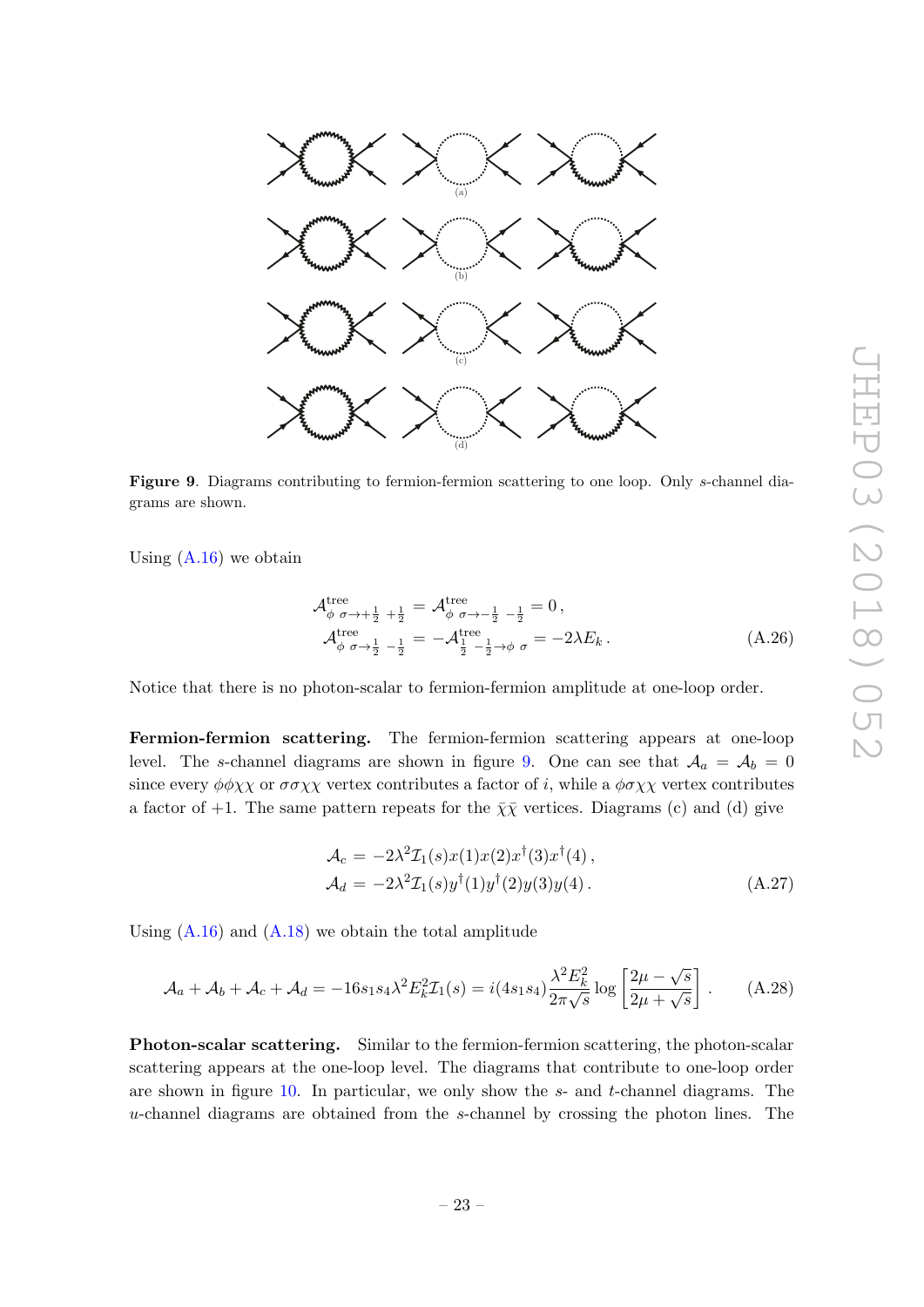

<span id="page-25-0"></span>**Figure 10.** Diagrams contributing to photon-scalar scattering at one loop. Only the  $s$ - and  $t$ channel diagrams are shown. The  $u$ -channel diagrams can be obtained from the  $s$  diagrams via the crossing of the photons.

amplitudes of the various diagrams read

$$
(\mathcal{A}_a + \mathcal{A}_b + \mathcal{A}_c)_s
$$
 channel 
$$
= 2\lambda^2 \left[ \mu^2 \mathcal{I}_1(s) - \mathcal{I}_2(s) \right],
$$
  

$$
(\mathcal{A}_a + \mathcal{A}_b + \mathcal{A}_c)_u
$$
 channel 
$$
= 2\lambda^2 \left[ \mu^2 \mathcal{I}_1(u) - \mathcal{I}_2(u) \right],
$$
  

$$
(\mathcal{A}_d + \mathcal{A}_e + \mathcal{A}_f)_t
$$
 channel 
$$
= 2\lambda^2 \left[ \mu^2 \mathcal{I}_1(t) + \mathcal{I}_2(t) \right],
$$
  

$$
\mathcal{A}_g + \mathcal{A}_h = 2\lambda^2 \mathcal{I}_0.
$$
 (A.29)

Upon using the explicit values of  $\mathcal{I}_2$  and  $\mathcal{I}_1$  we find that the UV divergences cancel among the various diagrams. Now we take the NR limit to obtain

<span id="page-25-1"></span>
$$
\left(\mathcal{A}_a^{\text{NR}} + \mathcal{A}_b^{\text{NR}} + \mathcal{A}_c^{\text{NR}}\right)_s \text{ channel} = -i\frac{\mu\lambda^2}{4\pi} \log\left(\frac{-k^2}{4\mu^2}\right). \tag{A.30}
$$

The amplitude of the mixing between photon-scalar and fermion-fermion states. Let us consider the following in and out states, which are made of a linear superposition of the states  $|\sigma \phi \rangle$  and  $|\chi \chi \rangle$ :

$$
|\text{IN}\rangle = |\sigma\phi\rangle + i|\frac{1}{2} - \frac{1}{2}\rangle \,, \ \ \langle \text{OUT}| = \langle \phi\sigma |-i\langle -\frac{1}{2}\;\frac{1}{2}| \,.
$$

We are interested in the matrix element

$$
\langle \text{OUT}|e^{-i\int dt H_{\text{int}}|\text{IN}\rangle},\tag{A.31}
$$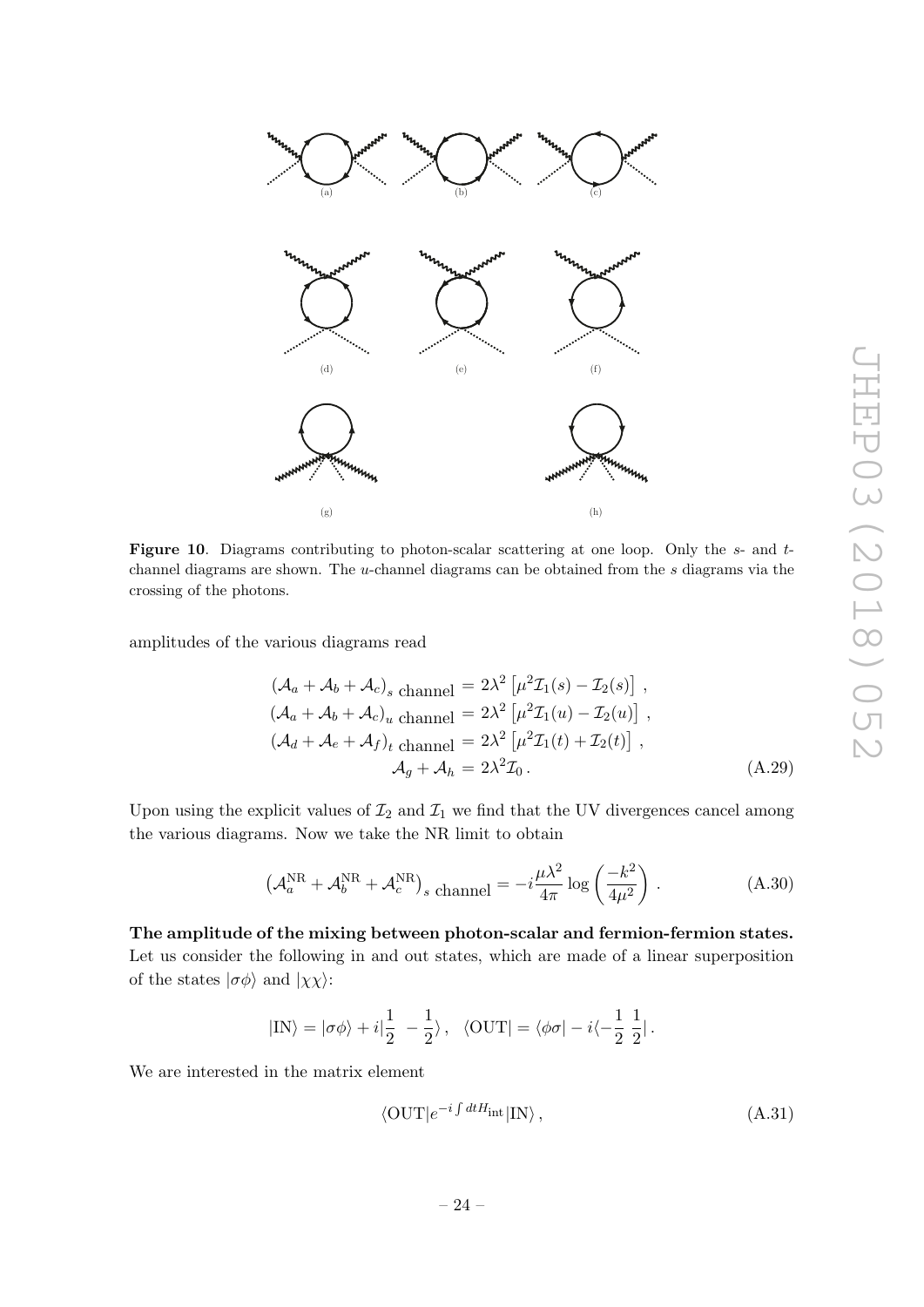where  $H_{\text{int}}$  is the interaction Hamiltonian of the system. Expanding  $e^{-i \int dt H_{\text{int}}}$  we find

$$
e^{-i\int dt H_{\rm int}} - 1 = -i \int dt H_{\rm int} + \frac{1}{2!} \left( -i \int dt H_{\rm int} \right)^2 + \dots \tag{A.32}
$$

In the previous sections we calculated the various tree-level scattering elements, which is the  $-i \int dt H_{\text{int}}$  part, and the one-loop matrix elements, which is the  $\frac{1}{2!}$   $\left(-i \int dt H_{\text{int}}\right)^2$  part. Therefore we have the non-vanishing matrix element

$$
\langle \text{OUT}|e^{-i\int dt H_{\text{int}}}|\text{IN}\rangle = -i\langle -\frac{1}{2}\frac{1}{2}|\left(-i\int dt H_{\text{int}}\right)|\phi\ \sigma\rangle + i\langle \sigma\ \phi|\left(-i\int dt H_{\text{int}}\right)|\frac{1}{2} - \frac{1}{2}\rangle
$$

$$
+\langle -\frac{1}{2}\frac{1}{2}|\frac{1}{2!}\left(-i\int dt H_{\text{int}}\right)^2|\frac{1}{2} - \frac{1}{2}\rangle + \langle \sigma\ \phi|\frac{1}{2!}\left(-i\int dt H_{\text{int}}\right)^2|\phi\ \sigma\rangle. \tag{A.33}
$$

Finally, we make use of  $(A.26)$ ,  $(A.28)$ ,  $(A.30)$ , and taking the NR limit we find

$$
\langle \text{OUT}|e^{-i\int dt H_{\text{int}}}|I\mathbf{N}\rangle = 4i\lambda\mu \left[1 - \frac{\lambda}{8\pi}\log\left(\frac{-k^2}{4\mu^2}\right)\right],\tag{A.34}
$$

in agreement with the result from the NR EFT expanded to one loop; summation of the s-channel bubbles is identical to the one in the NR theory described in  $(4.7)$ – $(4.10)$ .

Open Access. This article is distributed under the terms of the Creative Commons Attribution License [\(CC-BY 4.0\)](https://creativecommons.org/licenses/by/4.0/), which permits any use, distribution and reproduction in any medium, provided the original author(s) and source are credited.

#### References

- <span id="page-26-0"></span>[1] N. Seiberg and E. Witten, Electric-magnetic duality, monopole condensation and confinement in  $N = 2$  supersymmetric Yang-Mills theory, [Nucl. Phys.](https://doi.org/10.1016/0550-3213(94)90124-4) **B** 426 (1994) 19 [Erratum ibid. B 430 (1994) 485] [[hep-th/9407087](https://arxiv.org/abs/hep-th/9407087)] [IN[SPIRE](https://inspirehep.net/search?p=find+EPRINT+hep-th/9407087)].
- <span id="page-26-1"></span>[2] N. Seiberg and E. Witten, Monopoles, duality and chiral symmetry breaking in  $N = 2$ supersymmetric QCD, [Nucl. Phys.](https://doi.org/10.1016/0550-3213(94)90214-3)  $\bf{B}$  431 (1994) 484 [[hep-th/9408099](https://arxiv.org/abs/hep-th/9408099)] [IN[SPIRE](https://inspirehep.net/search?p=find+EPRINT+hep-th/9408099)].
- <span id="page-26-2"></span>[3] G.V. Dunne and M. Ünsal, New Nonperturbative Methods in Quantum Field Theory: From Large-N Orbifold Equivalence to Bions and Resurgence, [Ann. Rev. Nucl. Part. Sci.](https://doi.org/10.1146/annurev-nucl-102115-044755) 66 [\(2016\) 245](https://doi.org/10.1146/annurev-nucl-102115-044755) [[arXiv:1601.03414](https://arxiv.org/abs/1601.03414)] [IN[SPIRE](https://inspirehep.net/search?p=find+EPRINT+arXiv:1601.03414)].
- <span id="page-26-3"></span>[4] A. Bhoonah, E. Thomas and A.R. Zhitnitsky, Metastable vacuum decay and θ dependence in gauge theory. Deformed QCD as a toy model, [Nucl. Phys.](https://doi.org/10.1016/j.nuclphysb.2014.11.007) B 890 (2014) 30 [[arXiv:1407.5121](https://arxiv.org/abs/1407.5121)] [IN[SPIRE](https://inspirehep.net/search?p=find+EPRINT+arXiv:1407.5121)].
- [5] M.M. Anber, E. Poppitz and T. Sulejmanpasic, Strings from domain walls in supersymmetric Yang-Mills theory and adjoint QCD, Phys. Rev. D 92 [\(2015\) 021701](https://doi.org/10.1103/PhysRevD.92.021701) [[arXiv:1501.06773](https://arxiv.org/abs/1501.06773)] [IN[SPIRE](https://inspirehep.net/search?p=find+EPRINT+arXiv:1501.06773)].
- <span id="page-26-4"></span>[6] M.M. Anber and E. Poppitz, On the global structure of deformed Yang-Mills theory and  $QCD(adj)$  on  $\mathbb{R}^3 \times \mathbb{S}^1$ , JHEP 10 [\(2015\) 051](https://doi.org/10.1007/JHEP10(2015)051) [[arXiv:1508.00910](https://arxiv.org/abs/1508.00910)] [IN[SPIRE](https://inspirehep.net/search?p=find+EPRINT+arXiv:1508.00910)].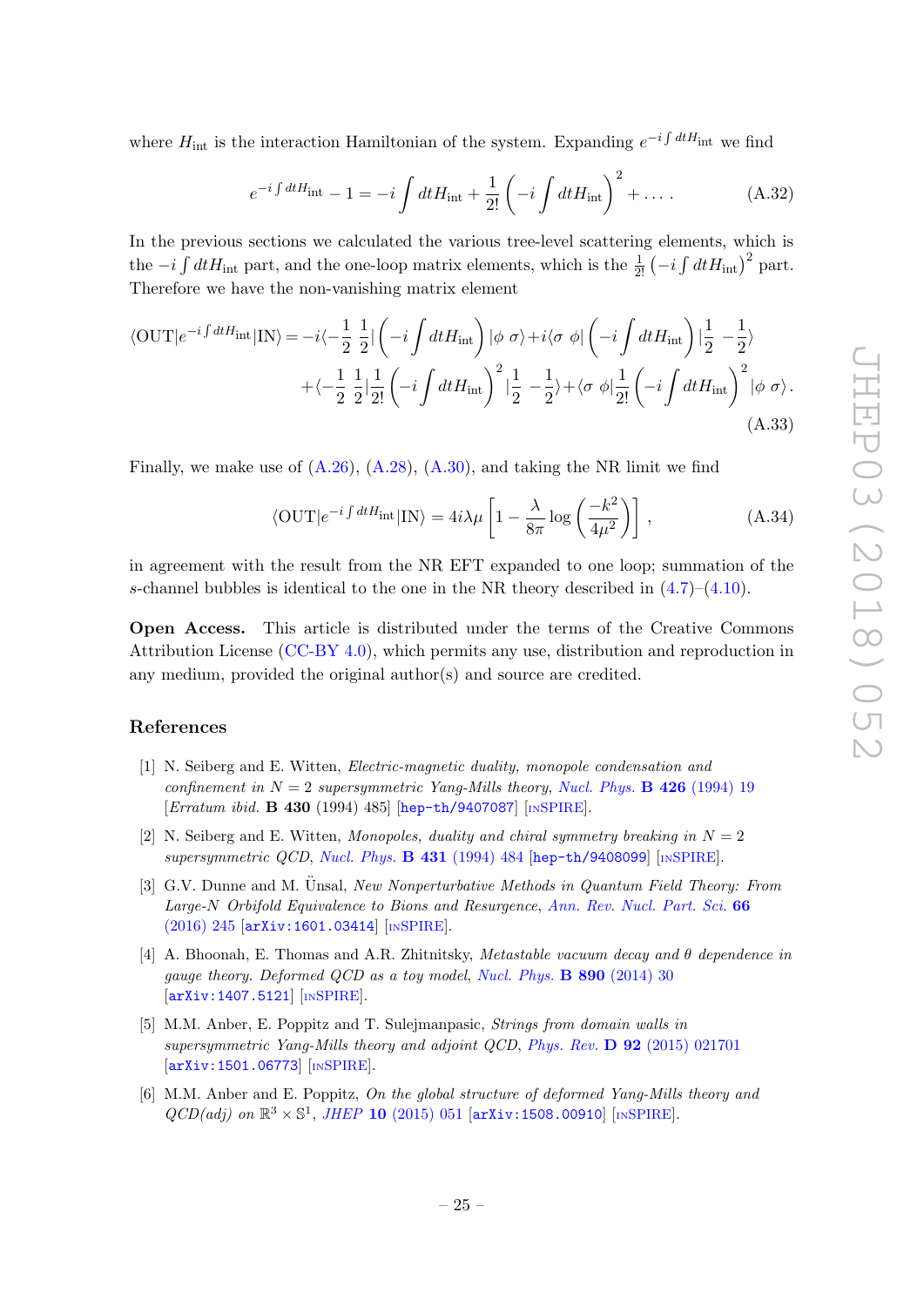- [7] A. Cherman, T. Schäfer and M. Ünsal, *Chiral Lagrangian from Duality and Monopole* Operators in Compactified QCD, [Phys. Rev. Lett.](https://doi.org/10.1103/PhysRevLett.117.081601) 117 (2016) 081601 [[arXiv:1604.06108](https://arxiv.org/abs/1604.06108)] [IN[SPIRE](https://inspirehep.net/search?p=find+EPRINT+arXiv:1604.06108)].
- <span id="page-27-11"></span>[8] A. Cherman and E. Poppitz, Emergent dimensions and branes from large-N confinement, Phys. Rev. D 94 [\(2016\) 125008](https://doi.org/10.1103/PhysRevD.94.125008) [[arXiv:1606.01902](https://arxiv.org/abs/1606.01902)] [IN[SPIRE](https://inspirehep.net/search?p=find+EPRINT+arXiv:1606.01902)].
- [9] A. Cherman, S. Sen, M. Unsal, M.L. Wagman and L.G. Yaffe, *Order parameters and* color-flavor center symmetry in QCD, [Phys. Rev. Lett.](https://doi.org/10.1103/PhysRevLett.119.222001) 119 (2017) 222001 [[arXiv:1706.05385](https://arxiv.org/abs/1706.05385)] [IN[SPIRE](https://inspirehep.net/search?p=find+EPRINT+arXiv:1706.05385)].
- <span id="page-27-1"></span>[10] K. Aitken, A. Cherman, E. Poppitz and L.G. Yaffe, *QCD on a small circle, [Phys. Rev.](https://doi.org/10.1103/PhysRevD.96.096022)* **D** 96 [\(2017\) 096022](https://doi.org/10.1103/PhysRevD.96.096022) [[arXiv:1707.08971](https://arxiv.org/abs/1707.08971)] [IN[SPIRE](https://inspirehep.net/search?p=find+EPRINT+arXiv:1707.08971)].
- [11] M.M. Anber and L. Vincent-Genod, Classification of compactified  $su(N_c)$  gauge theories with fermions in all representations, JHEP  $12$  [\(2017\) 028](https://doi.org/10.1007/JHEP12(2017)028) [[arXiv:1704.08277](https://arxiv.org/abs/1704.08277)] [IN[SPIRE](https://inspirehep.net/search?p=find+EPRINT+arXiv:1704.08277)].
- [12] E. Poppitz and M.E. Shalchian T., String tensions in deformed Yang-Mills theory, [JHEP](https://doi.org/10.1007/JHEP01(2018)029) 01 [\(2018\) 029](https://doi.org/10.1007/JHEP01(2018)029) [[arXiv:1708.08821](https://arxiv.org/abs/1708.08821)] [IN[SPIRE](https://inspirehep.net/search?p=find+EPRINT+arXiv:1708.08821)].
- [13] M.M. Anber and A.R. Zhitnitsky, Oblique Confinement at  $\theta \neq 0$  in weakly coupled gauge theories with deformations, Phys. Rev.  $D$  96 [\(2017\) 074022](https://doi.org/10.1103/PhysRevD.96.074022) [[arXiv:1708.07520](https://arxiv.org/abs/1708.07520)] [IN[SPIRE](https://inspirehep.net/search?p=find+EPRINT+arXiv:1708.07520)].
- [14] M.M. Anber and V. Pellizzani, Representation dependence of k -strings in pure Yang-Mills theory via supersymmetry, Phys. Rev. D  $96$  [\(2017\) 114015](https://doi.org/10.1103/PhysRevD.96.114015) [[arXiv:1710.06509](https://arxiv.org/abs/1710.06509)] [IN[SPIRE](https://inspirehep.net/search?p=find+EPRINT+arXiv:1710.06509)].
- <span id="page-27-0"></span>[15] Y. Tanizaki, T. Misumi and N. Sakai, Circle compactification and 't Hooft anomaly, [JHEP](https://doi.org/10.1007/JHEP12(2017)056) 12 [\(2017\) 056](https://doi.org/10.1007/JHEP12(2017)056) [[arXiv:1710.08923](https://arxiv.org/abs/1710.08923)] [IN[SPIRE](https://inspirehep.net/search?p=find+EPRINT+arXiv:1710.08923)].
- <span id="page-27-2"></span>[16] M.A. Shifman, Theory of preasymptotic effects in weak inclusive decays, in Workshop on Continuous Advances in QCD Minneapolis, Minnesota, February 18–20, 1994, pp. 249–286, [[hep-ph/9405246](https://arxiv.org/abs/hep-ph/9405246)] [IN[SPIRE](https://inspirehep.net/search?p=find+EPRINT+hep-ph/9405246)].
- <span id="page-27-3"></span>[17] S. Raby, S. Dimopoulos and L. Susskind, Tumbling Gauge Theories, [Nucl. Phys.](https://doi.org/10.1016/0550-3213(80)90093-0) B 169 [\(1980\) 373](https://doi.org/10.1016/0550-3213(80)90093-0) [IN[SPIRE](https://inspirehep.net/search?p=find+J+%22Nucl.Phys.,B169,373%22)].
- <span id="page-27-4"></span>[18] S. Moroz, Y. Nishida and D.T. Son, Super Efimov effect of resonantly interacting fermions in two dimensions, [Phys. Rev. Lett.](https://doi.org/10.1103/PhysRevLett.110.235301) 110 (2013) 235301 [[arXiv:1301.4473](https://arxiv.org/abs/1301.4473)] [IN[SPIRE](https://inspirehep.net/search?p=find+EPRINT+arXiv:1301.4473)].
- <span id="page-27-5"></span>[19] G. Veneziano and S. Yankielowicz, An Effective Lagrangian for the Pure  $N = 1$ Supersymmetric Yang-Mills Theory, [Phys. Lett.](https://doi.org/10.1016/0370-2693(82)90828-0) **B** 113 (1982) 231 [IN[SPIRE](https://inspirehep.net/search?p=find+J+%22Phys.Lett.,B113,231%22)].
- <span id="page-27-6"></span>[20] G.R. Farrar, G. Gabadadze and M. Schwetz, On the effective action of  $N = 1$  supersymmetric Yang-Mills theory, Phys. Rev.  $\overline{D}$  58 [\(1998\) 015009](https://doi.org/10.1103/PhysRevD.58.015009) [[hep-th/9711166](https://arxiv.org/abs/hep-th/9711166)] [IN[SPIRE](https://inspirehep.net/search?p=find+EPRINT+hep-th/9711166)].
- <span id="page-27-7"></span>[21] S. Ali et al., Supermultiplets in  $N = 1$  SUSY SU(2) Yang-Mills Theory,  $arXiv:1710.07464$ [IN[SPIRE](https://inspirehep.net/search?p=find+EPRINT+arXiv:1710.07464)].
- <span id="page-27-8"></span>[22] G. Bergner, P. Giudice, G. Münster, I. Montvay and S. Piemonte, The light bound states of supersymmetric SU(2) Yang-Mills theory, JHEP 03 [\(2016\) 080](https://doi.org/10.1007/JHEP03(2016)080)  $\left[$ [arXiv:1512.07014](https://arxiv.org/abs/1512.07014) $\right]$ [IN[SPIRE](https://inspirehep.net/search?p=find+EPRINT+arXiv:1512.07014)].
- <span id="page-27-9"></span>[23] K.A. Intriligator and N. Seiberg, Lectures on supersymmetric gauge theories and electric-magnetic duality, [Nucl. Phys. Proc. Suppl.](https://doi.org/10.1016/0920-5632(95)00626-5) 45BC (1996) 1 [[hep-th/9509066](https://arxiv.org/abs/hep-th/9509066)] [IN[SPIRE](https://inspirehep.net/search?p=find+EPRINT+hep-th/9509066)].
- <span id="page-27-10"></span>[24] C.B. Thorn, Quark Confinement in the Infinite Momentum Frame, [Phys. Rev.](https://doi.org/10.1103/PhysRevD.19.639) D 19 (1979) [639](https://doi.org/10.1103/PhysRevD.19.639) [IN[SPIRE](https://inspirehep.net/search?p=find+J+%22Phys.Rev.,D19,639%22)].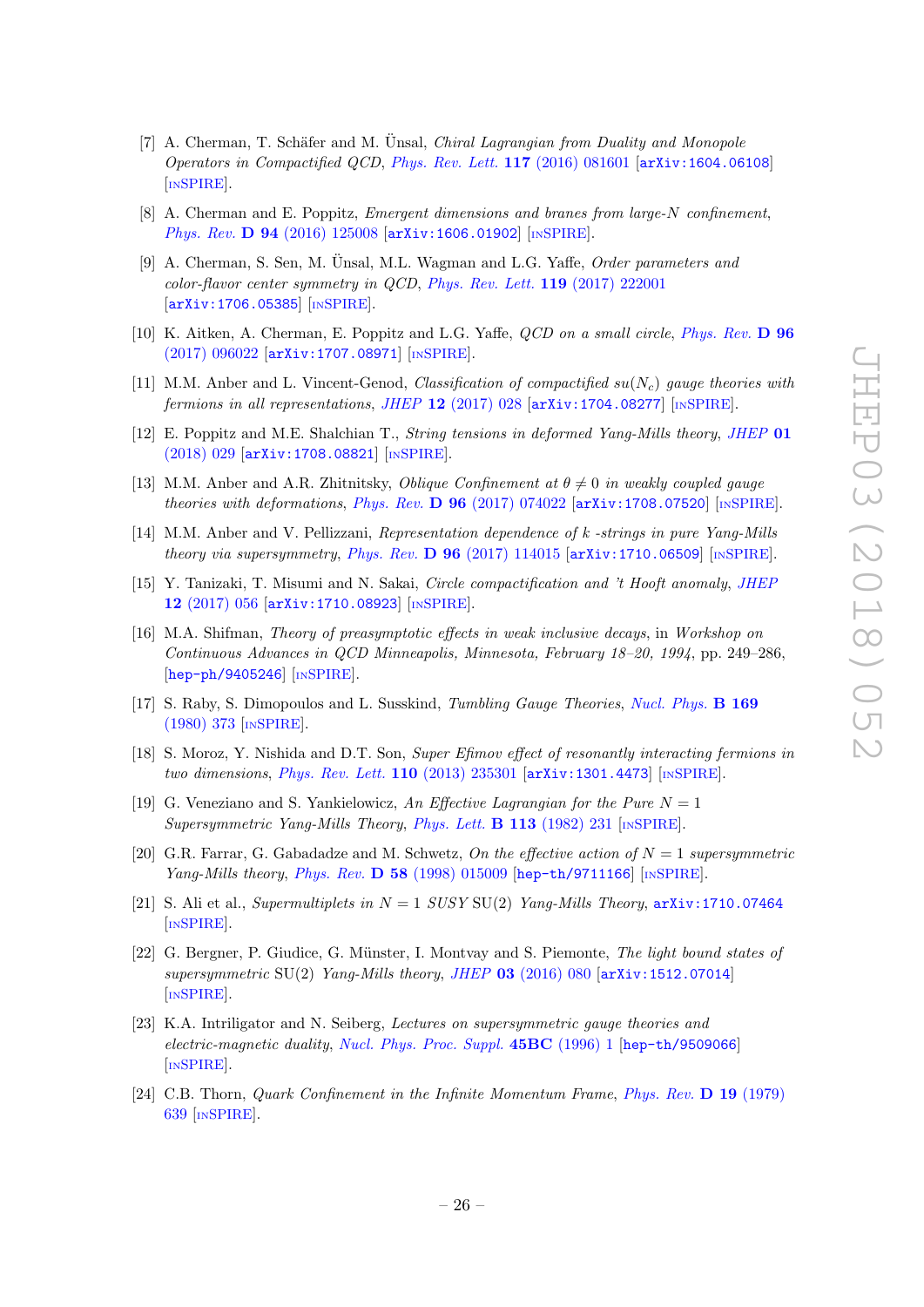- <span id="page-28-0"></span> $[25]$  M. Unsal, *Magnetic bion condensation: A new mechanism of confinement and mass gap in* four dimensions, Phys. Rev.  $D$  80 [\(2009\) 065001](https://doi.org/10.1103/PhysRevD.80.065001)  $arXiv:0709.3269$  [IN[SPIRE](https://inspirehep.net/search?p=find+EPRINT+arXiv:0709.3269)].
- $[26]$  E. Poppitz and M. Unsal, *Seiberg-Witten and 'Polyakov-like' magnetic bion confinements are* continuously connected, JHEP  $07$  [\(2011\) 082](https://doi.org/10.1007/JHEP07(2011)082)  $\text{arXiv:1105.3969}$  $\text{arXiv:1105.3969}$  $\text{arXiv:1105.3969}$  [IN[SPIRE](https://inspirehep.net/search?p=find+EPRINT+arXiv:1105.3969)].
- <span id="page-28-1"></span>[27] P.C. Argyres and M. Ünsal, *The semi-classical expansion and resurgence in gauge theories:* new perturbative, instanton, bion and renormalon effects, JHEP 08 [\(2012\) 063](https://doi.org/10.1007/JHEP08(2012)063) [[arXiv:1206.1890](https://arxiv.org/abs/1206.1890)] [IN[SPIRE](https://inspirehep.net/search?p=find+EPRINT+arXiv:1206.1890)].
- <span id="page-28-2"></span>[28] G. Bergner and S. Piemonte, *Compactified*  $\mathcal{N} = 1$  supersymmetric Yang-Mills theory on the lattice: continuity and the disappearance of the deconfinement transition, JHEP 12 [\(2014\)](https://doi.org/10.1007/JHEP12(2014)133) [133](https://doi.org/10.1007/JHEP12(2014)133) [[arXiv:1410.3668](https://arxiv.org/abs/1410.3668)] [IN[SPIRE](https://inspirehep.net/search?p=find+EPRINT+arXiv:1410.3668)].
- <span id="page-28-3"></span>[29] N. Seiberg and E. Witten, Gauge dynamics and compactification to three-dimensions, in The mathematical beauty of physics: A memorial volume for Claude Itzykson. Proceedings, Conference, Saclay, France, June 5-7, 1996, pp. 333-366, [[hep-th/9607163](https://arxiv.org/abs/hep-th/9607163)] [IN[SPIRE](https://inspirehep.net/search?p=find+EPRINT+hep-th/9607163)].
- <span id="page-28-4"></span>[30] N.M. Davies, T.J. Hollowood, V.V. Khoze and M.P. Mattis, Gluino condensate and magnetic monopoles in supersymmetric gluodynamics, [Nucl. Phys.](https://doi.org/10.1016/S0550-3213(99)00434-4) **B 559** (1999) 123 [[hep-th/9905015](https://arxiv.org/abs/hep-th/9905015)] [IN[SPIRE](https://inspirehep.net/search?p=find+EPRINT+hep-th/9905015)].
- <span id="page-28-5"></span>[31] N.M. Davies, T.J. Hollowood and V.V. Khoze, Monopoles, affine algebras and the gluino condensate, [J. Math. Phys.](https://doi.org/10.1063/1.1586477) 44 (2003) 3640 [[hep-th/0006011](https://arxiv.org/abs/hep-th/0006011)] [IN[SPIRE](https://inspirehep.net/search?p=find+EPRINT+hep-th/0006011)].
- <span id="page-28-6"></span>[32] E. Poppitz, T. Schäfer and M. Unsal, *Continuity, Deconfinement and (Super) Yang-Mills* Theory, JHEP 10 [\(2012\) 115](https://doi.org/10.1007/JHEP10(2012)115) [[arXiv:1205.0290](https://arxiv.org/abs/1205.0290)] [IN[SPIRE](https://inspirehep.net/search?p=find+EPRINT+arXiv:1205.0290)].
- <span id="page-28-7"></span>[33] M.M. Anber, E. Poppitz and B. Teeple, Deconfinement and continuity between thermal and (super) Yang-Mills theory for all gauge groups, JHEP  $09$  [\(2014\) 040](https://doi.org/10.1007/JHEP09(2014)040)  $\ar{xiv:1406.1199}$ [IN[SPIRE](https://inspirehep.net/search?p=find+EPRINT+arXiv:1406.1199)].
- <span id="page-28-9"></span>[34] O. Aharony, A. Hanany, K.A. Intriligator, N. Seiberg and M.J. Strassler, Aspects of  $N = 2$ supersymmetric gauge theories in three-dimensions, [Nucl. Phys.](https://doi.org/10.1016/S0550-3213(97)00323-4) **B 499** (1997) 67 [[hep-th/9703110](https://arxiv.org/abs/hep-th/9703110)] [IN[SPIRE](https://inspirehep.net/search?p=find+EPRINT+hep-th/9703110)].
- <span id="page-28-8"></span>[35] M.M. Anber and T. Sulejmanpasic, *The renormalon diagram in gauge theories on*  $\mathbb{R}3 \times \mathbb{S}1$ , JHEP 01 [\(2015\) 139](https://doi.org/10.1007/JHEP01(2015)139) [[arXiv:1410.0121](https://arxiv.org/abs/1410.0121)] [IN[SPIRE](https://inspirehep.net/search?p=find+EPRINT+arXiv:1410.0121)].
- <span id="page-28-10"></span>[36] M. Shifman, Advanced topics in quantum field theory, Cambridge University Press, Cambridge, U.K., (2012).
- <span id="page-28-11"></span>[37] H.K. Dreiner, H.E. Haber and S.P. Martin, Two-component spinor techniques and Feynman rules for quantum field theory and supersymmetry, [Phys. Rept.](https://doi.org/10.1016/j.physrep.2010.05.002) 494 (2010) 1 [[arXiv:0812.1594](https://arxiv.org/abs/0812.1594)] [IN[SPIRE](https://inspirehep.net/search?p=find+EPRINT+arXiv:0812.1594)].
- <span id="page-28-12"></span>[38] D.B. Kaplan, Five lectures on effective field theory, [nucl-th/0510023](https://arxiv.org/abs/nucl-th/0510023) [IN[SPIRE](https://inspirehep.net/search?p=find+EPRINT+nucl-th/0510023)].
- <span id="page-28-13"></span>[39] M.A. Shifman, ITEP lectures on particle physics and field theory. Vol. 1, 2, World Sci. Lect. Notes Phys. 62 (1999) 1.
- <span id="page-28-14"></span>[40] M. Leblanc, G. Lozano and H. Min, Extended superconformal Galilean symmetry in Chern-Simons matter systems, [Annals Phys.](https://doi.org/10.1016/0003-4916(92)90350-U) 219 (1992) 328 [[hep-th/9206039](https://arxiv.org/abs/hep-th/9206039)] [IN[SPIRE](https://inspirehep.net/search?p=find+EPRINT+hep-th/9206039)].
- <span id="page-28-16"></span>[41] Y. Nakayama and S.-J. Rey, Observables and Correlators in Nonrelativistic ABJM Theory, JHEP 08 [\(2009\) 029](https://doi.org/10.1088/1126-6708/2009/08/029) [[arXiv:0905.2940](https://arxiv.org/abs/0905.2940)] [IN[SPIRE](https://inspirehep.net/search?p=find+EPRINT+arXiv:0905.2940)].
- <span id="page-28-15"></span>[42] Y. Nakayama, M. Sakaguchi and K. Yoshida, Non-Relativistic M2-brane Gauge Theory and New Superconformal Algebra, JHEP 04 [\(2009\) 096](https://doi.org/10.1088/1126-6708/2009/04/096)  $\sigma$ xiv:0902.2204  $\sigma$  [IN[SPIRE](https://inspirehep.net/search?p=find+EPRINT+arXiv:0902.2204)].